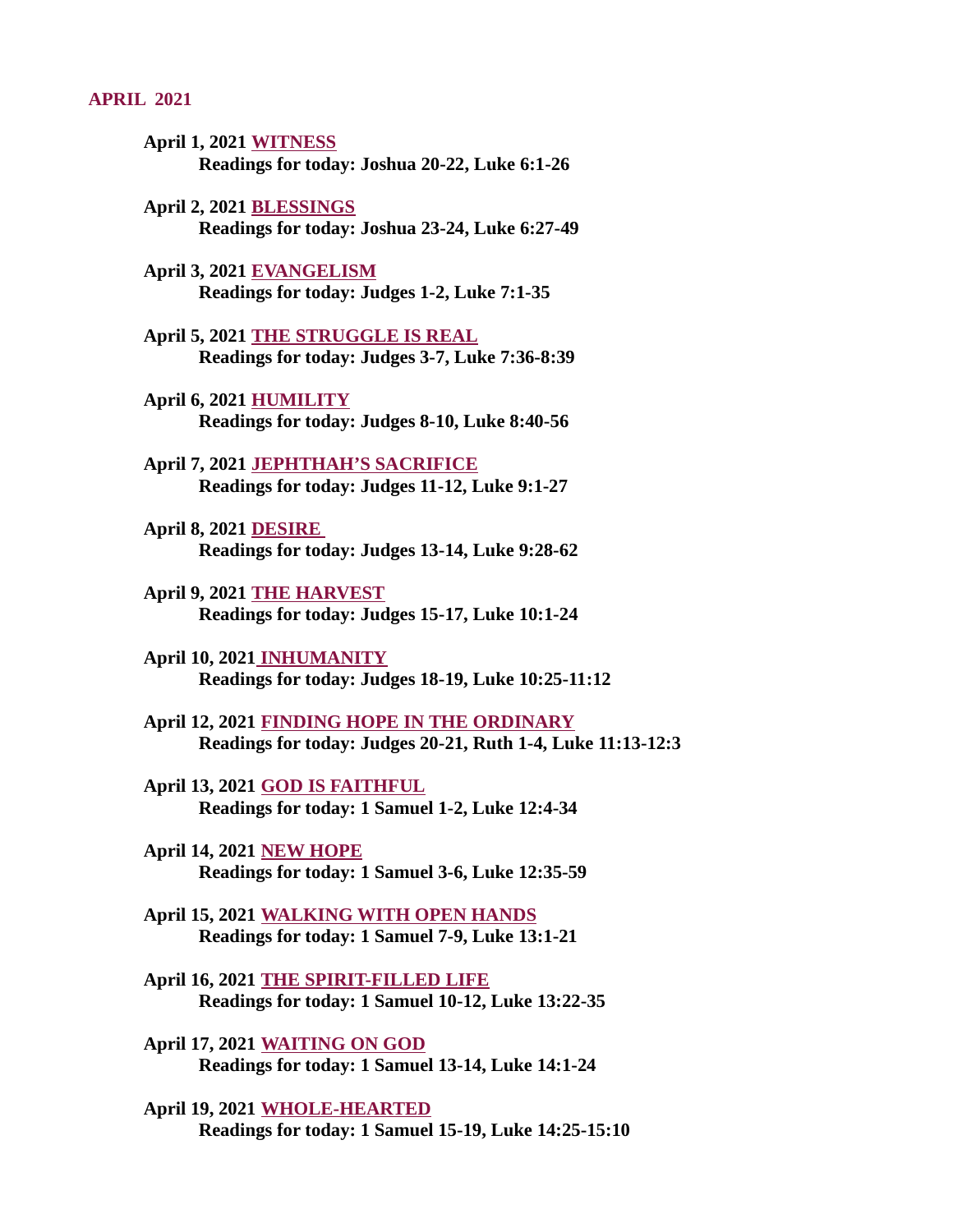- [April 20, 2021 THE GOD OF PRODIGALS AND PHARISEES](#page-25-0) Readings for today: 1 Samuel 20-21, Luke 15:11-32
- April 22, 2021 LETTING GO [Readings for today: 1 Samuel 24-26, Luke 16:14-31](#page-26-0)
- April 23, 2021 SERVANT-MINDED [Readings for today: 1 Samuel 27-29, Luke 17:1-19](#page-28-0)
- April 24, 2021 EPITAPH [Readings for today: 1 Samuel 30-31, Luke 17:20-37](#page-29-0)
- April 26, 2021 THE SECRET TO PRAYER [Readings for today: 2 Samuel 1-5, Luke 18:1-19:10](#page-30-0)
- April 27, 2021 UNLESS THE LORD BUILDS THE HOUSE... Readings for today: 2 Samuel 6-8, Luke 19:11-27
- April 28, 2021 AMAZING GRACE [Readings for today: 2 Samuel 9-11, Luke 19:28-48](#page-34-0)
- April 29, 2021 HYPOCRISY [Readings for today: 2 Samuel 12-14, Luke 20:1-26](#page-36-0)
- [April 30, 2021 THE TRAGEDY OF UNFORGIVENESS](#page-38-0) Readings for today: 2 Samuel 15-16, Luke 20:27-47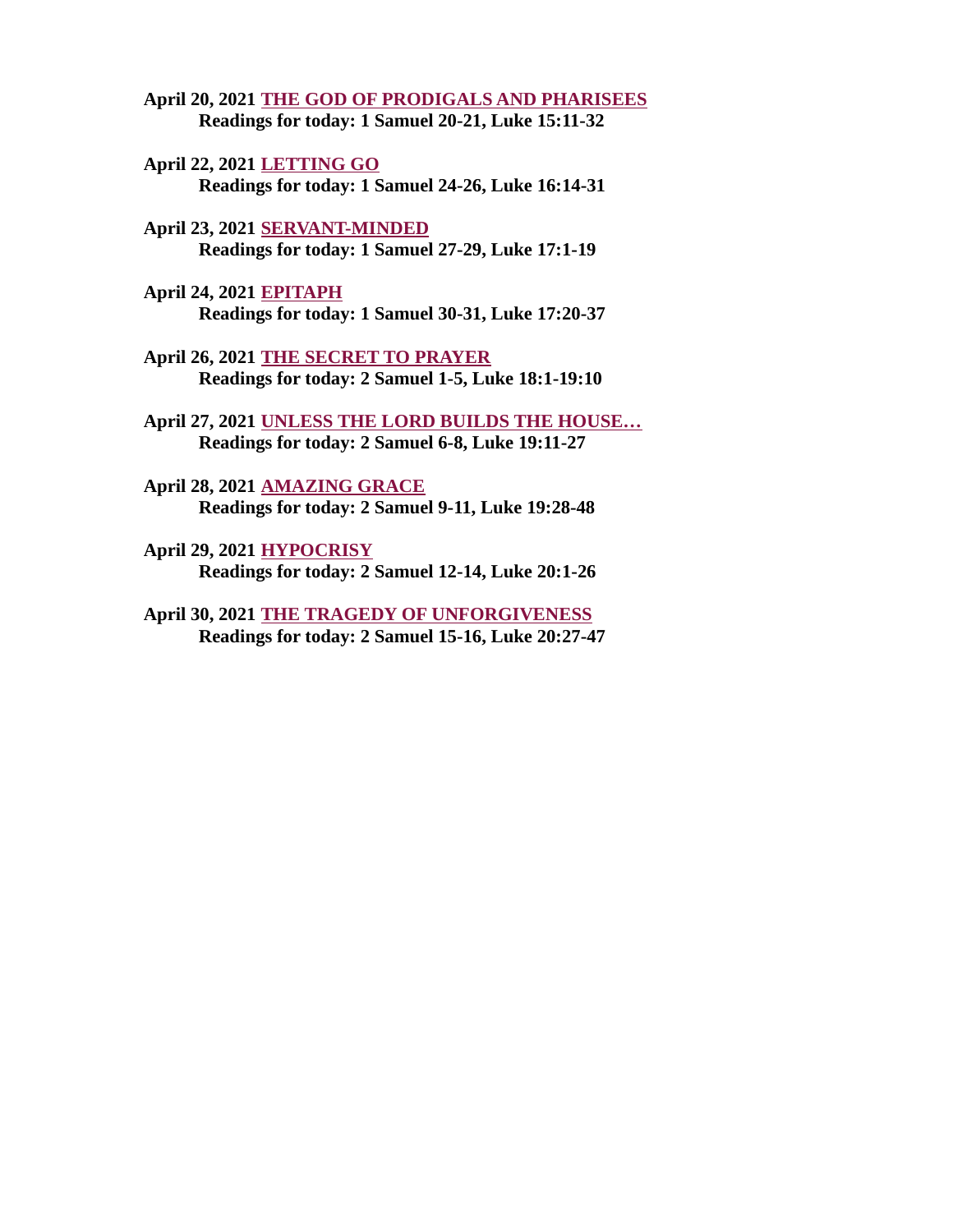# April 1, 2021 **WITNESS**

<span id="page-2-0"></span>Readings for toda[y: Joshua 20-22, Luke 6:1-26](https://www.biblegateway.com/passage/?search=Joshua+20-22%2C+Luke+6%3A1-26&version=ESV)

"The people of Reuben and the people of Gad called the altar Witness, "For," they said, "it is a witness between us that the Lord is God." (Josh. 22:34)

What does it mean to be a witness? And what are we "witnessing" to? For the tribes of Israel, the altar by the Jordan was built to remind them they were all part of one large family. Deeply connected by their common kinship with Abraham but also their covenant with God Himself. The tribes of Reuben and Gad and the half-tribe of Manasseh were concerned that future generations might forget this connection and start to see the Jordan River as the boundary between God's people and the rest of the world. They didn't want to be left out so before they crossed the Jordan to take possession of their inheritance, they built a monument of "imposing size." Not for burnt offerings. Not for sacrifices. But a witness to all of Israel that they were one people under Yahweh. Every time an Israelite would pass by the monument, it would "witness" to their shared history and deep connection.

In the Book of Acts, Jesus calls us "His witnesses." We are witnesses in our neighborhoods, cities, nations, and to the very ends of the earth. In this way, we are living memorials to all God has done. We are living monuments to a shared history. A common heritage. The deep connection we share as God's chosen people. We "witness" to the glory and goodness of God. We "witness" to the unity we share as the family of God. Anytime someone "passes us by" or interacts with us on any level, they should leave having "witnessed" the mercy and grace of God and having felt the deep love we have for one another.

Ultimately, the Bible itself is the pre-eminent witness. I love what Joshua 21:45 says, "Not one word of all the good promises that the Lord had made to the house of Israel had failed; all came to pass." The only reason we know this statement is true is because we have an accurate record of what took place. This is why we read the Old Testament. Within its pages, God "witnesses" to us over and over again of His great faithfulness and love. Even in the face of our sin. Even in the face of our rebellion. Even in the face of our evil. Even in the face of all our brokenness, God pursues us. God relentlessly chases us. God never lets us go.

I know reading through the Bible in a year is not easy! It indeed is a "monument of imposing size!" But as sit with God's Word and prayerfully reflect on all He has to say, we are shaped and formed in ways we cannot begin to imagine.

Readings for tomorrow: Joshua 23-24, Luke 6:27-49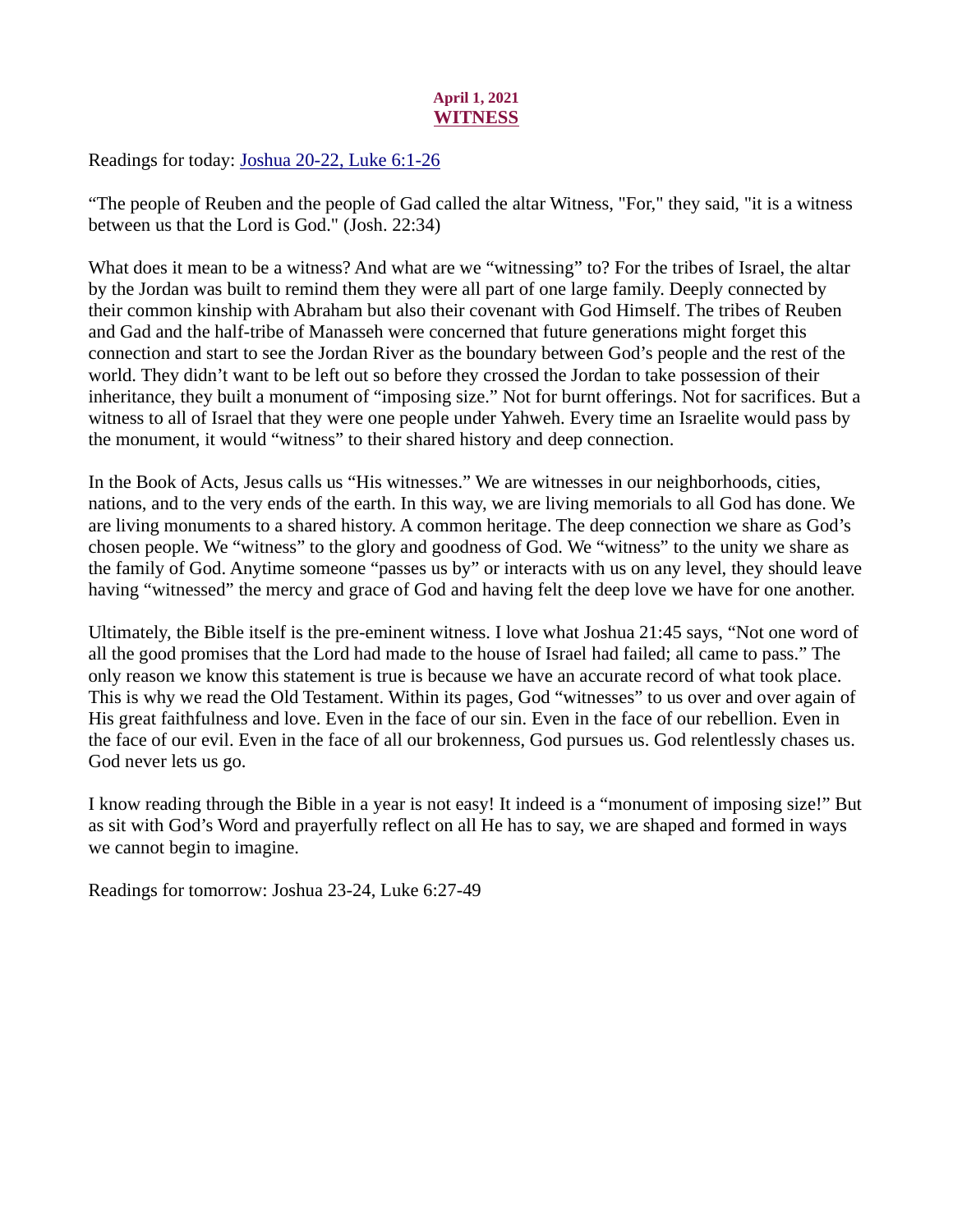# April 2, 2021 BLESSINGS

<span id="page-3-0"></span>Readings for toda[y: Joshua 23-24, Luke 6:27-49](https://www.biblegateway.com/passage/?search=Joshua+23-24%2C+Luke+6%3A27-49&version=ESV)

Recently, I've been reflecting on all the blessings I've been given in my life. Blessings I did not earn. Blessings I did not seek. Blessings I could never have gained on my own. I grew up in a family where hard work and commitment were prized. My father's family spent their lives farming in western Nebraska. My mother's family spent their lives ministering in southern Indiana. Both sets went through periods of hardship and struggle. Both sets experienced success and failure. Both sets persevered. Family was a priority. Faith was the rule rather than the exception. Children were expected to work alongside the adults. Talent and ability was identified at a young age and nurtured. Education was seen as the key to creating greater opportunity. Sacrifices were made in order to help the next generation build on what previous generations had built. When I was young, I took my upbringing for granted. Now that I am older, I am learning just how rare it can be. I travel the world and meet people from all walks of life and I can tell you firsthand that I am blessed beyond measure. I had access to resources most people can only dream of growing up. I have been given so many opportunities along the way. None of this was my doing. It was all the Lord.

Perhaps that's why I love these words from the end of the Book of Joshua so much. "I gave you a land on which you had not labored and cities that you had not built, and you dwell in them. You eat the fruit of vineyards and olive orchards that you did not plant. Now therefore fear the Lord and serve him in sincerity and in faithfulness. Put away the gods that your fathers served beyond the River and in Egypt, and serve the Lord. And if it is evil in your eyes to serve the Lord, choose this day whom you will serve, whether the gods your fathers served in the region beyond the River, or the gods of the Amorites in whose land you dwell. But as for me and my house, we will serve the Lord." (Joshua 24:13-15) Israel was a blessed nation. Chosen by God. Not because she was the strongest or the greatest but simply out of grace. God gave her a new name. A new identity. A new Law. A Tabernacle in which to worship. A Promised Land in which to dwell. Abundant resources to harvest. Power over her enemies. And all He asks in return is faith. All He wants from His people is for them to love Him with all their hearts. Worship Him exclusively as He rightly deserves.

When you think back over the course of your life, what do you see? Do you see abundant blessings that can only come from God? Blessings not just in material wealth but blessings that are spiritual, emotional, and relational? Do you see God at work even the hard times? Amidst the failures? Does He show up in the middle of your pain and suffering to bring comfort? Are these not also unlooked for blessings that we have not earned nor have a right to expect? In light of all God has done for you in the course of your life…in light of all God has done for you on the cross…will you choose to serve Him? Love Him? Place your faith in Him? This is the choice Joshua sets before Israel and it is the choice God sets before us this Good Friday. Choose this day whom you will serve. The gods of this earth who exploit and oppress and ultimately take everything from you or the God of the universe who gives up everything - including His very life - to save and deliver you.

Readings for tomorrow: Judges 1-2, Luke 7:1-35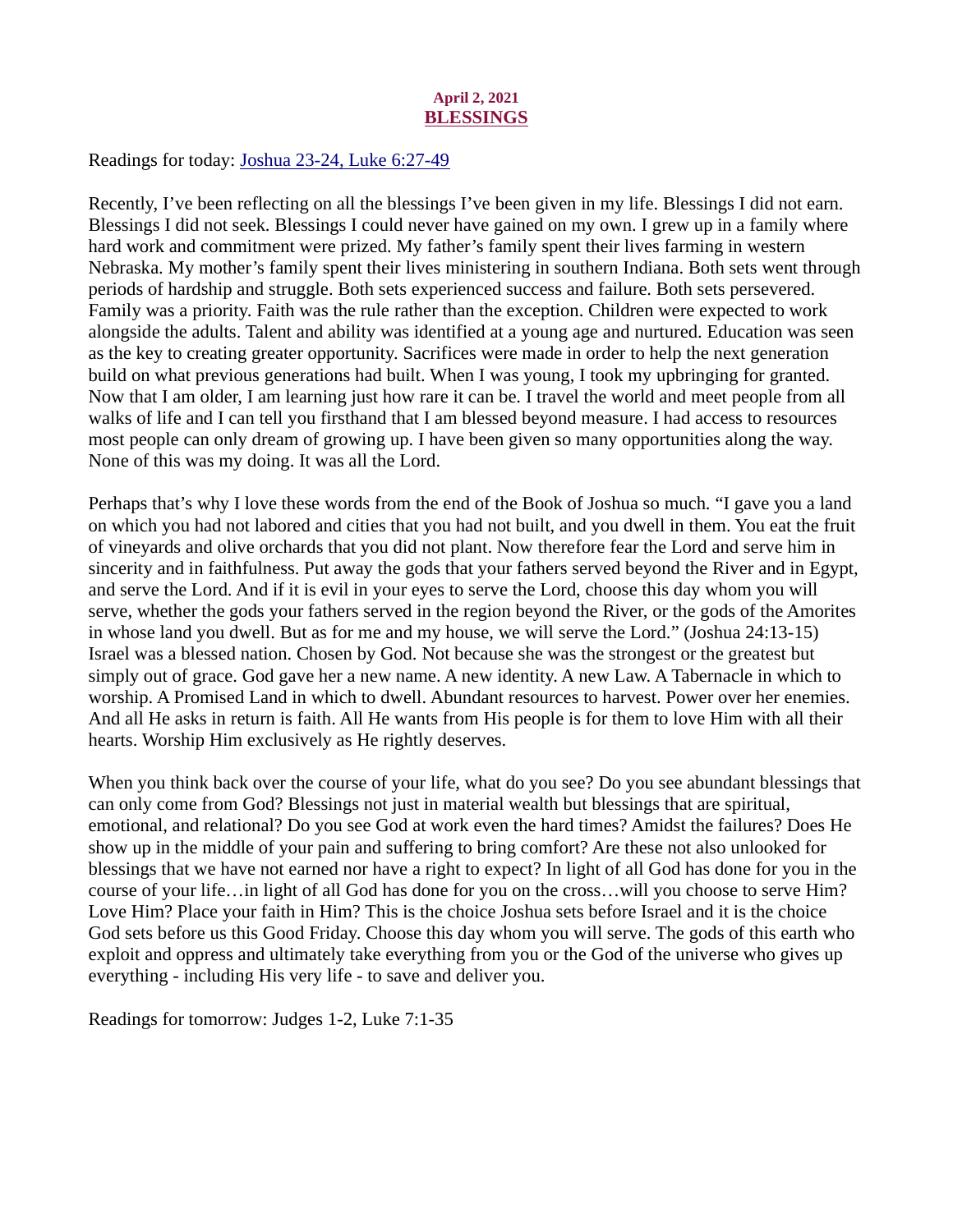# April 3, 2021 EVANGELISM

<span id="page-4-0"></span>Readings for toda[y: Judges 1-2, Luke 7:1-35](https://www.biblegateway.com/passage/?search=Judges+1-2%2C+Luke+7%3A1-35&version=ESV)

"And Jesus answered them, "Go and tell John what you have seen and heard: the blind receive their sight, the lame walk, lepers are cleansed, and the deaf hear, the dead are raised up, the poor have good news preached to them." (Luke 7:22)

The gospel is good news. Somehow that message has become twisted in our world. So many see the gospel as bad news. They see it as restrictive. Oppressive. Ignorant. Unjust. Judgmental. Condemnatory. But nothing could be further from the truth. When people encountered Jesus, they found new life. Literally. The blind would begin to see. The deaf would begin to hear. Lepers would be cleansed and restored to community. The dead were raised. Everywhere Jesus went, new life broke out. Joy was His constant companion. Restoration and reconciliation followed in His wake. And yet, it was never enough. Eventually the praise turns to hate. The cries of adulation turn to calls for condemnation. Crucifixion. It would be the most baffling thing in the world except that it's nothing new.

The people of Israel have just buried another great leader. A leader in mold of Moses. A man who led them faithfully for decades. They've come a long way since Egypt. No longer slaves. No longer living under tyranny and oppression. No longer a foreign people in a foreign land. They have come through the fire. They have come through the flood. They have come through the wilderness. And God has provided every step of the way. He gave them food to eat. Water to drink. He gave them victory over their enemies. All of this is good news! It's something every Israelite should know by heart. And yet we read this heartbreaking verse, "And there arose another generation after them who did not know the Lord or the work that he had done for Israel." (Judges 2:10) How is this possible? How is it possible to forgot the good news?

Sadly, I see the same thing happening all around us today. A generation rising who has forgotten the good news of the gospel. A generation who do not know the Lord or the work He has done. A generation who has bought the lie that the good news is actually bad news. And just to be clear, this has very little to do with age. This isn't about young or old. This is not a complaint about "kids these days." It has to do with the spirit of our day. We are living in a time when everyone wants to do what is right in their own eyes. Everyone wants to be free to follow whatever desires seem good to them. It's very similar to the time of the Judges. A time in Israel's history where she suffered horribly. A time in Israel's history where terrible and tragic things took place on a regular basis. It was a time in Israel's history where sin held sway and wreaked havoc on people's lives. So we shouldn't be surprised when a mass shooter opens fire in a King Soopers. We shouldn't be surprised when sexual abuse scandals come to light in Washington DC, Hollywood, and even in the sacred precincts of the church. We shouldn't be surprised when parts of the world starve to death while other parts live in abundance and plenty. We should grieve and weep and our hearts should break but we shouldn't be surprised. After all, when the good news is rejected, all we are left with is bad news. And the world is full of bad news these days, amen?

So what's the answer? The church. The people of God filled with the Spirit of God walking in obedience to God going forth to share the love of God with the world. The church has always been God's answer to the problems that exist in the world. Jesus Himself said, "whoever believes in me will also do the works that I do; and greater works than these will he do, because I am going to the Father. Whatever you ask in my name, this I will do, that the Father may be glorified in the Son. If you ask me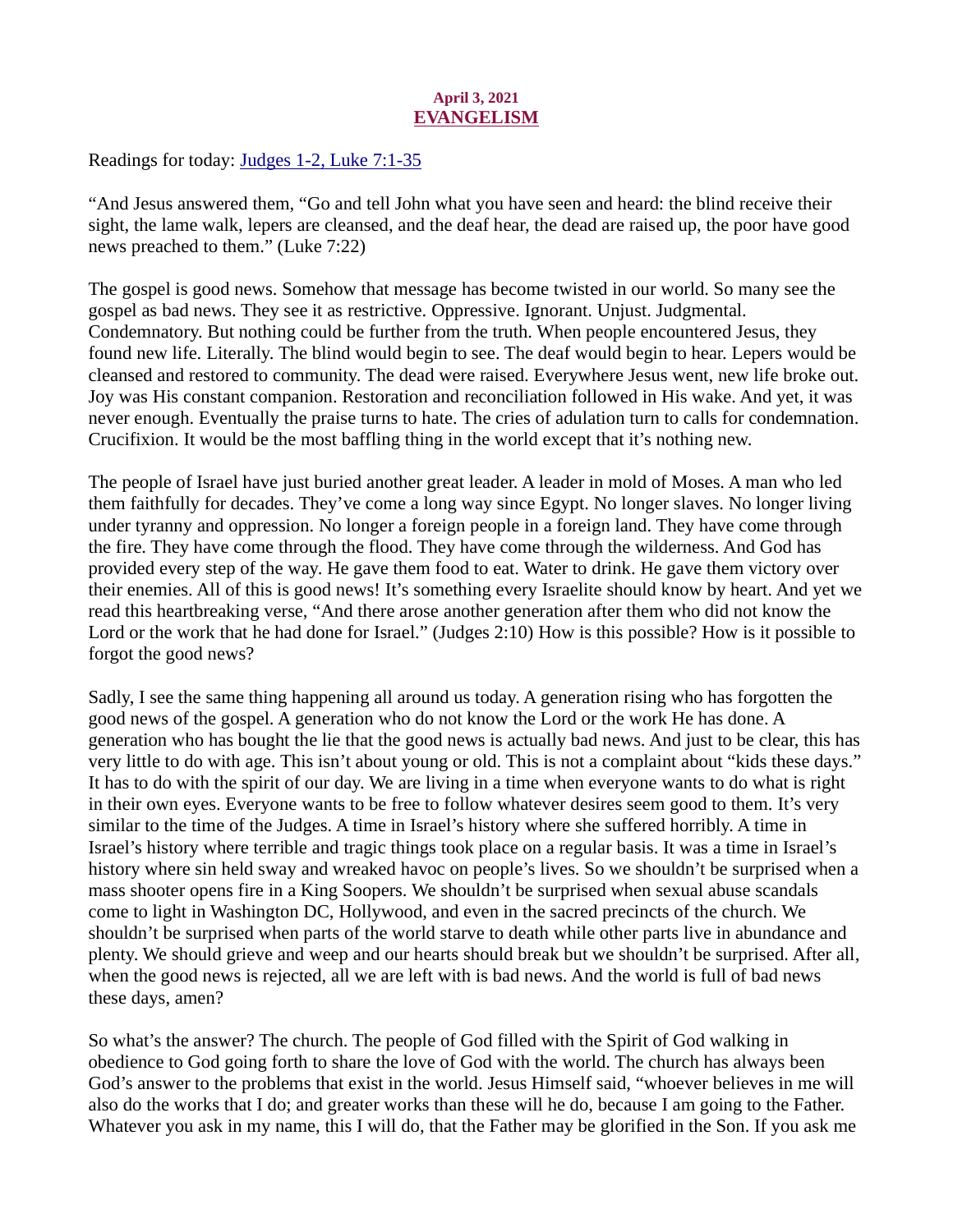anything in my name, I will do it." (John 14:12-14) Imagine a church who loves the way Jesus loved? Imagine a church who sets her heart on serving the poor? Healing the sick? Visiting those who are in prison? Imagine a church who gives sight to the blind? Helps the deaf to hear? Embraces the lepers of our day? Imagine a church who laid down her arms in the culture war? A church who laid aside her pursuit of power and wealth and cultural privilege and instead gave herself away for the sake of the gospel? Would this not be good news? Would not the world catch a glimpse of the Kingdom?

You say, it's not possible. I know how you feel. I too find it easy to despair. But then I see the good news in action. I see it in the lives of ordinary people who do extraordinary things in the name of Jesus. I see it in the lives of foster parents who take children into their home. I see it when business owners give ex-cons a second change. I see it when couples fight for their marriages. I see it when addicts find healing and embrace in community. I see it when rich and poor come together in real relationship. All of a sudden needs are met. Lives are changed. All in the name of Jesus. I see it globally as entire villages come to know Christ. Abuse rates drop. Addiction rates plummet. Communities start to experience the blessing of a new way of life. The sick are healed. The dead are raised. Yes, I've seen these things with my own eyes. The good news is real, friends! It's news our world is desperate to hear and experience for themselves. As we celebrate Easter this year, let's remember where we go from here. We cannot keep this message to ourselves! It is a message designed to be personally delivered to every person on the face of the earth. Who are you sharing the good news with today?

Readings for tomorrow: Judges 3-7, Luke 7:36-8:39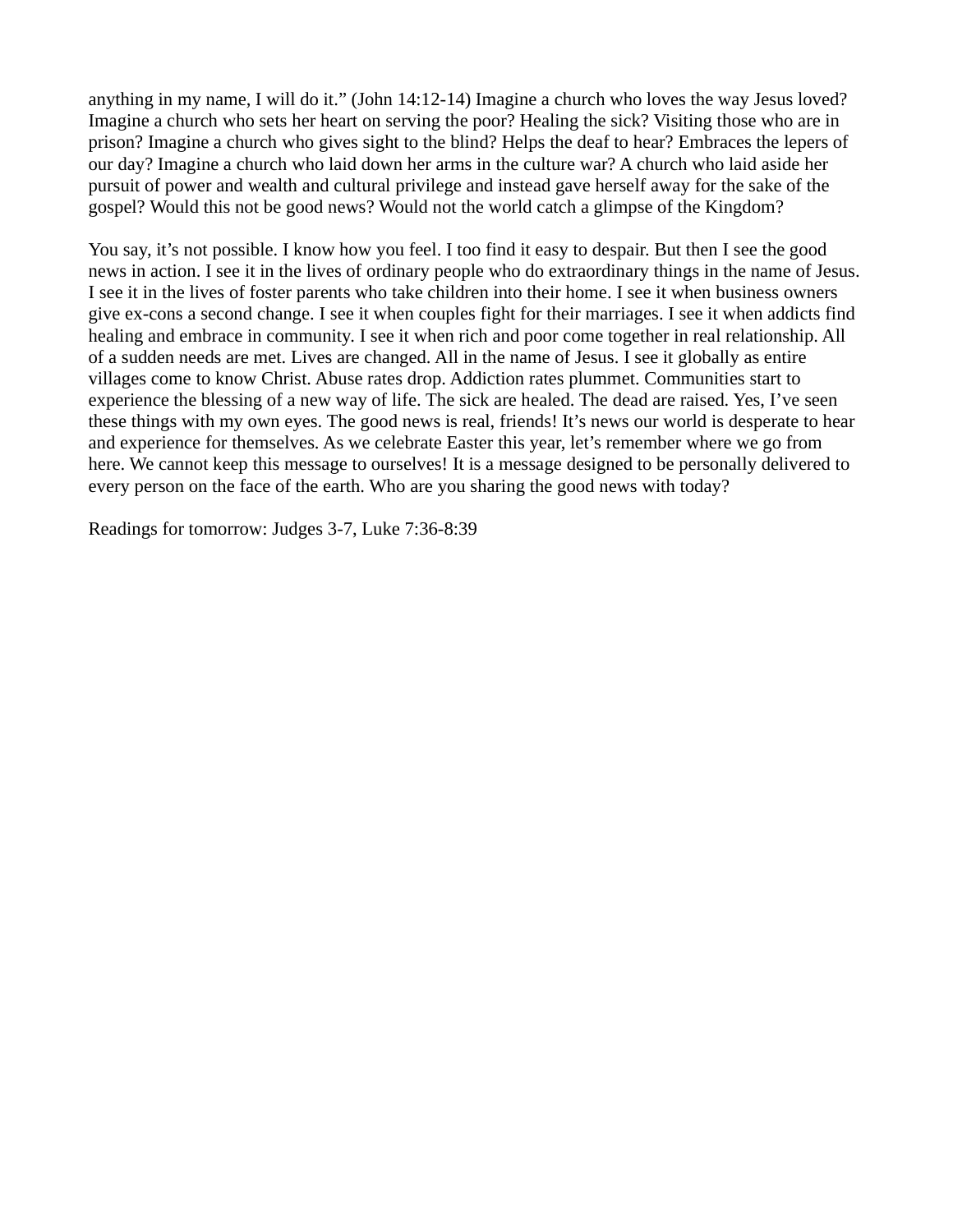# April 5, 2021 THE STRUGGLE IS REAL

<span id="page-6-0"></span>Readings for today[: Judges 3-7, Luke 7:36-8:39](https://www.biblegateway.com/passage/?search=Judges+3-7%2C+Luke+7%3A36-8%3A39&version=ESV)

"Life is pain, highness." - Dred Pirate Roberts

I grew up in the 1980's so the Princess Bride is one of my favorite movies and the line above is one that's always stuck with me. The Dred Pirate Roberts lived a life of incredible struggle and heartache and pain. He's persevered through hardship and suffering. He's overcome incredible obstacles. He's survived impossible odds. The princess, on the other hand, lived a life of privilege. Growing up amidst all kinds of wealth and splendor. Servants to meet her every need. At the same time, she too has suffered loss. Heartbreak. She grieves over the one she loves whom she believes is dead. I don't want to spoil the ending for those who haven't see it but suffice to say both characters have learned and grown and battled through life. It's not been easy.

"Now these are the nations that the Lord left, to test Israel by them, that is, all in Israel who had not experienced all the wars in Canaan. It was only in order that the generations of the people of Israel might know war, to teach war to those who had not known it before...They were for the testing of Israel, to know whether Israel would obey the commandments of the Lord, which he commanded their fathers by the hand of Moses." (Judges 3:1-2, 4)

Israel failed. She lost her nerve. She took her eyes off of Yahweh and succumbed to fear. As a result, the Promised Land was not fully conquered. The pagan nations not fully driven out. They remain as a perpetual test to Israel's faithfulness. Would they stay true to the commandments of the Lord or would they follow the ways of the Canaanites? The Book of Judges tells the tragic tale of Israel's descent into idolatry and spiritual darkness. All the skeletons in Israel's closet are exposed and put on display for generations to read. The moral character of many of the judges is suspect. Their conduct immoral. Their decisions unwise. It's a story of compromise. A story that depicts what happens when we try to embrace the ways of God and the ways of the world. It's a story where the faithfulness of God is revealed in His discipline and loving correction. Over and over again, He will give the people of Israel over into the hands of their enemies. He will withdraw His protective hand from them. He will allow the nations around them to conquer and pillage and destroy; all in order to bring Israel back to repentance. Back to faith. Back to Himself.

Israel must learn to fight because life is a struggle. In the ancient near east, the struggle was literal. It took place on battlefields and within cities. It was a violent, brutal, harsh world full of pain. Israel would need to know how to fight back and defend herself. In the 21st century, we still fight battles. I think of our military men and women who go all over the world to defend the weak and oppressed. They fight against tyranny with such courage. I think of our police officers who put themselves in danger in the line of duty each and every day. Every call that comes in is a potentially violent situation they will be forced to handle. I think of our firefighters who are called to save lives, often at great cost. I think of dear friends I've had who've spent a lifetime fighting against systematic racism, abuse, and oppression. I think of Christian leaders I know around the world who are persecuted and have their lives threatened. I think of so many impoverished in our world today who, day in and day out, experience life-threatening suffering firsthand. They are well-acquainted with the pain. They know the heartache. And they fight. They struggle. They battle through each and every day. Perhaps even more pervasive are the battles we all face on the inside. The battles with depression, anxiety, and fear.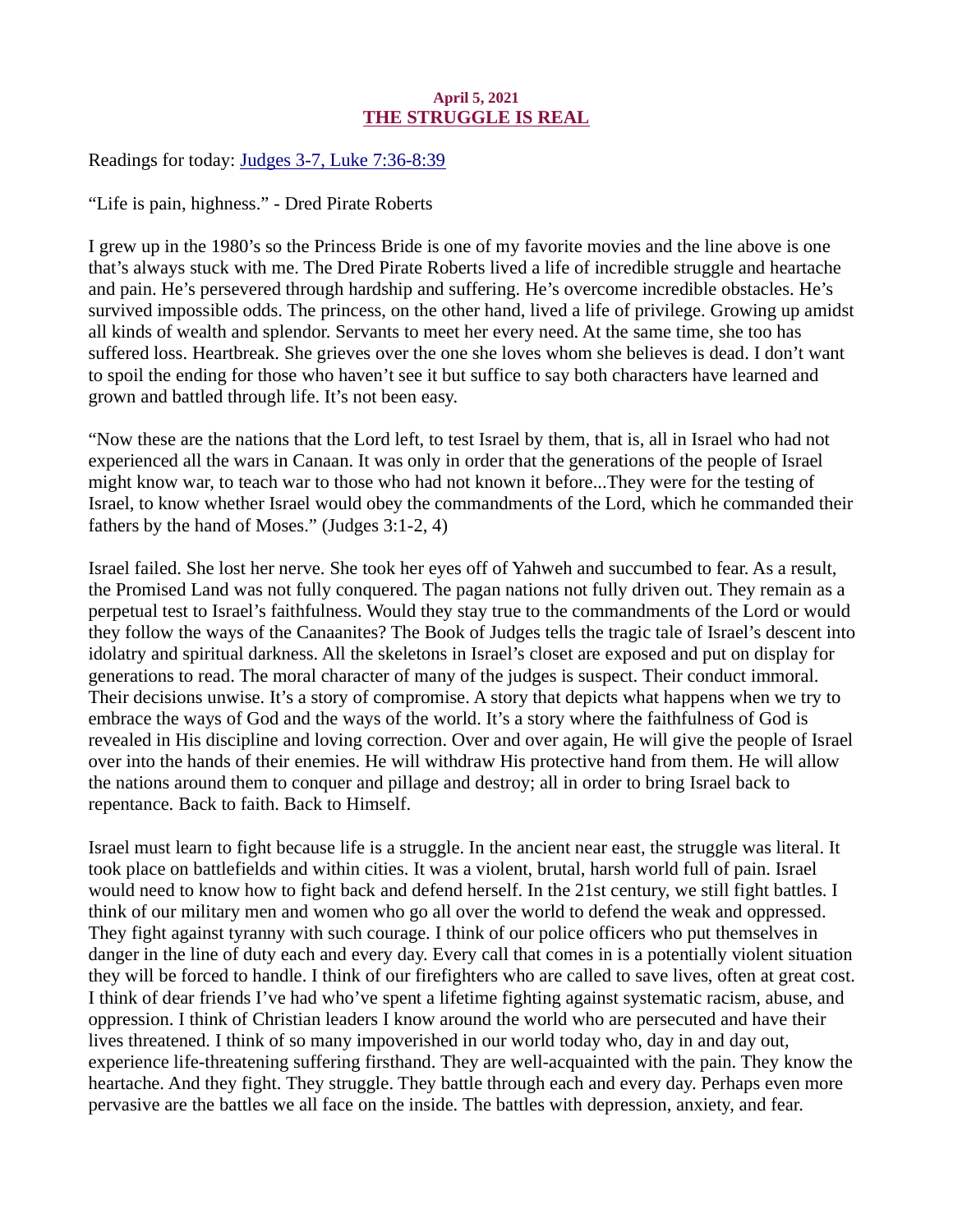Despite the incredible wealth and privilege and blessing we live with in my community, we've never been more stressed. More discontent. More anxious and afraid.

We are being tested, friends. Day in and day out. Will we keep the commands of the Lord? Will we spend time with Him every day? Will we worship Him as He deserves each week? Will we honor the Sabbath? Will we give sacrificially and generously? Will we allow our hearts to be shaped by deep reflection on His Word? Will we surrender to His Spirit? Life is struggle. Life is pain. Life is not safe or easy. And anyone who says differently is selling something. (Again with the Princess Bride lines...) Does this mean things are hopeless? Should we just throw in the towel? By no means! God promises He will bear His fruit in the lives of those who walk with Him! Love. Joy. Peace. Patience. Kindness. Goodness. Faithfulness. Gentleness. Self-control. These are the gifts of God for the people of God. In the midst of all life is throwing your way, turn to Christ! Let Him be your strength and your shield for the battles you fight!

Readings for tomorrow: Judges 8-10, Luke 8:40-56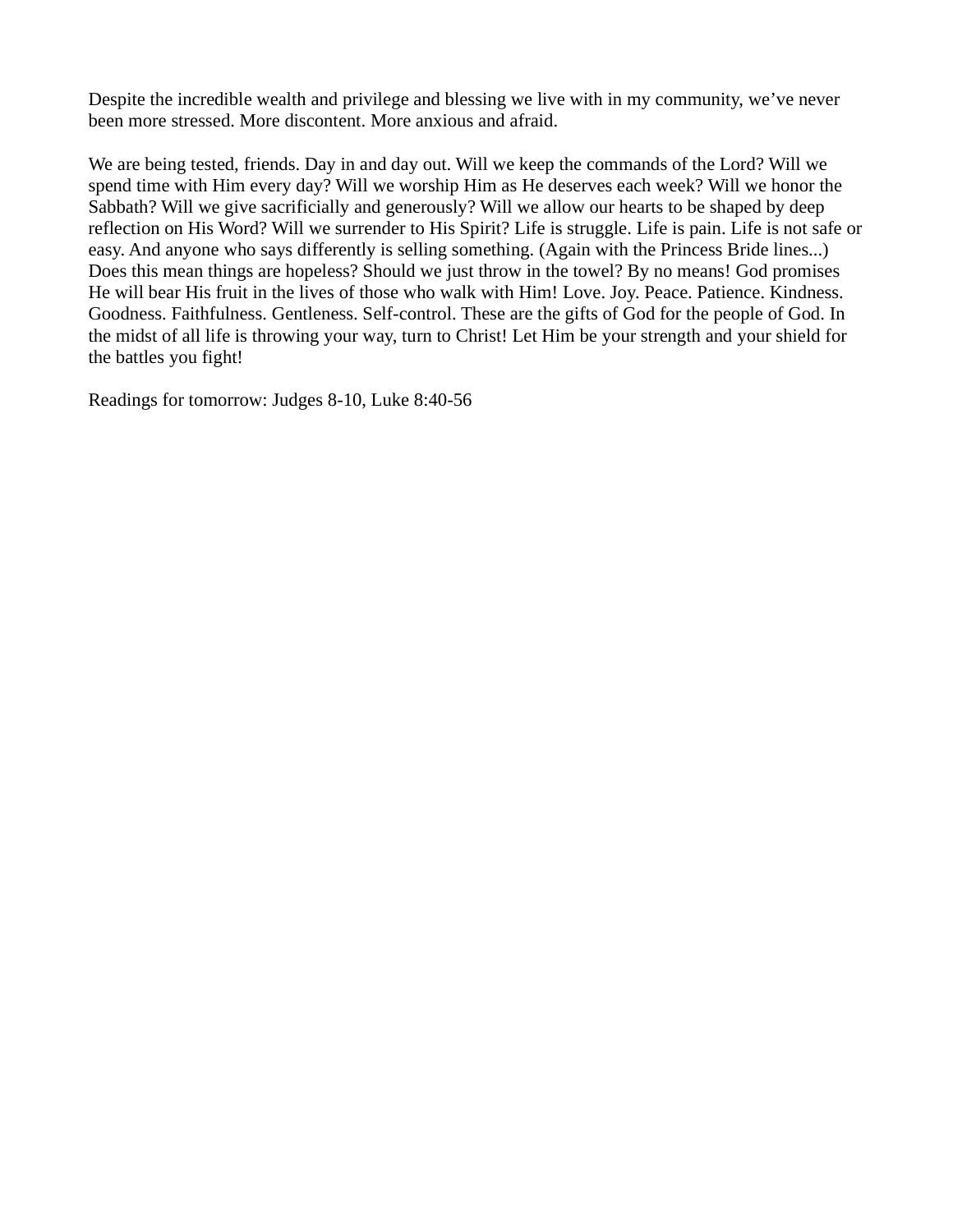# April 6, 2021 **HUMILITY**

<span id="page-8-0"></span>Readings for toda[y: Judges 8-10, Luke 8:40-56](https://www.biblegateway.com/passage/?search=Judges+8-10%2C+Luke+8%3A40-56&version=ESV)

One of my favorite books is by Andrew Murray. It's a classic titled Humility. A short little read with insights packed into every page. Here is how he defines humility. "Humility is nothing but the disappearance of self in the vision that God is all...The highest glory of the creature is in being only a vessel, to receive and enjoy and show forth the glory of God. It can do this only as it is willing to be nothing in itself, that God may be all. Water always fills first the lowest places. The lower, the emptier a man lies before God, the speedier and the fuller will be the inflow of the diving glory."

I think we can all agree humility is a virtue sorely lacking in our world today. The spirit of our age is arrogance, pride, criticism, entitlement, and self-indulgence. It infects our politics. It infects our workplaces. It infects our schools. Our homes. Our neighborhoods. Even our churches. Perhaps especially our churches. It's the spirit of the Pharisee. The spirit of self-righteousness. An unwillingness to submit to any other authority in our lives except our own. This includes God. Sure, we know how to say the right things. "God is first in my life!" "I love God the most!" "God is my all in all!" We sing songs that declare these truths. We sit through sermons where these truths are proclaimed. We tell these things to our Christian friends. But one look at our schedule. One look at our bank account. A glance at our Twitter feed, Instagram, or Facebook account. A moment of honest self-reflection. All these conspire to reveal what we really believe. We are our own gods.

Gideon was different. Not perfect. Not blameless in his generation. Not powerful and mighty among men. No, what marked him was his humility. The angel of the Lord found him treading out grain in a winepress. Providing for his family at great risk to himself. When the Lord called him to become the next judge over Israel, Gideon echoes Moses at the burning bush. "Who am I that you would send me?" So unsure of himself, he puts God to the test by laying out a fleece not once but twice! God honors his humble heart. Gideon was humble enough to place his faith and trust into action. He tears down the altar of Baal. He sends home his entire army before battle. And then when confronted at the beginning of Judges 8 by the Ephraimites who wanted to claim the glory, he humbled himself before them and honored them. It's a stunning display. Finally, when it is all said and done, the people want to make him king. He refuses the crown. He refuses to take God's rightful place in their lives. In the words of Murray, Gideon understood "the highest glory of the creature is in being only a vessel, to receive and enjoy and show forth the glory of God."

What about us? What does humility look like in our own lives? Surely, it is more than words. It is life lived intentionally under the sovereign authority of God. A life lost in the vision that God is all in all. A life lived before God, submitted to God, surrendered to God. What does such a life look like in the 21st century? It is a life of worship. Daily. Weekly. It is a life of Sabbath rest. It is a life of prayer. It is a life of reflection on the Scriptures. It is a life of service to the Kingdom. It is a life of devotion to our Lord. It is a life that intentionally directs all its resources - time, talent, treasure - towards God. It is a life that engages the world while remaining set apart. A life of risk where safety and comfort are sacrificed for the sake of the gospel.

Rest assured, such a life is not easy to live in our world today. Not with the demands on our time. Not with the demands on our resources. My wife and I were talking about this all the time. Even this past week, we had to make choices as my twins wanted to attend a swim team banquet on Maundy Thursday. Their connection to their teammates is part of what has got them through the last few months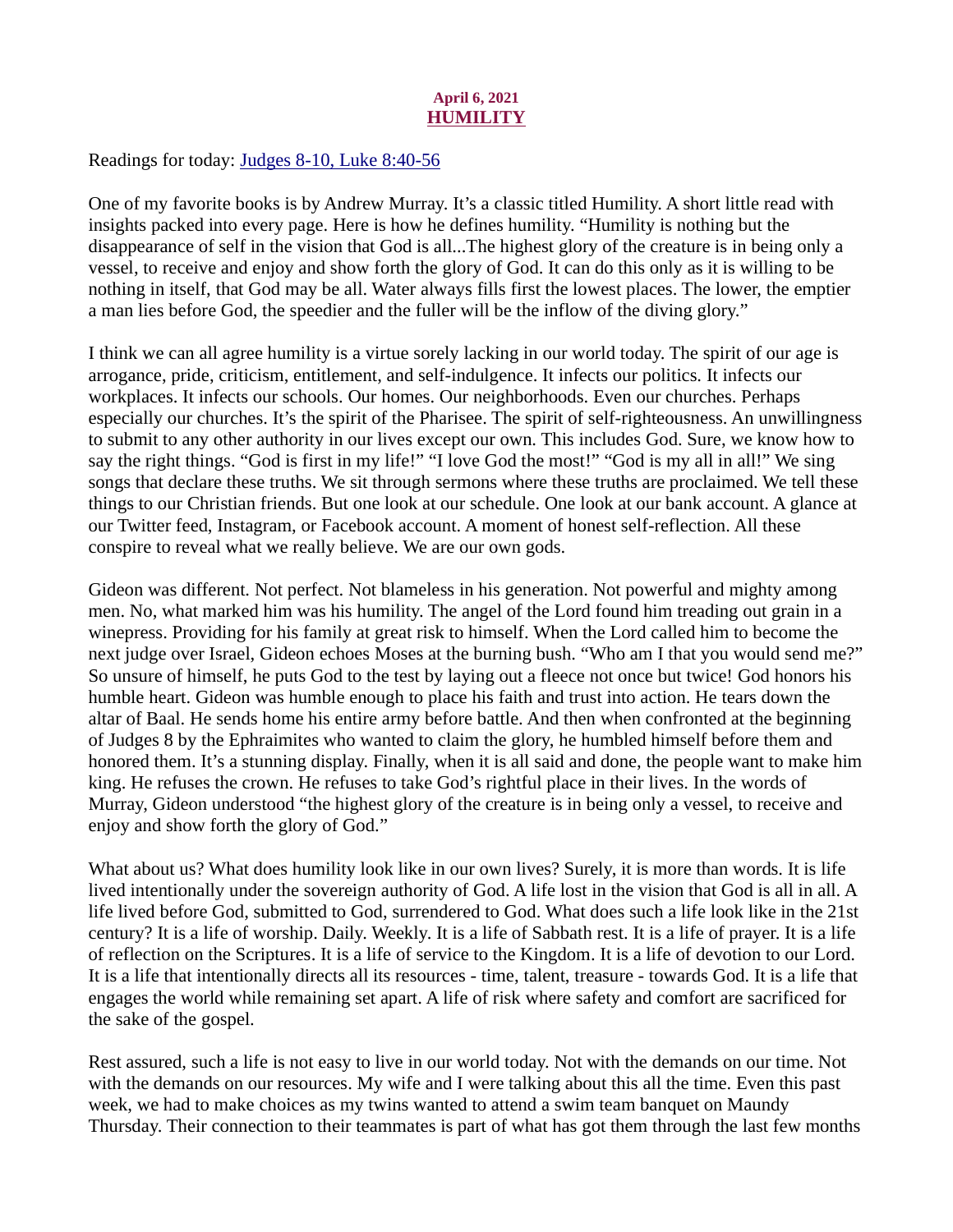under the restrictions of COVID. So we let them go. Was this the right choice? We aren't sure to be honest but we are having conversations all the time in our home about how we humbly honor and serve the Lord even in this particular season.

Readings for tomorrow: Judges 11-12, Luke 9:1-27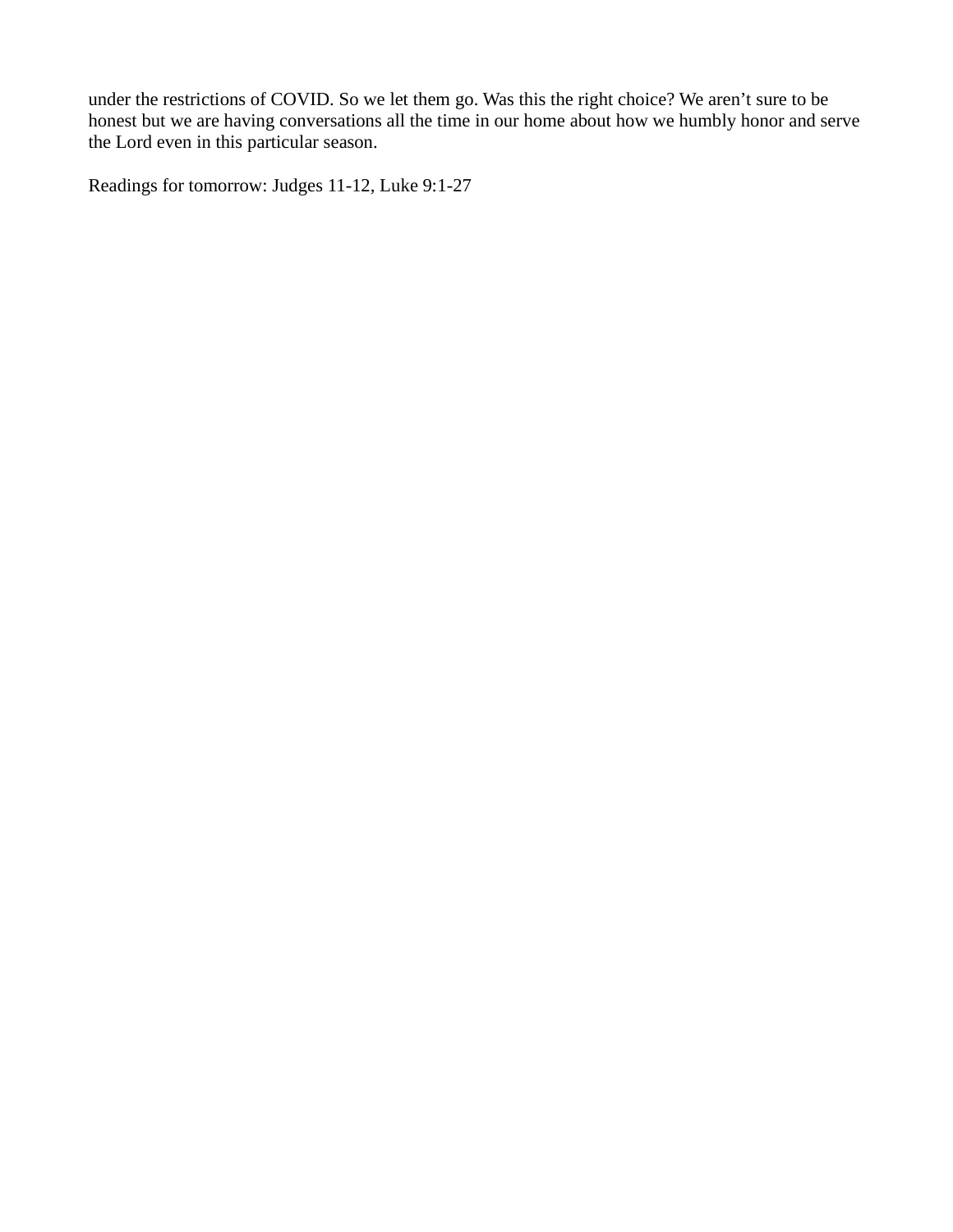# April 7, 2021 JEPHTHAH'S SACRIFICE

<span id="page-10-0"></span>Readings for today: [Judges 11-12, Luke 9:1-27](https://www.biblegateway.com/passage/?search=Judges+11-12%2C+Luke+9%3A1-27&version=ESV)

When we travel to Ethiopia, we often head into the rural areas to visit village churches. As we walk along the dirt paths, we pass home after home. Most of them are mud huts surrounded by a little brush fence. In the evenings, we see children driving whatever livestock (donkeys, chickens, goats, sheep etc.) the family owns into the enclosure. This keeps the animals safe and the house warm. It's a common custom all over the Middle East even to this day.

Hopefully, this places Jephthah's tragic vow in context. He fully expected the first thing to greet him when he returned home to be a goat or a sheep or some other animal. He most certainly did NOT expect it to be his daughter! So when she comes dancing out of the home with her tambourine, he tears his clothes. He instantly regrets the vow he made. He feels trapped. And how does his daughter respond? Her reaction is perhaps the most surprising part of this story. She willingly lays down her life for her father. She faces her fate with courage and faith. Taking two full months to say goodbye and grieve with her friends. Two full months to weep over what could have been.

It's a story that baffles us on a lot of levels. How could Jephthah sacrifice his own flesh and blood? How could Jephthah's daughter willingly lay down her life? And where is God in all of this? The cultural distance between this world and our own is almost insurmountable. However, one key to understanding is Judges 11:23-24, "So then the Lord, the God of Israel, dispossessed the Amorites from before his people Israel; and are you to take possession of them? Will you not possess what Chemosh your god gives you to possess? And all that the Lord our God has dispossessed before us, we will possess." Everyone in the ancient near east believed in gods. Dagon for the Philistines. Chemosh for the Amorites. Molech for the Ammonites. Every tribe had their own deity. Make the right sacrifices and you were awarded with great wealth, military might, and political power. Make the wrong sacrifices and your deity would turn his face from you, resulting in defeat. Tragically, the same began to hold true for Israel. As they adopted the ways of the Canaanites, Yahweh ceased, on some level, to be the One True God and became just another tribal deity to be appeased. Thus, Jepthah's tragic choice to sacrifice his daughter and her tragic choice to accept her fate. And the most important takeaway from the whole account is God's silence. Nowhere does the Bible say God is pleased with Jephthah's decision.

Excursus: One of the common mistakes that happens when we read the Bible is to assume God endorses everything that happens. This is a misapplication of the doctrine of inerrancy. Just because we believe the Bible is inspired and without error doesn't mean that God approves of every action His people take. For example, just because David had multiple wives and was a man after God's own heart doesn't mean God approves of polygamy. The story of the Bible is the story of God meeting His people where they are. Speaking to them in the cultural context in which they live. Revealing Himself through categories they can understand. The same is true for today.

As Christians, we claim to worship the supreme God of the universe. We claim to know the King of kings and Lord of lords. We claim to be heirs of His eternal Kingdom. But do our lives reflect this truth? If we are not careful, we can fall into the same trap Israel fell into. Accommodating our beliefs to the ways of this world. Bringing God down to our level. Limiting Him to our tribe. Reducing Him to our personal deity. When we do, we remake God in our image and He ceases to be God at all.

Readings for tomorrow: Judges 13-14, Luke 9:28-62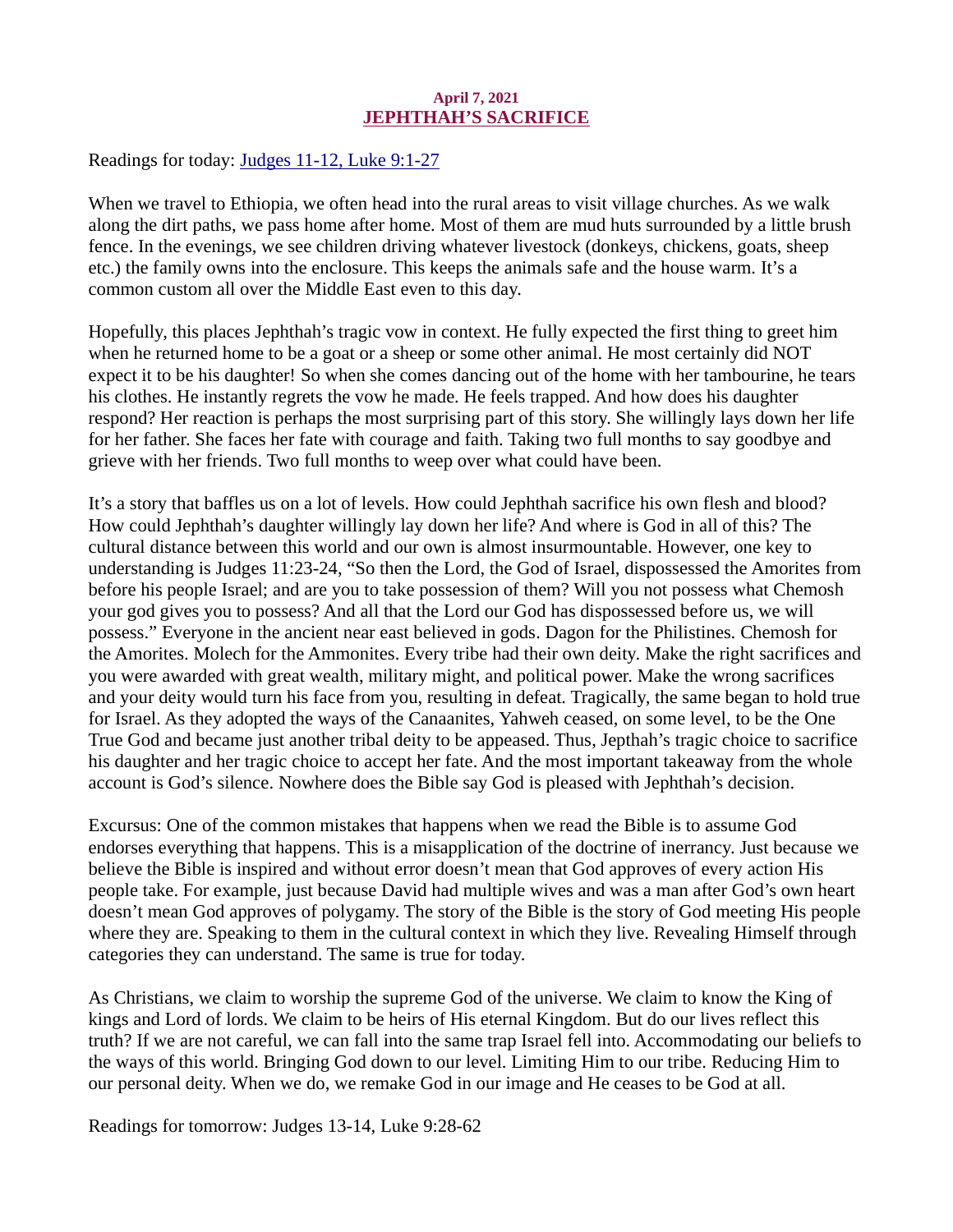## April 8, 2021 DESIRE

<span id="page-11-0"></span>Readings for today[: Judges 13-14, Luke 9:28-62](https://www.biblegateway.com/passage/?search=Judges+13-14%2C+Luke+9%3A28-62&version=ESV)

Samson is a cautionary tale. He is a man ruled by his appetites. Driven by his desires. An addict enslaved to the basest of emotions. His life is a study in contrasts. Miraculously conceived. Set apart from birth as a Nazarite. (No wine, cutting of the hair, or touching of dead bodies) He single-handedly delivers Israel from their enemies. At the same time, he despises his birthright. He intermarries with Philistines and sleeps with prostitutes. He eats honey from the carcass of a lion he's killed. He tells Delilah (yet another Philistine) the supposed secret of his strength and she cuts his hair. He is imprisoned and tortured but exacts vengeance on his enemies in one final act of martyrdom.

I have met Samson. Every time I look in the mirror I am reminded I too was once driven by sinful desire. Enslaved to the flesh as the Apostle Paul might put it. Sexual desire drove me to pornography. My drinking habits bordered on alcohol addiction. I've struggled with depression and despair in my life. It's been hard. At the same time, I'm blessed with an amazing family. A godly wife and four kids I love with all my heart. I've got great friends. A career I absolutely love. But my inner life used to be a mess. I too often believed the lie that I was at the mercy of what I feel. That I had no choice. Thankfully, I received great spiritual counsel and a lot of therapy over the years. Mentors, counselors, friends who acted as a spiritual and emotional guides to help bring peace to my soul. Most of all, I immersed myself in God's Word. I gave His Spirit the microphone in my life. I wanted Him to be the loudest voice in my head. The loudest voice in my heart. Constantly reminding me who I was created to be. Constantly encouraging me to live in light of God's transforming love.

I am not the only "Samson" out there. I cannot tell you the number of people I have counseled over the years in my office who seemingly cannot control their desires. Sexual appetites. Drug and alcohol addiction. Co-dependence. Suicidal ideation. It's heartbreaking. These are gifted people who have been blessed in every measure by God. They have families. They have friends. They have careers. They make good money and experience professional success. But their inner lives are a mess. Their souls are in turmoil. They feel trapped and enslaved and ruled by their passions. They buy into the lie that they were "made" this way and therefore have no choice. There are so many voices in their heads and hearts clamoring for attention. Demanding that they listen. It's paralyzing. It's crippling. And it breaks the heart of God.

Here's the truth of the gospel, friends. You have been set free! For freedom Christ has set you free so do not submit again to a yoke of slavery! Do not turn back to your former ways! Do not believe the lie that you are at the mercy of what you feel. You are not defined by your desires. You are not a slave to your emotions. Love the Lord with all your heart! Submit your desires to Him! Allow His Spirit to sanctify your emotions and your feelings. Keep in step with the Spirit and you will not gratify the desires of the sinful nature. In fact, you will find yourself beginning to desire what God desires. Holiness. Purity. Grace. Mercy. Compassion. These things flow from a heart surrendered to God.

Readings for tomorrow: Judges 15-17, Luke 10:1-24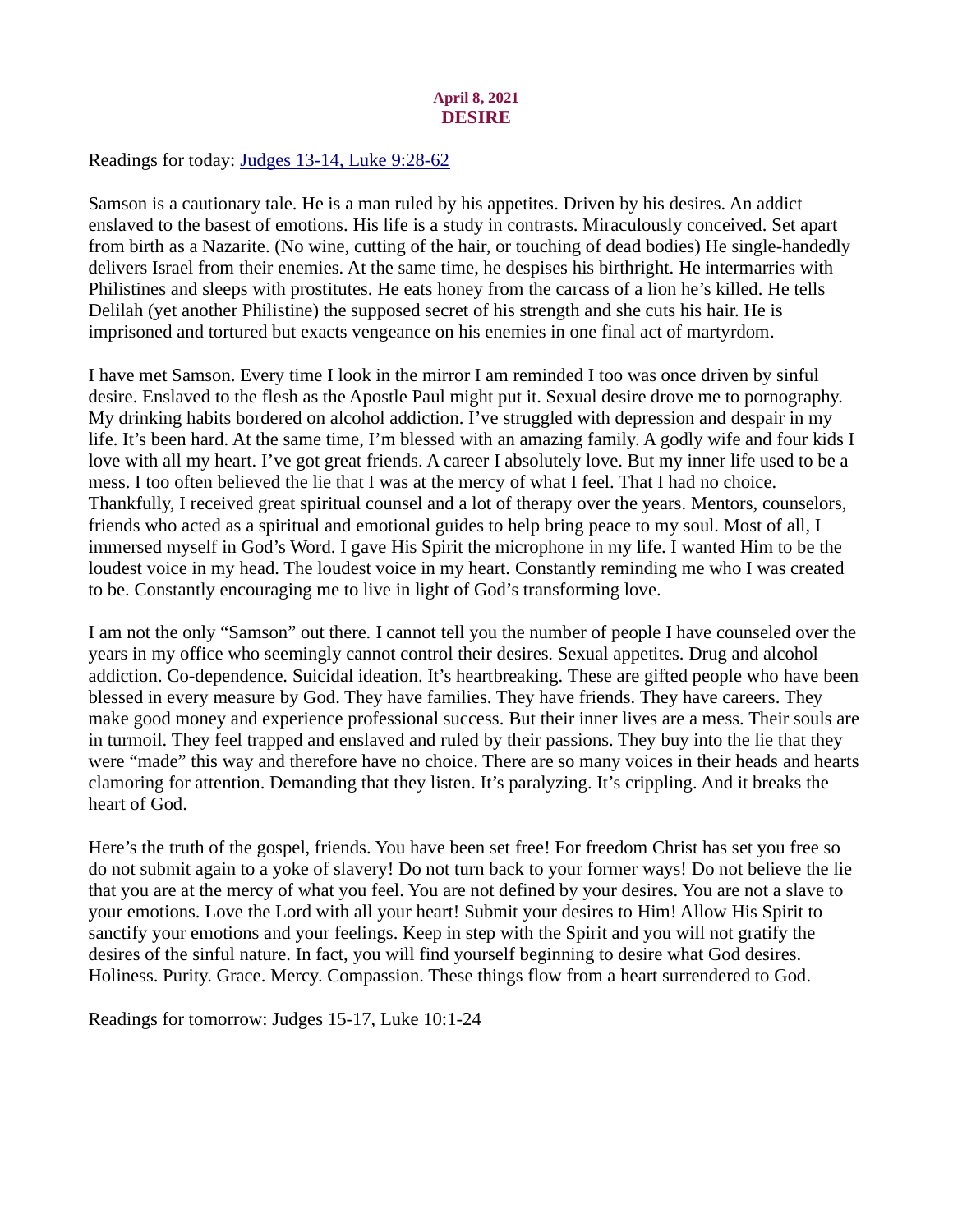# April 9, 2021 THE HARVEST

<span id="page-12-0"></span>Readings for today[: Judges 15-17, Luke 10:1-24](https://www.biblegateway.com/passage/?search=Judges+15-17%2C+Luke+10%3A1-24&version=ESV)

"The harvest is plentiful but the laborers are few. Therefore pray earnestly to the Lord of the harvest to send out laborers into his harvest. Go your way; behold, I am sending you out as lambs in the midst of wolves. Carry no moneybag, no knapsack, no sandals, and greet no one on the road." (Luke 10:2-4)

This is one of my favorite passages to teach on in Ethiopia. Every time I prepare to go over there, I marvel at all God has done. In the last eighteen years, we have preached the gospel to 3.5 million people. Over 600,000 have now come to Christ. Our indigenous leaders have planted over 5000 churches and baptized over 100,000 new believers. And still the harvest remains plentiful! What God is doing in Ethiopia has spilled out into South Sudan and Uganda. In fact, we will be holding two training conferences there in just over a month. We already have our first church plant in Djibouti and planted 25 more in Myanmar. I fully expect this revival to reach Somalia and Eretria in a few years and then jump the Gulf into Saudi Arabia and Yemen. By the time I die, I am praying God gives us a chance to plant churches in Mecca.

The harvest is plentiful but the laborers are few. We are asking God to raise up more church planters from our indigenous partner denominations. We are asking God to raise up more churches in America to join this work. We are asking God to bring His resources to bear so we don't become the limiting factor in who God is seeking to reach. We need laborers who will pray. Laborers who will give. Laborers who will go. Laborers who will lead. There is an urgency to this mission! We cannot delay! We cannot let our fears get the best of us! God is sending these men and women out as lambs amidst wolves. The work will be hard. There is pain and suffering and persecution. Joining God on His mission always costs us dearly. But the price is worth it!

Every time I come back, I get asked the same question. Why do we not see the same revival happening in America? Why is the American church in decline even as the church in Ethiopia grows? My answer is always the same. The harvest is plentiful. Even here. Even in our country. But the laborers are few. In my experience, so few Christians have a passion to share their faith much less know how to do it. They struggle with self-confidence. They don't want to be laughed out of the room. They shy away from conflict. I sometimes wrestle with these feelings myself. But God's call still remains. Jesus tells His disciples to pray to the Lord of the harvest to raise up laborers and then in the same breadth sends them forth. If we want to see revival come, we must join Jesus in His prayer and His work. We are part of the solution, friends! We are part of the answer to their own prayers! We have been called by God to go into the harvest field to reap what God has sown. You cannot be a Christian without being a laborer! You cannot be a follower of Jesus without being sent! You cannot be a disciple without being a missionary! Get engaged, friends! Join your brothers and sisters around the world and start reaping the glories of serving Christ!

Readings for tomorrow: Judges 18-19, Luke 10:25-11:12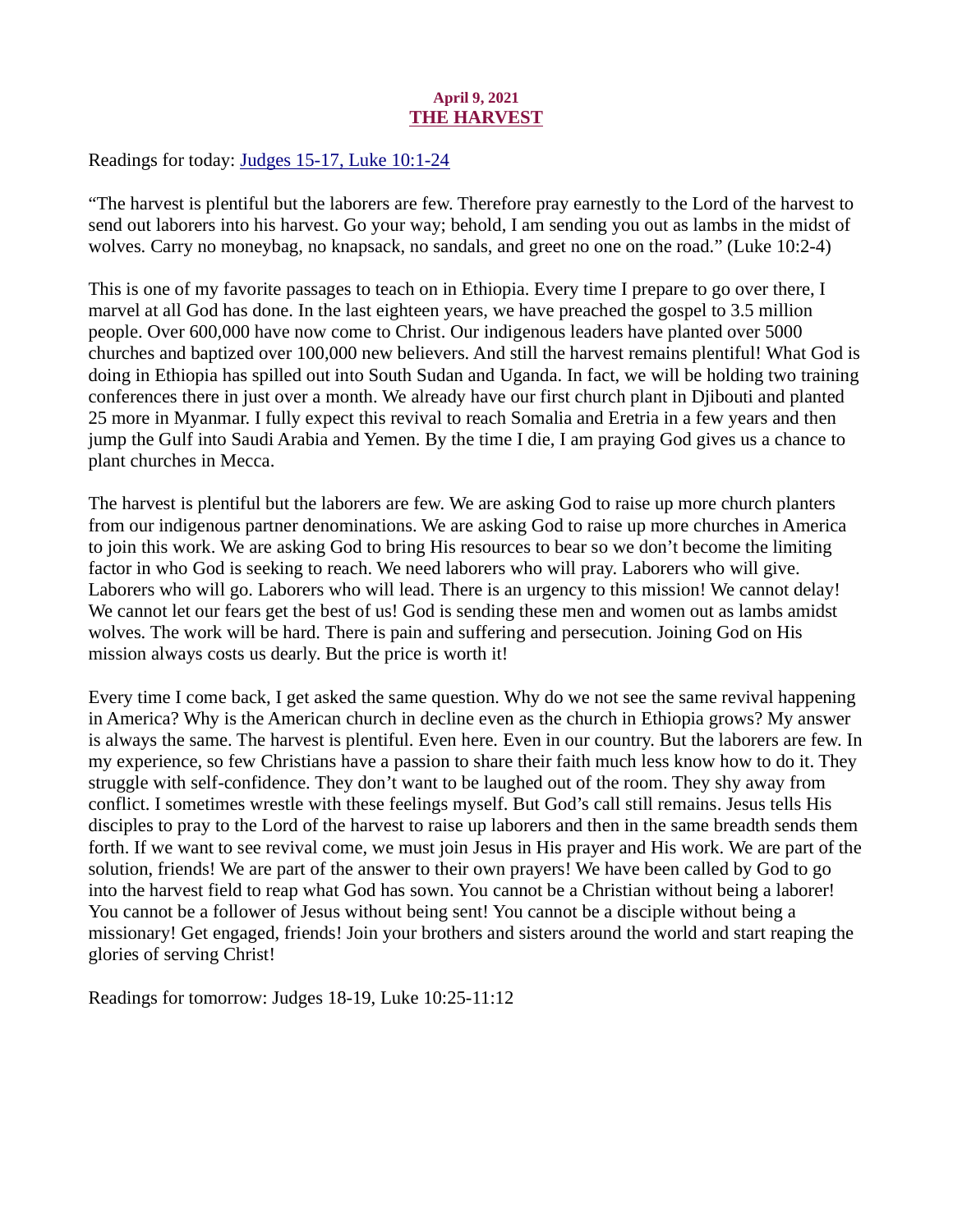# April 10, 2021 INHUMANITY

<span id="page-13-0"></span>Readings for today[: Judges 18-19, Luke 10:25-11:12](https://www.biblegateway.com/passage/?search=Judges+18-19%2C+Luke+10%3A25-11%3A12&version=ESV)

Today we encounter some of the most difficult material in all of Scripture. We see Israel at her lowest point. She has forgotten Yahweh. She has become like all the pagan tribes around her. She is more focused on her own gratification than she is on serving and honoring the Lord. Her world is full of idolatry and violence. Yes, she still goes through the motions. She still makes her sacrifices. She still prays. Fasts. Appears before the Lord at the appointed times. But it's all empty at this point. Everyone is doing what seems right to them. They are all following their own ways. They are plumbing the depths of sin. They are pushing the boundaries of evil. Unspeakable atrocities are taking place in Israel such as the gang rape of a woman whose body is dismembered resulting in a genocidal war that basically annihilates an entire tribe. It's madness.

One of my favorite books is the Heart of Darkness by Joseph Conrad. With penetrating insight, he describes the nature of man. Given the right conditions. Given the right set of circumstances. We will all succumb to temptation. In the book, Kurtz sets himself up as a god to be worshipped. He exploits those around him. He uses them for his own personal gratification and enjoyment. He is evil and selfish and insane. Towards the end of the story, he finds himself dying as he "returns" to civilization. His life flashes before his eyes. He reflects back on all he has done. And his final words are, "The horror! The horror!"

Horror. It's a good word to describe what we read today from the book of Judges. There simply is nothing redemptive in the story. Nothing good. Nothing godly. Man's inhumanity to man is on full display. It's dark. It's evil. It's terrifying. Sadly, we see some of the same dynamics in play in our world today. Even amidst a global pandemic, many of our political leaders can't stop lying and using the crisis for personal gain. Many of them can't stop attacking each other with rhetoric that only incites further violence. It's horrifying. But it's not just them. It's us as well. The isolation of the past year has set everyone on edge. Our emotions are raw. Anxiety is high. We are reaping what we've sown. Tragically, the daily injection of fear into society has resulted in greater and deeper divisions. Judgment and condemnation have replaced grace and compassion. We have become less resilient. Less tolerant. Less able to accept difference. Instead, we fight over masking protocols. We assume the worst of the health professionals who've worked so hard to keep us safe and frankly, many of them assume the worst of us which is why we have to resort to public health orders in the first place. We cut off relationships with family members, friends, and our brothers and sisters in Christ over political, social, and cultural disagreements. We embrace rage, anger, and hate because it makes us feel powerful. Selfrighteous. Safe. But the reality is we've never been more fragile. More vulnerable. So we take it another step further. We demand action. We restrict freedom. We call for a more totalitarian approach to life where speech is monitored. Different groups labeled and scapegoated. Blatant attempts are made to grab hold of power under the guise of either "draining the swamp" or "political reform." All this lays the groundwork where extreme elements open fire in grocery stores or attack Asian-Americans in the streets. It's all quite frightening and sadly, all too familiar.

If we're totally honest, we know all of us are guilty on some level. I give into fear. I give into anxiety. As the stress builds, it can bring out the worst in me. Darkness that I've tried very hard to bury deep starts to emerge. As I read our passage today, I realize all of us are perpetrators. All of us are victims. We are the Levite. We are the concubine. We've sacrificed others and we've been sacrificed for the sake of self-protection and self-gratification. In the Bible's judgment, "None is righteous, no, not one;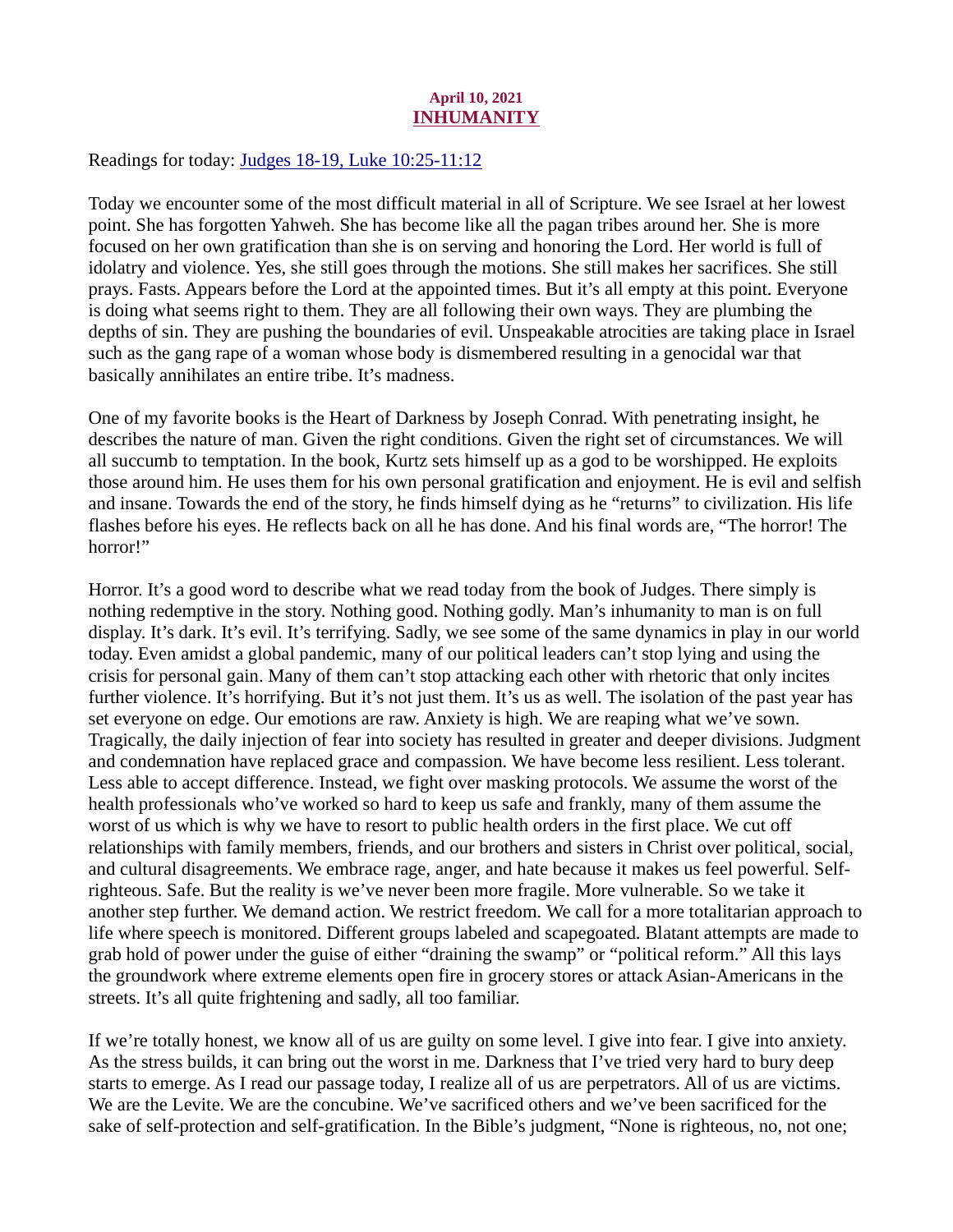no one understands; no one seeks for God. All have turned aside; together they have become worthless; no one does good, not even one. Their throat is an open grave; they use their tongues to deceive. The venom of asps is under their lips. Their mouth is full of curses and bitterness. Their feet are swift to shed blood; in their paths are ruin and misery, and the way of peace they have not known. There is no fear of God before their eyes." (Romans 3:10-18)

Perhaps it's providential that we read this section of Judges as we come out of Holy Week. A period of time where we reflect on the Cross. On the death of God. The most horrific act in human history. We reflect on the price Jesus paid. The blood He shed. The penalty He bore. This past week we spent time reflecting on the suffering He endured. The pain He experienced. The heartbreak of betrayal. We reflected on the depth of our sin. The depravity of our nature. The darkness of our hearts. We reflected on the cost of our salvation. On what it took to redeem us from sin and death. To deliver us from evil. And as we reflected we also remembered our salvation! God plunging Himself into the horror of our condition! Plumbing the depth of our darkness! Immersing Himself in the breadth of our madness! And embracing us as His own! Today we declare there is hope for the Levite and his concubine! Today we declare there is hope for the Kurtz's of our world! Today we declare there is hope for the fearful and afflicted and anxious and afraid! Today we declare there is hope even for us! And that hope is found in Jesus!

Readings for tomorrow: None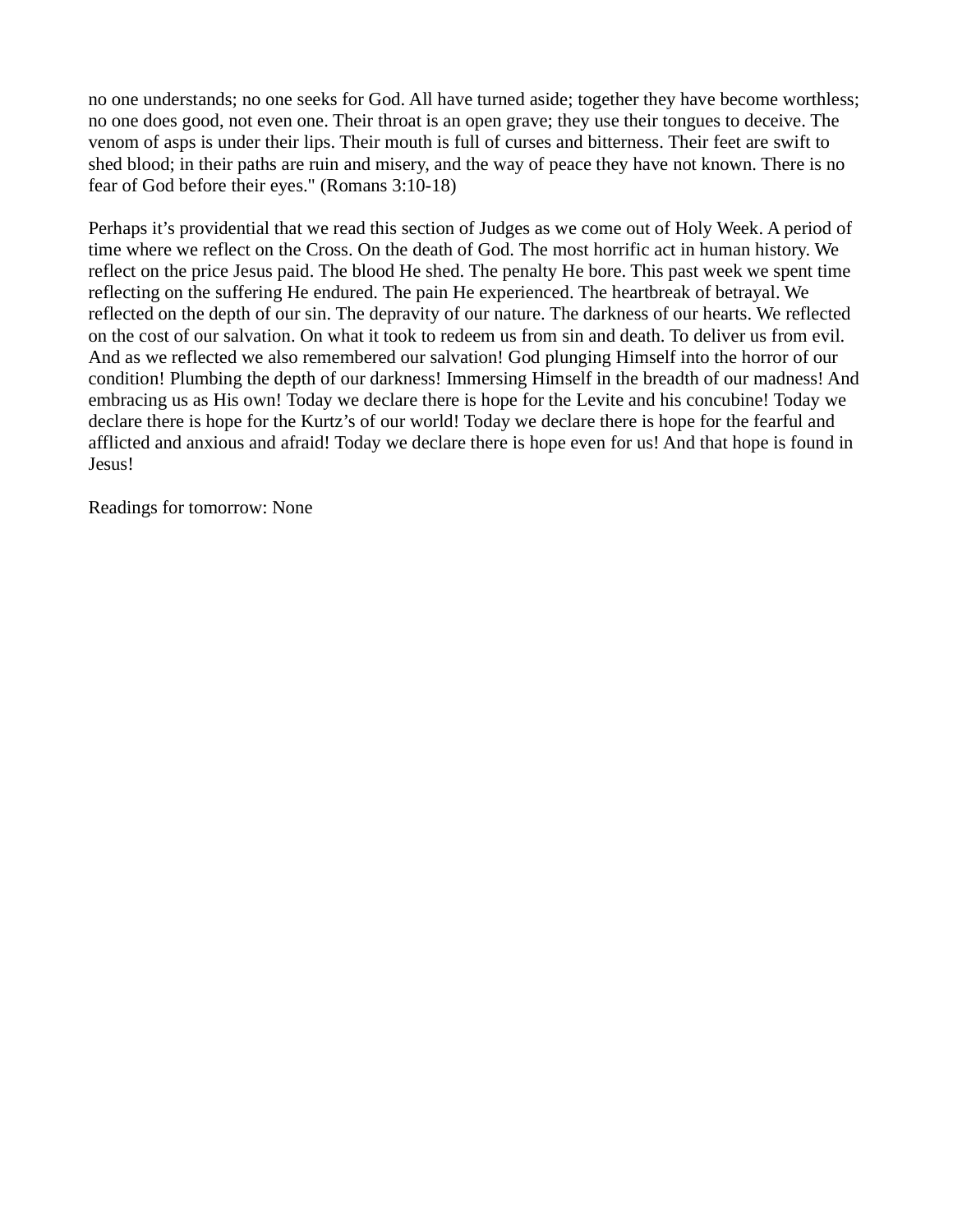#### <span id="page-15-0"></span>April 12, 2021 FINDING HOPE IN THE ORDINARY Readings for today: [Judges 20-21, Ruth 1-4, Luke 11:13-12:3](https://www.biblegateway.com/passage/?search=Judges+20-21%2C+Ruth+1-4%2C+Luke+11%3A13-12%3A3&version=ESV)

Without a doubt, Judges is a tough read. Especially towards the end. It's hard to see a culture descend into chaos. Hard to watch the people of God abandon the ways of God and do what is right in their own eyes. It's hard to watch evil flourish and good languish. And if we are honest, it raises all kinds of questions. Where was God in the time of the judges? Why didn't He do something? Was He powerless to stop what was happening? Or worse, did He just not care?

In many ways, the Book of Ruth is the Bible's answer to these questions. "In the days when the judges ruled the land…" there was a widow named Naomi and her Moabite daughter-in-law named Ruth. Two ordinary people from an ordinary town called Bethlehem whom God would use to bring about His salvation purposes. The story is a tender one. Naomi initially has it all. A faithful husband who cares for his family. Two sons to carry on the family line. They have enough means to travel to Moab to escape a famine in their hometown of Bethlehem. Once there, disaster strikes. Elimelech dies followed by both his sons a decade later. This would have been devastating in the ancient world. The three widows would immediately drop to the lowest rung on the socio-economic ladder. Each day would be a struggle to survive especially since Naomi was so far from her home and kindred and country. With little access to resources and certainly no social net to protect them, Naomi makes the decision to go back home. She encourages both her Moabite daughters-in-law to return to their families where they can get the support they need and perhaps marry again. Ruth refuses and makes this incredible statement of faith, "Do not urge me to leave you or to return from following you. For where you go I will go, and where you lodge I will lodge. Your people shall be my people, and your God my God." (Ruth 1:16) What transpires next is nothing short of miraculous. They return back home to Bethlehem. Ruth finds favor in the eyes of Boaz, a kinsman-redeemer. She eventually marries him and they conceive a son named Obed. Obed is the father of Jesse. Jesse the father of David. David will become the greatest king in Israel's history.

So let's just pause and reflect for a moment. The last verse in the Book of Judges says, "In those days there was no king in Israel. Everyone did what was right in his own eyes." (Judges 21:25) The final verses of the Book of Ruth give us the genealogy of David the king. The man after God's own heart. The king who would lead Israel to a deeper and more righteous relationship with the Lord. No longer would the people of God do "what is right in their own eyes" because they now have a king who will show them how to do what is right in God's eyes. It's a beautiful picture of how God uses the ordinary things of this world to accomplish the extraordinary!

When we ask the question - "Where is God?" - in the face of all the evil and sin and suffering we see around us; we often betray our false expectations. Unless God acts in miraculous ways, we don't seem to take Him all that seriously. We tend to discount the ordinary. The everyday. The moment by moment when God shows up in our lives. But if God can use the plight of three desperate widows in the time of the Judges to change the course of a nation's history, why can't He use you? Why can't He use me? Ruth did nothing special except remain faithful. She loved her mother-in-law. She worked hard to provide for them. She took advantage of the opportunities God presented to them. She was both bold and humble. And God honored her prayers. What does faithfulness look like in your life these days? Are you working hard to provide for those who depend on you? Do you take advantage of the opportunities God sends your way in the ordinary course of daily life? Where do you need to act with humility and boldness? May the Lord honor your prayers as you seek to love and serve Him.

Readings for tomorrow: 1 Samuel 1-2, Luke 12:4-34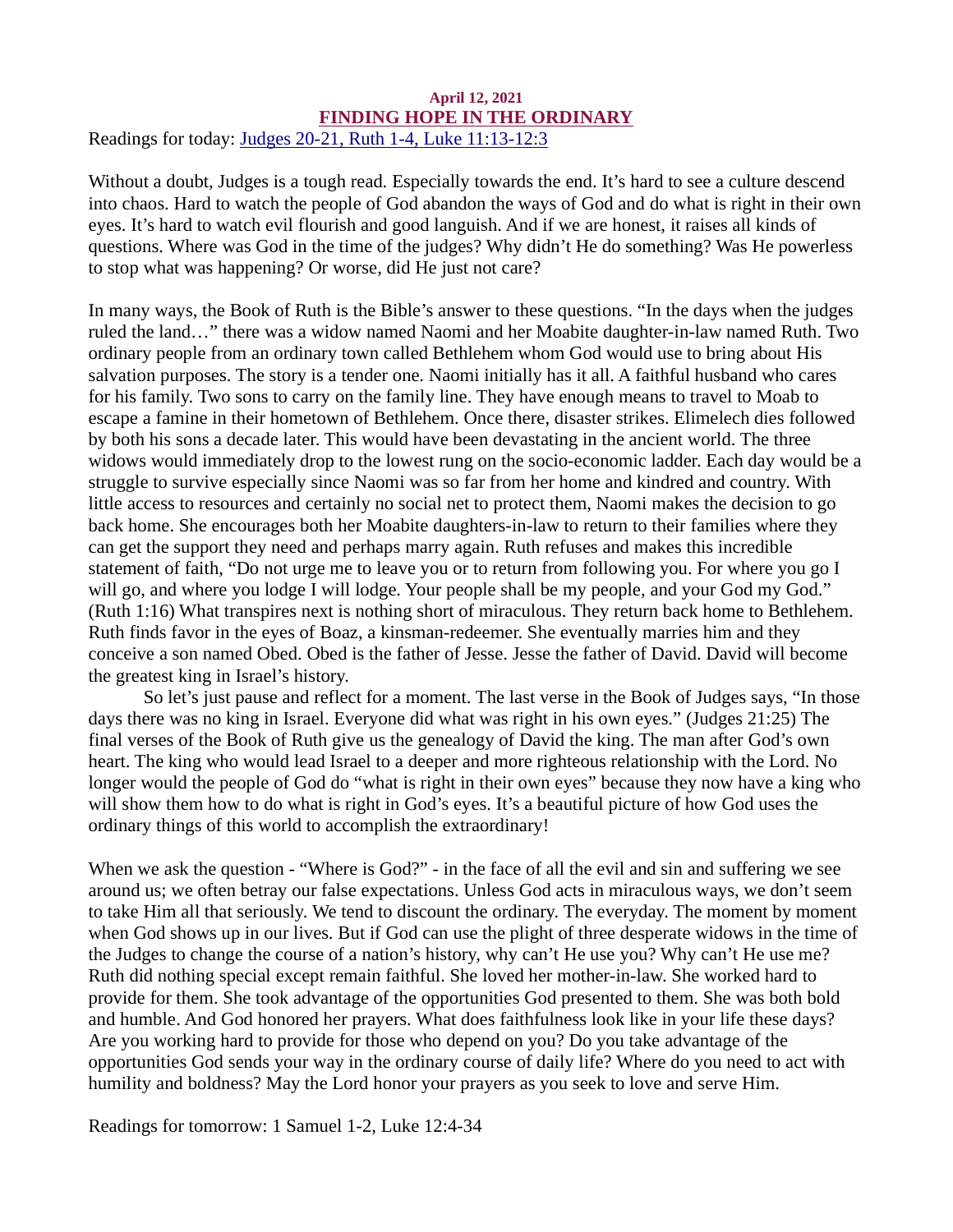#### April 13, 2021 GOD IS FAITHFUL

<span id="page-16-0"></span>Readings for today[: 1 Samuel 1-2, Luke 12:4-34](https://www.biblegateway.com/passage/?search=1+Samuel+1-2%2C+Luke+12%3A4-34&version=ESV)

"And I will raise up for myself a faithful priest, who shall do according to what is in my heart and in my mind. And I will build him a sure house, and he shall go in and out before my anointed forever." (1 Samuel 2:35)

Today's reading represents a turning point in salvation history. The time of the Judges is coming to an end. Eli and his "worthless" sons will die and a new prophet will arise. One who will remain faithful. One whose heart will be true. One who will seek the Lord and lead the people well. Samuel will be the last of the judges. He will be the bridge from the days when Israel had no king and everyone did what was right in their own eyes to a day when the Davidic monarchy was established and a golden age for Israel ushered in.

I love where Samuel's story begins. With a barren woman who is losing all hope of ever bearing children. Sounds so familiar does it not? God bringing something beautiful out of our barrenness? Making a way where there seems to be no way? Making possible what otherwise seems impossible? He did it with Sarah. He did it with Rachel. Now He will do it with Hannah. Hannah is a faithful woman. She prays fervently for a son. So fervently, Eli believes she is drunk! Her desire is so strong, she promises to dedicate her son to the Lord from birth. "O Lord of hosts, if you will indeed look on the affliction of your servant and remember me and not forget your servant, but will give to your servant a son, then I will give him to the Lord all the days of his life, and no razor shall touch his head." (1 Samuel 1:11) Miraculously, the Lord answers her prayer. Opens her womb. And Samuel is conceived.

Now is where the true test will begin. Will she make good on her promise? Will she dedicate her son to the Lord? Will she give Samuel over to Eli to be raised as a prophet and a priest for Israel? Hannah's faith is amazing. Listen again to what she tells Eli after Samuel has been weaned…"Oh, my lord! As you live, my lord, I am the woman who was standing here in your presence, praying to the Lord. For this child I prayed, and the Lord has granted me my petition that I made to him. Therefore I have lent him to the Lord. As long as he lives, he is lent to the Lord." And Samuel worshiped the Lord there." (1 Samuel 1:26-28)

It's a powerful story of God's faithfulness. God already knows what's going to happen to Eli and his sons. He knows the plans He has for them and He has prepared a successor to be raised up to replace them. A priest who will be faithful and true. Who will lead Israel well as she moves through this transition. Samuel will seek God with all His heart and mind. He will love God and honor Him all the days of His life. And when the time comes for him to hand off his leadership to a king, Samuel doesn't hesitate. He humbly submits to the will of the Lord.

Friends, God remains faithful! He will raise up leaders for God's people who seek Him with all their heart and mind. He will judge the "worthless" who lead out of pride or greed or a desire for influence and power. He will replace them with men and women after His own heart. Even now, He is at work. Perhaps in ways we cannot see. Who knows how many Hannah's are out there praying for a child? Who knows how many parents are out there who have dedicated their children to the Lord? Who knows how many of those children will rise up in the years ahead to lead us to repentance and revival? God is faithful. He will never abandon or forsake His people. No matter what you are going through, know He is with you.

Readings for tomorrow: 1 Samuel 3-6, Luke 12:35-59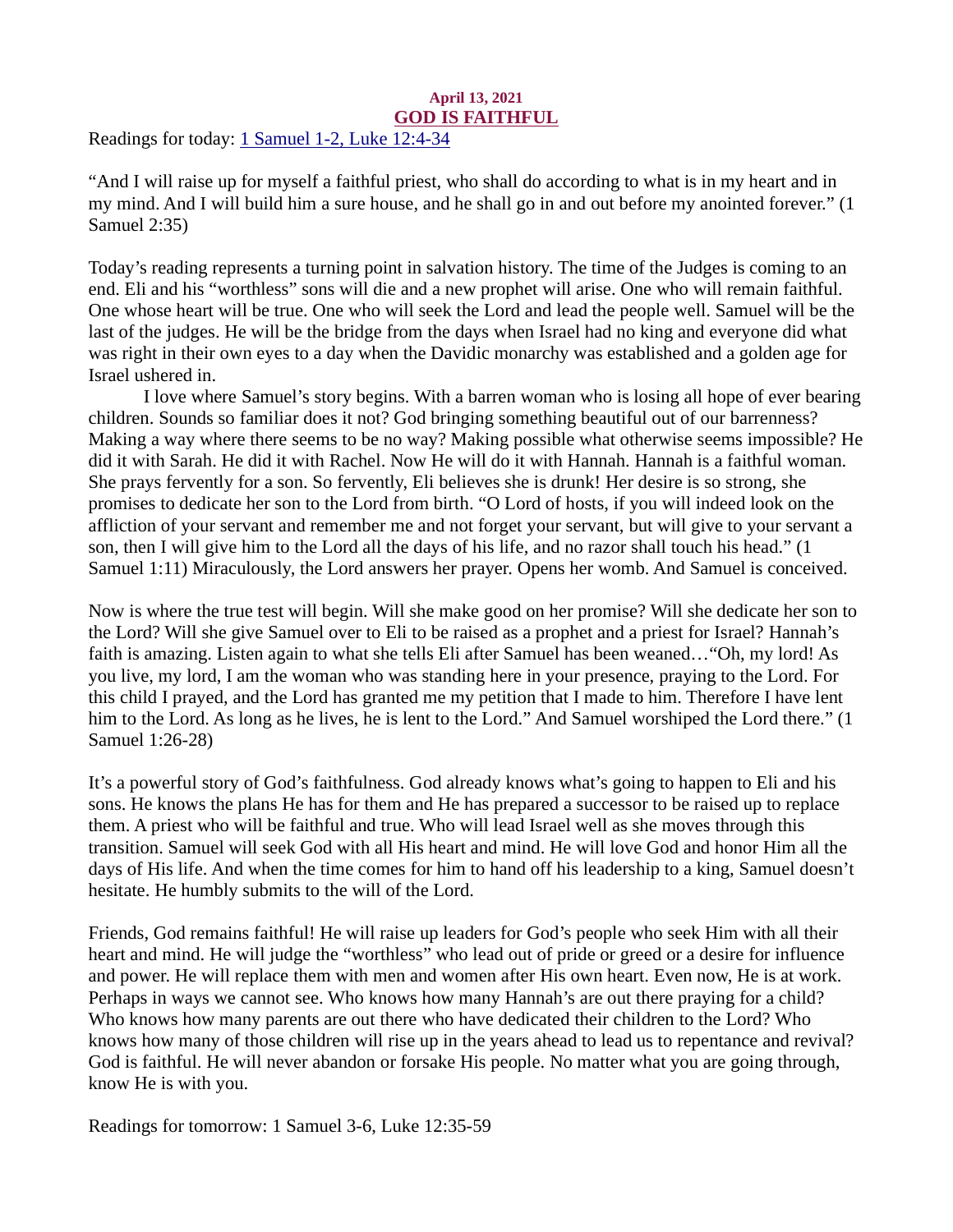# April 14, 2021 NEW HOPE

<span id="page-17-0"></span>Readings for today: [1 Samuel 3-6, Luke 12:35-59](https://www.biblegateway.com/passage/?search=1+Samuel+3-6%2C+Luke+12%3A35-59&version=ESV)

With God, there is always hope. As bad as things get, God always preserves a remnant. He will not abandon His chosen people. He will be faithful to His covenant regardless of how His people may or may not respond. As the Book of 1 Samuel begins, the people of Israel are in bad shape. They do not honor God. They do not have leaders who honor God. They are simply going through the motions of worship. Saying all the right things. Making all the right sacrifices. But in their hearts, they reject God. They rebel against His Law. Their priests are a disaster, engaging in sexual immorality. Making a mockery of the sacrificial system. Abusing their spiritual authority. Eli and his sons are the last in the line of the judges. A corrupt time in Israel's history that heartens back to the days of the Great Flood, the Tower of Babel, and slavery in Egypt. But all is not lost because God is still at work! He raises up a new leader. A godly leader. A leader who would seek Him with all their heart and be "blameless" (not perfect) in their generation. Who was this great leader? His name was Samuel.

Noah. Abraham. Moses. God has used each of them in turn to spark revival. Spiritual renewal. To draw God's people back to Himself. Now it's Samuel's turn to take up the mantle of leadership and do the same. Samuel represents a bridge from the time of the Judges to the time of the Kings. He will oversee a major transition in the life of Israel as they go from a bunch of tribes, each with their own identity, to one nation under a strong, centralized monarchy. Another thing that's striking to note is Samuel's age when he receives this call. Noah, Abraham, and Moses were all old men. Well beyond their prime. Samuel is a young boy. Not yet come into his own. The message here? God can use anyone at anytime to accomplish His purposes.

"Now the boy Samuel was ministering to the Lord in the presence of Eli. And the word of the Lord was rare in those days; there was no frequent vision. At that time Eli, whose eyesight had begun to grow dim so that he could not see, was lying down in his own place. The lamp of God had not yet gone out, and Samuel was lying down in the temple of the Lord, where the ark of God was." (1 Samuel 3:1-3)

Several things stand out in this passage. The Word of the Lord was rare. There was no vision. Eli, the current judge and spiritual leader of Israel, was going blind. All of these are connected and important. As leaders go, so goes a nation. Eli's blindness is not just physical but spiritual as well and it has a devastating impact on the people He leads. Israel was so mired in sin that God had gone almost silent. But even though Eli may be blind, God is not. He sees all. He knows all. We see this dynamic in play throughout the Scriptures…

"For the eyes of the Lord run to and fro throughout the whole earth, to give strong support to those whose heart is blameless toward him." (2 Chronicles 16:9)

"For My eyes are on all their ways. They are not hidden from Me, nor is their iniquity concealed from My eyes." (Jeremiah 16:17)

"And no creature is hidden from his sight, but all are naked and exposed to the eyes of him to whom we must give account." (Hebrews 4:13)

God will not allow His people to persist in their sin. When God's people embrace sin instead of turning to Him in faithfulness, He will withdraw His presence. He will withhold His Word. He will "give them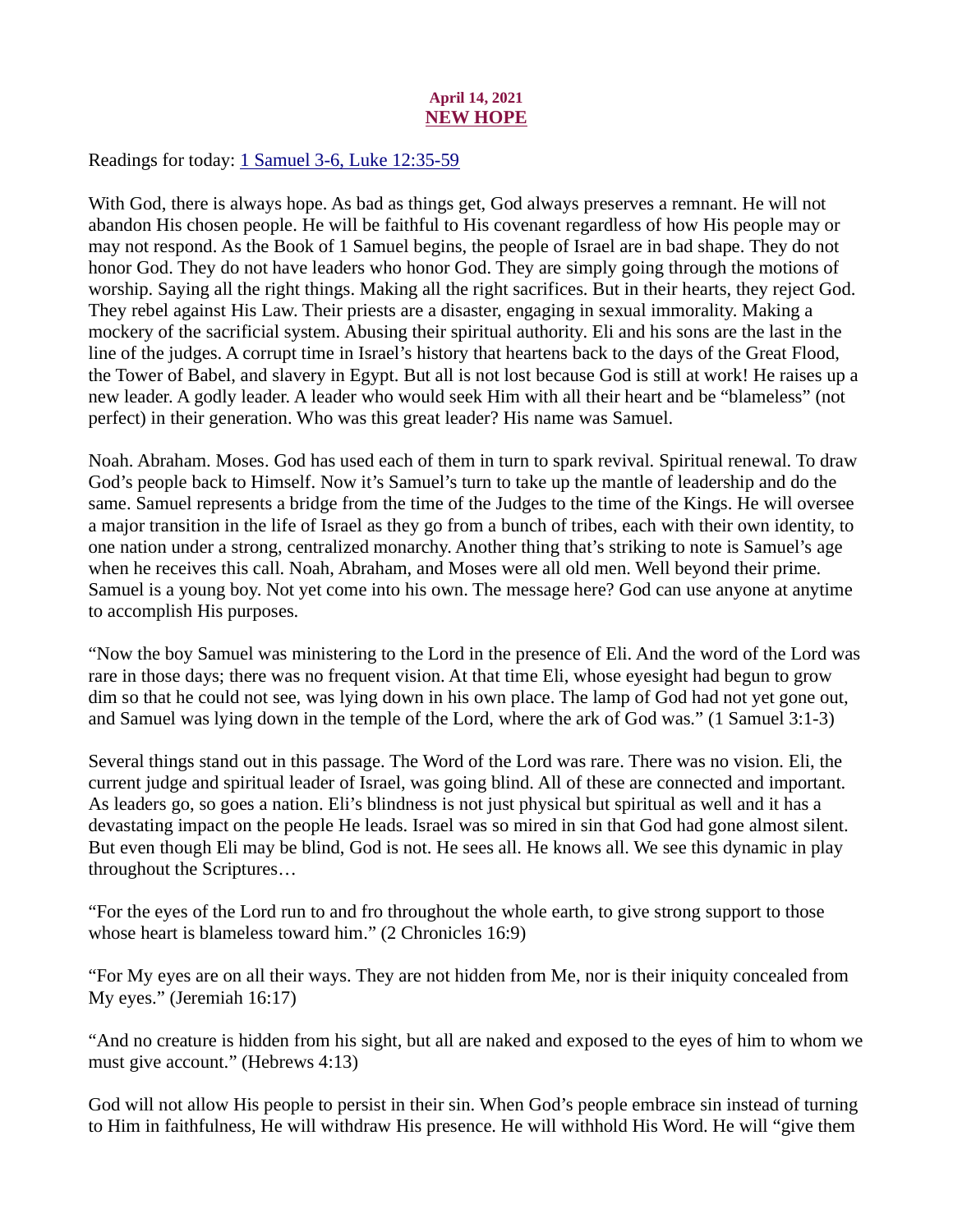up in the lusts of their hearts to impurity...give them up to dishonorable passions...give them up to a debased mind to do what ought not to be done." (Romans 1:24, 26, 28) God is as faithful to judge as He is to forgive. And that is exactly what took place in Israel and in Eli's own family. Eli failed to discipline and restrain his sons. Hophni and Phineas are the very definition of corrupt religious leaders who manipulate the faith for their own benefit. By the way, we see these same things happening in our world today. I think of the health and wealth preachers who speak to thousands every week. The Christian self-help gurus who masquerade as preachers. The many preachers who have fallen into sin, reject any kind of accountability or spiritual authority or process of repentance, and then get back into the pulpit. As incredible as it seems, faithlessness is often very popular and faithfulness unpopular.

Thankfully, all hope is not lost! The lamp of God had not yet gone out! A young boy lies down in the temple of the Lord ready to receive His Word anew! Note the differences between Eli and Samuel. Eli is old. Infirm. Going blind. Samuel is young. Strong. His eyesight is clear. Eli is alone. Lying down in his own place. Samuel is also alone but makes his bed in the temple to be near the ark of God. Eli is associated in this passage with the rarity of God's Word and a lack of vision. Samuel is associated with hope because light still flickered in the lamp of God.

"The world has yet to see what God can do with a man (or woman) fully consecrated to him." (Attributed to Dwight L. Moody) Spiritual revival always begins with one person fully devoting themselves to God. Samuel was set apart from conception to be such a man. His mother gave him to the Lord to be raised in the temple. He was open to hear God's call when it came. As a result, revival did come to Israel. "And Samuel grew, and the Lord was with him and let none of his words fall to the ground. And all Israel from Dan to Beersheba knew that Samuel was established as a prophet of the Lord. And the Lord appeared again at Shiloh, for the Lord revealed himself to Samuel at Shiloh by the word of the Lord." (1 Samuel 3:19-21)

Where do you find yourself in this story? Are you like Eli, Hophi, and Phineas? Enslaved to your sinful desires? Pursuing a life apart from God? Is the Word of the Lord rare in your life? Let me strongly encourage you to go before the Lord in honest, even ruthless, self-examination. Ask God to show you the areas of your life that need to be surrendered. Are you like Samuel? Do you have a heart for God? Let me encourage you to dig deep into His Word. Dedicate daily time in prayer. Listen for God's voice as it comes to you through His Word or through other believers or through your own personal prayer time. And when He speaks, may you answer with Samuel, "Speak Lord! Your servant is listening."

Readings for tomorrow: 1 Samuel 7-9, Luke 13:1-21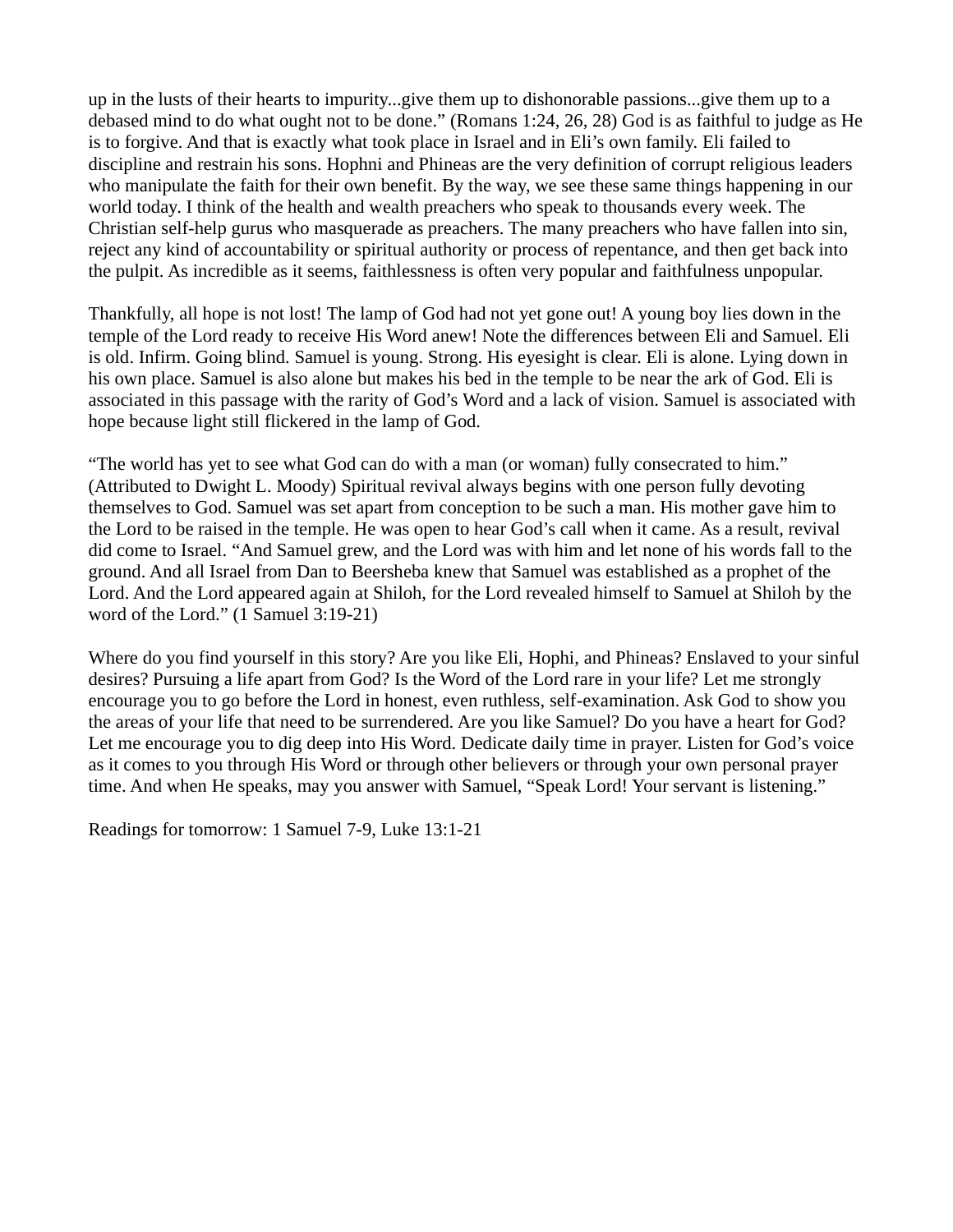#### April 15, 2021 WALKING WITH OPEN HANDS

<span id="page-19-0"></span>Readings for toda[y: 1 Samuel 7-9, Luke 13:1-21](https://www.biblegateway.com/passage/?search=1+Samuel+7-9%2C+Luke+13%3A1-21&version=ESV)

I am learning to walk with open hands before the Lord. He is reminding me that nothing I possess is actually mine to own. Nothing I've achieved is mine to hold. Nothing I've gained is mine to hoard. Not money. Not influence. Not position. None of it is mine to grasp. Instead, I must release. I must let go. I must walk with open hands and let the Lord fill them with whatever He may will.

Let me illustrate what I mean. When I first graduated from Princeton, I was blessed to be called to a special church in Mobile, AL. The people there embraced me and my family as their own. They loved me well and put up with my crazy ideas. They prayed for me. They challenged me. They accepted me. They followed me. The result was a wonderful six years of fruitful ministry as the Lord blessed the work of our hands. I was then called to plant a church outside of Madison, WI. The experience could not have been more different. I struggled. I suffered. I didn't handle things well. My insecurities and fears rose to the surface and crippled my ability to see beyond myself and my own pain. I was rejected over and over again. I was abused in many ways. Those 19 months almost cost me my marriage. My family. My ministry. Everything I held dear was put at risk. In the wake of those two experiences, close friends asked me if I had misunderstood God's call. If I had heard Him incorrectly. If I had made a mistake in leaving Mobile. The answer is no! As hard as it is to accept, God sometimes calls us to suffer. Sometimes calls us to experiences that are hard and heartbreaking. All to teach us how to walk with open hands.

Think of what we read today from Samuel's story. Here's a man who's served God and His people almost from birth. He was born to lead Israel. Set apart by God for this purpose. His is was a testimony to God's great faithfulness. He's led Israel to great victories. He's led Israel to spiritual revival. For decades, he's gone from Bethel to Gilgal to Mizpah in order to keep God's people on the right spiritual track. As he got older, he enlisted his sons to help him in his work. Tragically, they did not follow in the faithful footsteps of their father and Samuel's credibility as a leader began to erode. His sons took bribes and perverted justice to the point where the elders of Israel finally came to Samuel and demanded a change. "Behold, you are old and your sons do not walk in your ways. Now appoint for us a king to judge us like all the nations." But the thing displeased Samuel when they said, "Give us a king to judge us." And Samuel prayed to the Lord." (1 Samuel 8:5-6) No one likes to hear they are too old. No one likes to hear they are considered to be washed up. No one likes to be fired or let go because they simply don't have what it takes to lead anymore. Samuel is hurt by their words. I imagine all sorts of responses ran through his mind. Perhaps he even had the votes to remain in power if he chose to go that route. But Samuel loved the Lord. Samuel walked with open hands. So instead of reacting in anger, Samuel went to prayer. He took their request and his disappointment to the Lord.

And how did the Lord respond? "And the Lord said to Samuel, "Obey the voice of the people in all that they say to you, for they have not rejected you, but they have rejected me from being king over them. According to all the deeds that they have done, from the day I brought them up out of Egypt even to this day, forsaking me and serving other gods, so they are also doing to you. Now then, obey their voice; only you shall solemnly warn them and show them the ways of the king who shall reign over them." (1 Samuel 8:7-9) What an affirmation and yet what deep conviction! You have not been rejected, Samuel. They are rejecting Me. I am sure this grieved Samuel's heart even more. After all, Samuel's greatest desire was for the people to return to the Lord with all their hearts, putting away the foreign gods and the Ashtaroth from among them and directing their hearts to the Lord in order to serve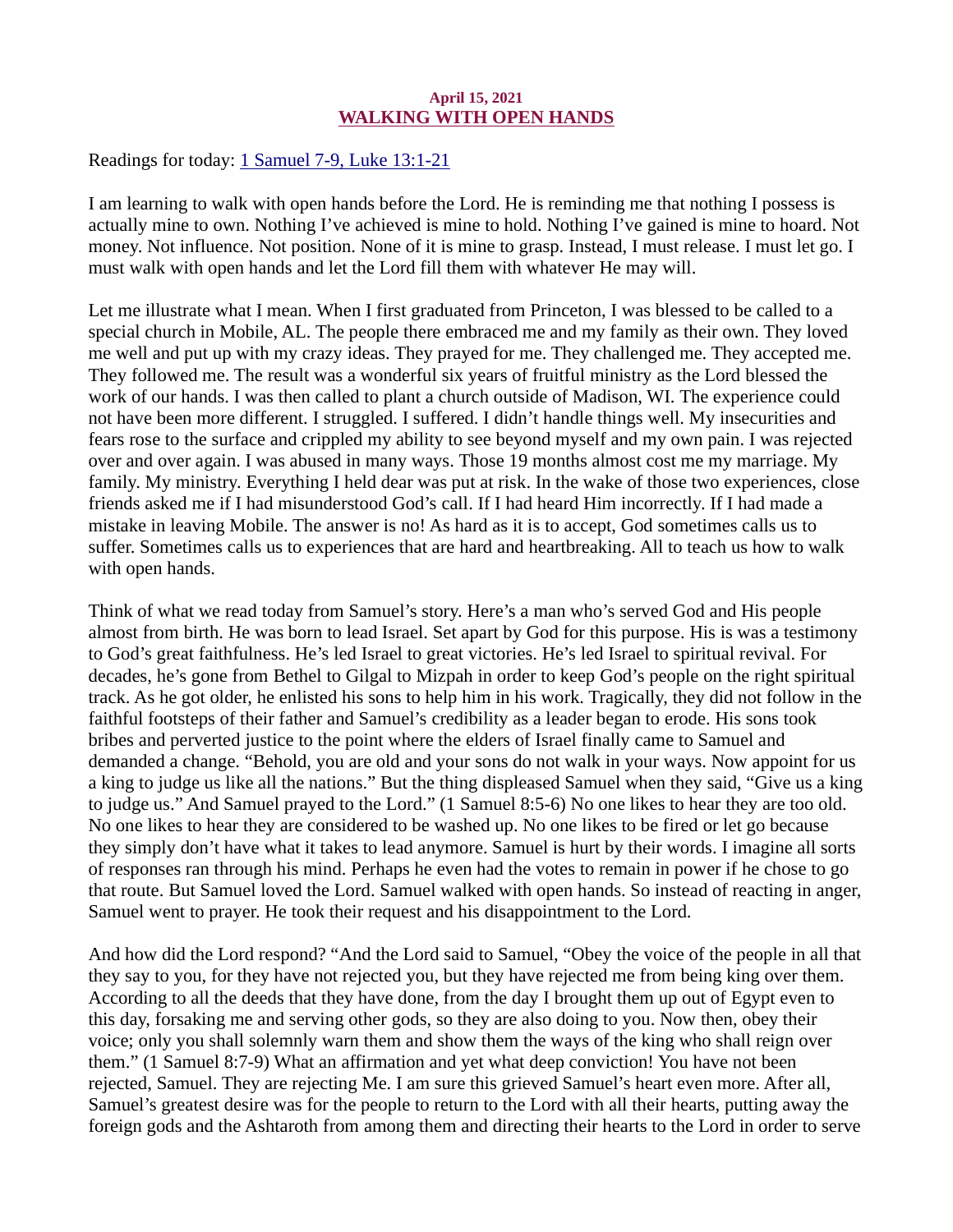Him alone. (1 Samuel 7:3) But Samuel obeys the Lord. He gives the people what they desire. He identifies a king for them and humbly relinquishes all his power and authority.

I want so much to be like Samuel. I want to be the kind of person who walks through life with open hands. I want to hold onto the things the Lord brings into my life loosely. I want to place all that I have at His disposal. I want Him to take all my treasure, my time, my talent and use it as He sees fit. I want to be poured out like an offering before the Lord so that at the end of my life I can honestly say I held nothing back but gave everything up in service to Him.

Readings for tomorrow: 1 Samuel 10-12, Luke 13:22-35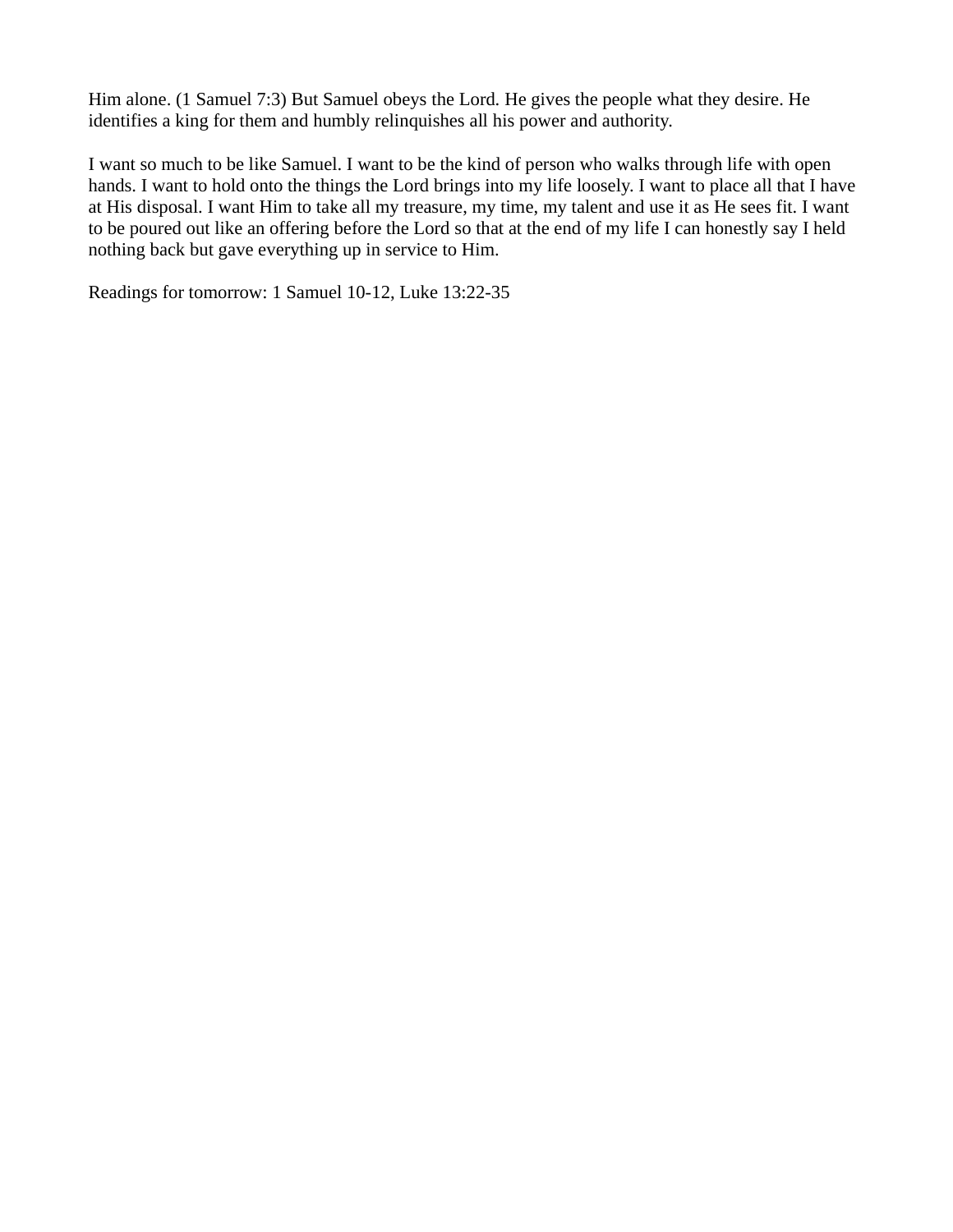# April 16, 2021 THE SPIRIT-FILLED LIFE

<span id="page-21-0"></span>Readings for today[: 1 Samuel 10-12, Luke 13:22-35](https://www.biblegateway.com/passage/?search=1+Samuel+10-12%2C+Luke+13%3A22-35&version=ESV)

"Then the Spirit of the Lord will rush upon you, and you will prophesy with them and be turned into another man. Now when these signs meet you, do what your hand finds to do, for God is with you." (1 Samuel 10:6-7)

The people of Israel found themselves in a time of crisis. Samuel, the faithful judge who had led them for so many years, was failing. His sons did not possess the character of their father. It would not be much longer and Israel would have no leader. No spiritual authority. No one to point them to God and protect them from their enemies. So they called for a king. Giving into their fears and anxiety, they asked Samuel to anoint someone to take his place. Someone who would reign and rule over them like the other nations. Someone who would guide and protect them. Someone they could look to in difficult times. God grants Israel's request. He gives them a king named Saul. A man with great leadership potential. A charismatic leader who can rally Israel and deliver them from their enemies. However, what truly sets Saul apart is the Spirit of the Living God. After Saul meets Samuel and is anointed king, Samuel tells him to expect something miraculous to happen. Saul will actually be changed into a different man by the Holy Spirit. God Himself will rush upon Saul, giving him all he needs to be successful. I love how the Bible describes it, "When Saul turned his back to leave Samuel, God gave him another heart." (1 Samuel 10:9) Wow. What a gift! All Saul has to do from this point forward is walk in the newness of life he has received and Israel will be saved.

Friends, God is still in the salvation business. God still "rushes" on His people in times of great crisis. He is there to provide when our needs are great and our strength is small. When we come to faith in Jesus Christ, the Holy Spirit rushes upon us and we are reborn. We are changed into different men and women. We are given new hearts. God empowering and strengthening us for the work He's called us to in this world. Unlike in the Old Testament where the Spirit of God would come and go on a person, in the New Testament the gift of the Spirit is permanent. God comes to take up residence in our hearts. God comes to dwell with us on a regular basis. God fills us eternally with His very presence. The results are amazing. We are given gifts like wisdom, knowledge, understanding, discernment, boldness, evangelistic zeal, tongues, prophecy, even miracles. The list is endless because God is endless. We are also given great grace to become new people. The fruit of a life lived in humble submission to God is love, joy, peace, patience, kindness, goodness, gentleness, faithfulness, and self-control. Taken together, these gifts and graces become the resources a believer draws on as she/he seeks to serve the world in Jesus' name.

So far in our reading we've encountered some amazing spiritual leaders. Moses. Joshua. Deborah. Gideon. Samuel. All of them filled with God's Spirit. All of them called to lead God's people in times of great crisis. All of them given the gifts and graces necessary to do the work God has called them to do. It is tempting as we read the stories of these spiritual heroes and heroines to believe that could never be us. We're too ordinary. Too weak. Too frail in our faith. It's tempting to believe our calling is far more mundane. But nothing could be further from the truth! The same Spirit that empowered Moses to split a sea and Joshua to tear down walls and gave Deborah a song of victory to sing is the same Spirit that lives and dwells inside the heart of every true Christian! So in this time of great crisis…as so many live in fear and anxiety of contracting a deadly disease…as so many struggle with lost jobs and lost hopes and lost dreams…as so many feel the isolating effects of social distancing and depression… as so many wrestle with deep grief over those they've lost…we have an opportunity to be the hands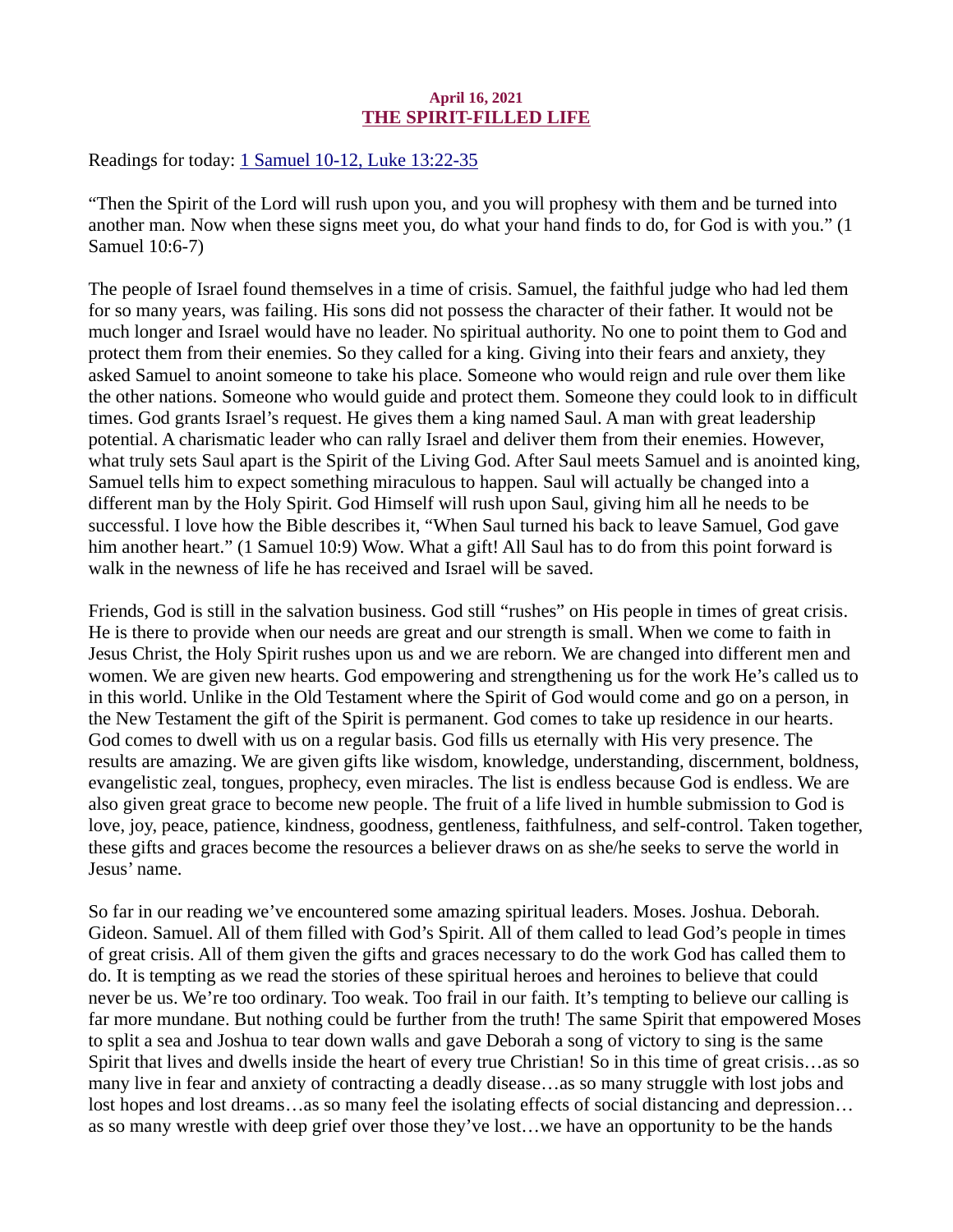and feet of Christ! To offer a comforting word or comforting shoulder in the name of Christ! To point people to the eternal hope they too can have if they place their trust in Christ!

Don't worry about having all the answers! Don't worry about getting everything right! Don't worry about making mistakes! Trust the Spirit to lead you! Trust the Spirit to guide you! Simply "do what your hand finds to do for God is with you!" (1 Samuel 10:7)

Readings for tomorrow: 1 Samuel 13-14, Luke 14:1-24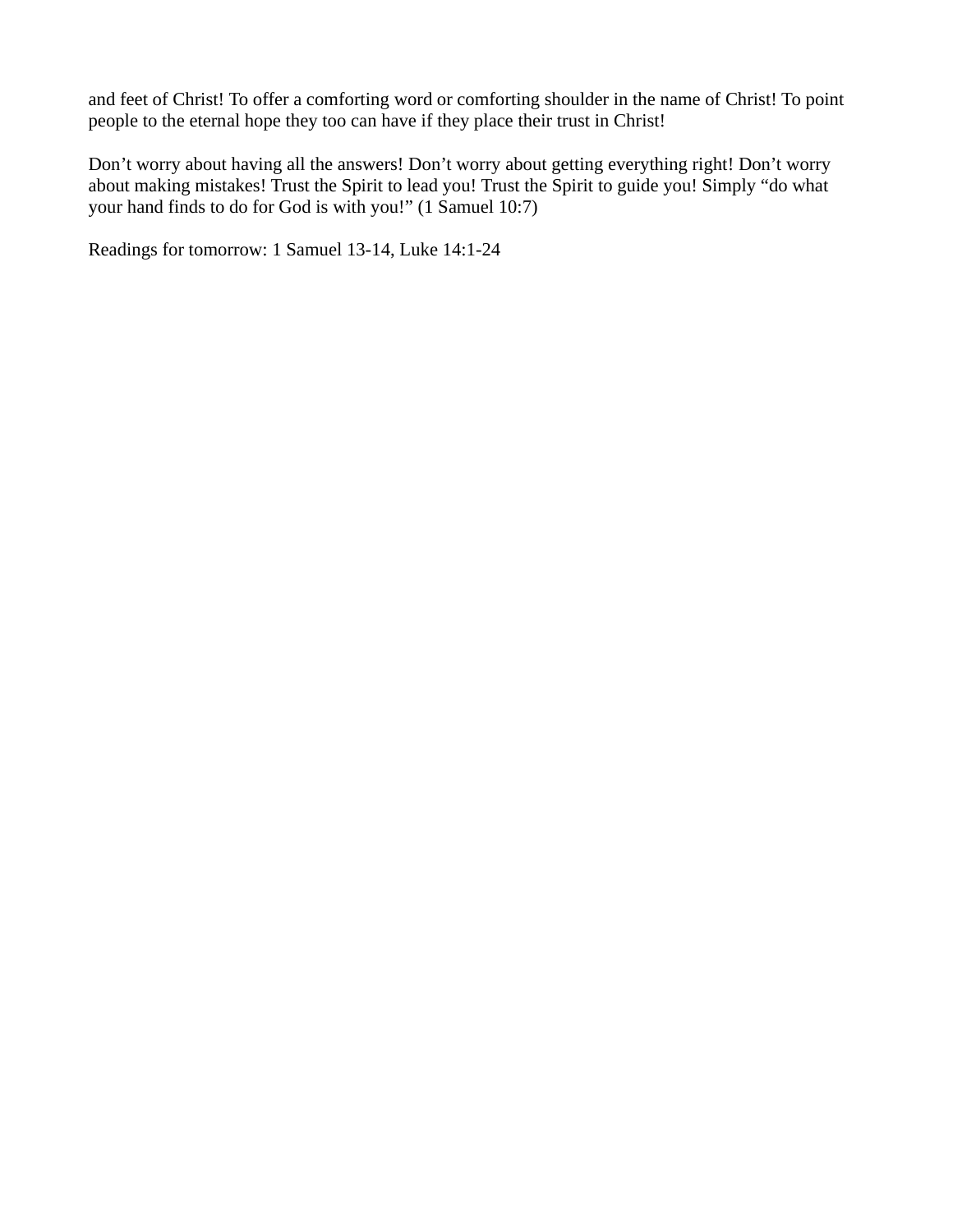#### <span id="page-23-0"></span>April 17, 2021 WAITING ON GOD Readings for today[: 1 Samuel 13-14, Luke 14:1-24](https://www.biblegateway.com/passage/?search=1+Samuel+13-14%2C+Luke+14%3A1-24&version=ESV)

Recently, I took on the responsibility of taking our two dogs on their daily walk. Frankly, I got tired of the dogs tearing up my house because my teenagers would "forget" to take them. ;-) We go on a three and a half mile track around our neighborhood to wear them out and they love every minute of it. One of my dogs - Dusty - walks the entire time at my side. He never gets ahead. Never lags behind. He's always in step with me. The other dog - Dusty Jr. - strains at the leash the entire time. He's constantly pulling to get ahead. Constantly wanting to go his own way. Now, admittedly, DJ is still a puppy. Still learning. But it's a great lesson for me on how to wait on God. You see, I am too often like DJ. Constantly pulling and straining on God's leash as I seek to get ahead or go my own way. What I need to learn is how to be like Dusty. I need to learn that the destination is less important than simply being in my Master's presence.

Saul strains at the leash. His anxious. He's afraid. His people are trembling. They are beginning to desert in droves. Saul's not sure he can continue to hold things together. He has waited the required seven days. He has done his part. Now is the time for action. Now is the time to make things happen. So he offers the sacrifice. Right as he finishes, Samuel shows up and asks Saul what he has done. Saul's response is telling. "When I saw that the people were scattering from me, and that you did not come within the days appointed, and that the Philistines had mustered at Michmash, I said, 'Now the Philistines will come down against me at Gilgal, and I have not sought the favor of the Lord.' So I forced myself, and offered the burnt offering." (1 Samuel 13:11-12) Saul lost faith. Lost faith in himself. Lost faith in Samuel. Ultimately, he lost faith in the Lord. All because he didn't have the patience to wait on the Lord.

What was Saul's problem? He saw God as a means to an end. He saw the sacrifice as a means to gain the Lord's favor which in turn would give him a victory over his enemies. Saul didn't have a "heart after God." His heart was for himself. His glory. His power. His authority. His position as king. And that's why Samuel responds the way he does. "But now your kingdom shall not continue. The Lord has sought out a man after his own heart, and the Lord has commanded him to be prince over his people, because you have not kept what the Lord commanded you." (1 Samuel 13:14) Samuel could see the selfish nature of Saul's heart. It was selfishness that ultimately drove Saul's impatience. It was selfishness that drove him to offer the sacrifice too early. And it was selfishness that cost him the kingdom in the end.

Friends, waiting on God is different than waiting on an outcome or a particular answer to prayer or the fulfillment of a heart's desire. Those things are not bad in themselves but if we find ourselves growing impatient with God's timing, it's most likely because we value the gift over the Giver. We treasure the answer more than the One who graciously hears our prayers. We long for the destination more than we long for the presence of the One who faithfully walks with us every step of the way. So where are you waiting on God today? And are you truly waiting on Him or are you waiting on an answer? Do you find yourself growing impatient? Stop straining at the leash. Relax. Rest. Abide in God's presence and trust Him to carry you all the way home.

Readings for tomorrow: 1 Samuel 15-19, Luke 14:25-15:10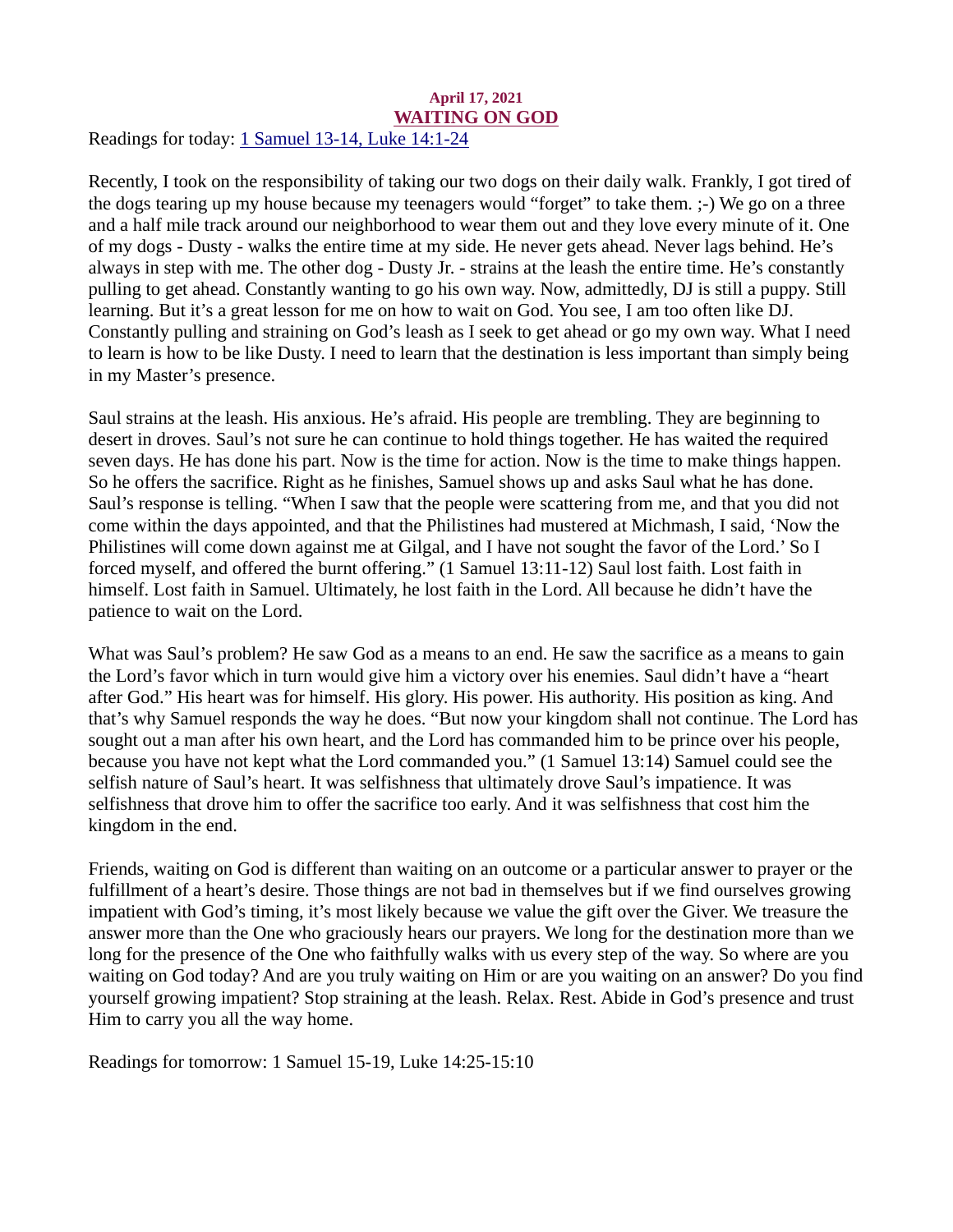#### <span id="page-24-0"></span>April 19, 2021 WHOLE-HEARTED Readings for today: [1 Samuel 15-19, Luke 14:25-15:10](https://www.biblegateway.com/passage/?search=1+Samuel+15-19%2C+Luke+14%3A25-15%3A10&version=ESV)

"Do not look on his appearance or on the height of his stature...for the Lord sees not as man sees: man looks on the outward appearance, but the Lord looks on the heart." (1 Sam. 16:7)

What does it mean to love God with a "whole" heart? To live a life fully devoted to Him? Does it depend on physical stature and strength? King Saul literally stood head and shoulders above his countrymen. (1 Sam. 10:23) Eliab, David's older brother, clearly was an impressive specimen. (1 Sam. 16:6) Does it depend on a track record of achievement and success and wealth and privilege? I'm sure God could easily have lined up a hundred other men who had accomplished a heck of a lot more than David and had the receipts to show for it. What kind of heart does God treasure in a man or woman? The key is found in 1 Sam. 15:22-23..."Has the Lord as great delight in burnt offerings and sacrifices, as in obeying the voice of the Lord? Behold, to obey is better than sacrifice, and to listen than the fat of rams. For rebellion is as the sin of divination, and presumption is as iniquity and idolatry." Humility. Submission. Obedience. These are the qualities on which God places supreme value. Are we willing to listen? Willing to walk with open hands? Willing to surrender our plans in favor of God's plan for our lives? Are we willing to trust God even when our circumstances seem bleak? Are we willing to obey even when it's hard?

King Saul was a half-hearted man. Though he was chosen by God and instructed by Samuel in the "rights and duties" of godly kingship, his heart was divided. At times, Saul was faithful and found great success. At other times, he was unfaithful and found only heartbreak. In times of conflict, Saul seemed to trust in God and therefore win victory after victory. In times of preparation or peace, Saul seemed to forget God and trust in his own understanding. The unlawful sacrifice at Gilgal. A rash vow during the heat of battle. A refusal to devote the Amalekites to destruction. These events illustrate the half-hearted devotion Saul paid to Yahweh and it eventually cost him everything. The kingdom was literally ripped from his hands. The Spirit of the Lord departed from him. And he ended up tormented and paranoid.

King David was a whole-hearted man. As we will see as we keep reading, David was a man after God's own heart. This doesn't make him perfect. His failures are massive and significant and costly. But through it all, David keeps seeking after God. David keeps humbling himself before God. David keeps returning to God in repentance. And God loves David. Honors David. Promises to give the throne to his descendents for generations.

So time to take stock. Time to step back and honestly examine your own heart. Are you half-hearted or whole-hearted in your devotion to God? Half-hearted or whole-hearted in your love for Jesus? How do you know? We've already seen that it doesn't necessarily depend on our outward appearance or achievement. It can't be measured by the wealth we accumulate during the course of our lives. We can't count on the image we project to the world to save us. No, we have to be courageous enough to take the inward journey into the heart. We have to plumb the depths of our soul. We have to plunge deep enough to come face to face with the real person we too often like to keep hidden inside. When we take this journey, who do we find? A man or woman after God's own heart? A man or woman deeply and fully and completely in love with God? A man or woman of whole-hearted devotion to their Savior? Do we find in our hearts a hunger and thirst for righteousness? A deep awareness of the poverty of our own spiritual condition? Do we grieve over our sin? These are important questions that serve as a "diagnostic" to help us discern the spiritual condition of our hearts.

Readings for tomorrow: 1 Samuel 20-21, Luke 15:11-32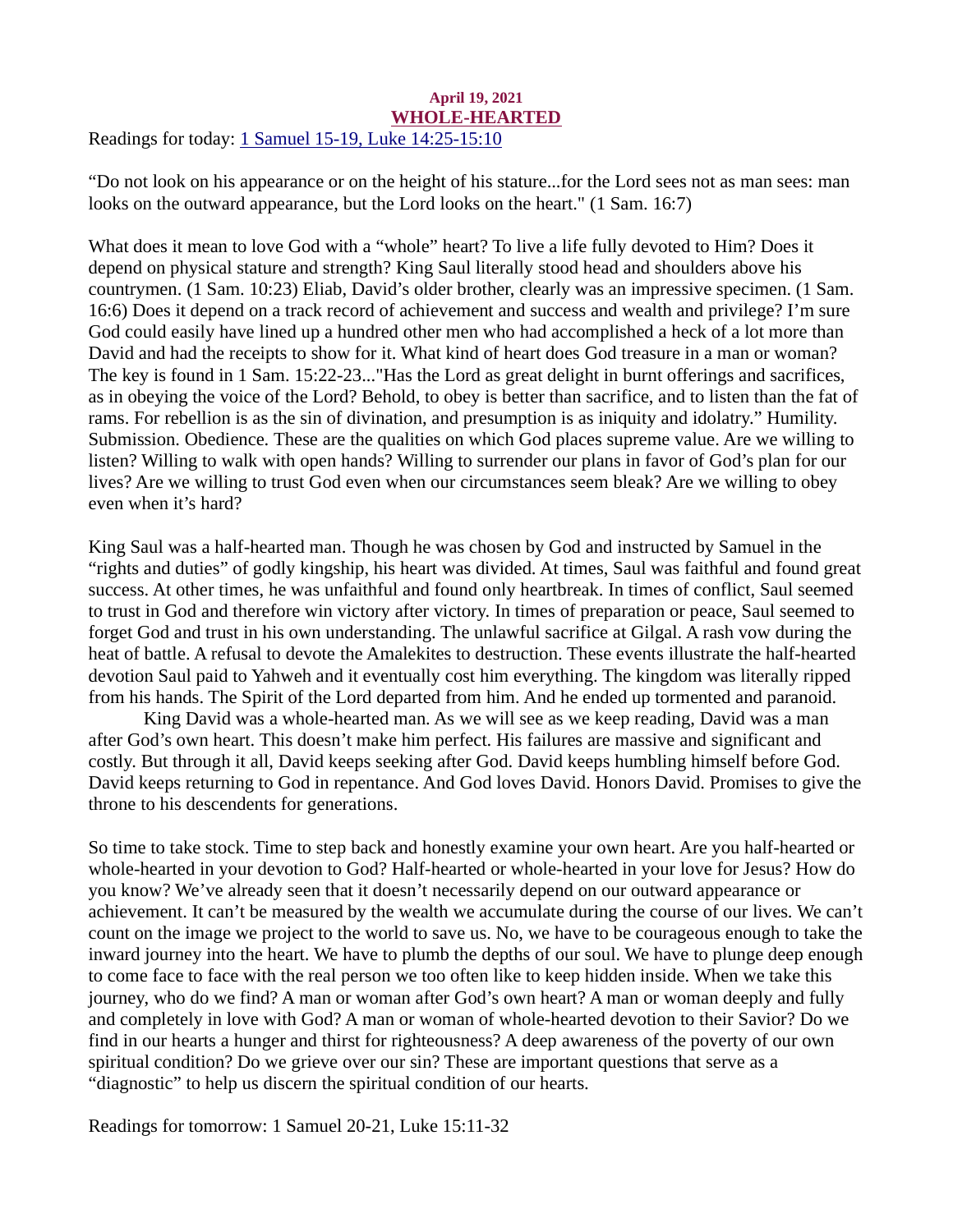# April 20, 2021 THE GOD OF PRODIGALS AND PHARISEES

<span id="page-25-0"></span>Readings for today[: 1 Samuel 20-21, Luke 15:11-32](https://www.biblegateway.com/passage/?search=1+Samuel+20-21%2C+Luke+15%3A11-32&version=ESV)

I've read this story a thousand times. The story of the prodigal son is one of my favorites in all the Bible. Probably because I am the prodigal. I've been a drunk. I've engaged in all kinds of lustful behavior. I've been lazy and flunked out of school. I've lied to everyone I love. I've lived a double life. I've been arrogant and prideful. I've been selfish and vain. I've chased money and possessions. I've been blind to my own prejudices and biases. And I wish I could say I've grown beyond such sinful behaviors but the honest truth is they remain, lurking down deep in the depths of my heart.

For years, I believed the answer to my problem lay in self-discipline. After I came to know Christ, I fought hard to change these deep-seated patterns of behavior. I memorized Scripture. I went faithfully to worship every single Sunday. I did my daily quiet time with the Lord. I sought out accountability from my brothers in Christ. I prayed my heart out for God to change me. And I grieved every time I fell into sin. I was judgmental of myself and others. I was quick to condemn people for even the littlest mistakes. It was black or white for me with just about everything. There was so little grace in my life. Looking back, I realize now I had simply flipped to the other side of the coin. I had become a Pharisee. And I wish I could say I've grown beyond such sinful attitudes but the honest truth is they remain, lurking down deep in the depths of my heart.

Then a few years ago, I found myself focusing on the father in this story. I marveled at how he listened without bitterness or resentment or any apparent hurt to his younger son's request. He knew his son was basically telling him he wished he were dead. He knew fulfilling his younger son's request would impoverish the family. He knew what it would cost to let his younger son go and still he shows him grace. I marveled as well at his treatment of the older son. The one who did everything right. The one who remained faithful on the outside but on the inside was burning up with anger and hatred. He knew what it would cost if his older son refused to embrace his brother. He knew how it would impoverish the family and threaten their future together. And still he shows him grace. I marveled yet more at how the father runs to both his sons. Meeting them where they were at. Refusing to be separated from them in their shame. He embraces each of them in turn. Reaffirming his love for them. Reaffirming their place in the family. He simply will not let them go.

Friends, true freedom is not found in chasing every desire. True freedom is not found in exercising strict self-control. True freedom can only be found in the Father's love. It is His love and grace that sets us free. It is His Son who breaks the power of sin in our lives through His death on the cross. And it is His Spirit who goes to work transforming us from the inside out. No matter where you find yourself today - playing the Prodigal or the Pharisee - may you place your trust in the God who loves them both with all His heart.

Readings for tomorrow: [Samuel 22-23, Luke 16:1-13](https://www.biblegateway.com/passage/?search=Samuel+22-23%2C+Luke+16%3A1-13&version=ESV)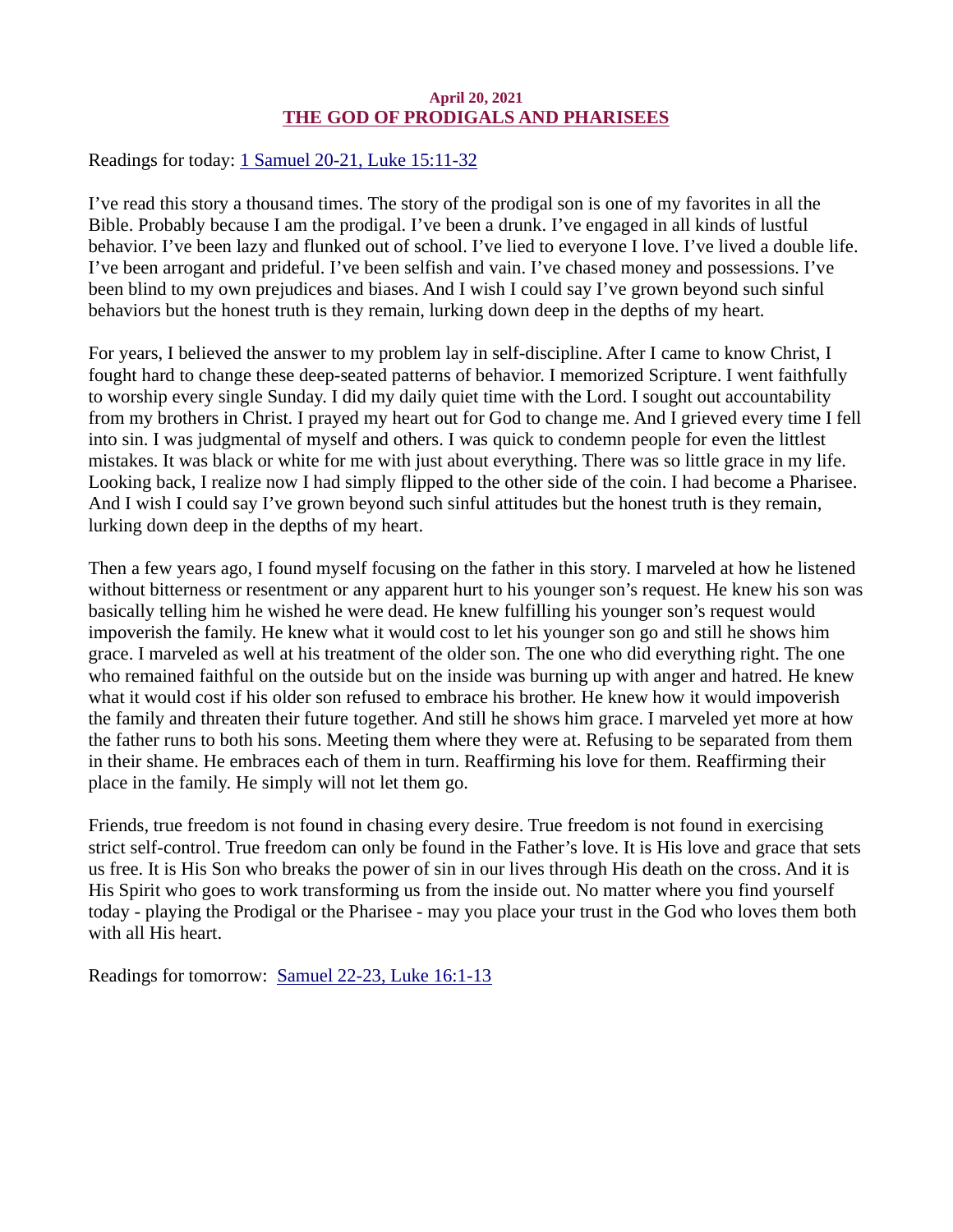# April 22, 2021 LETTING GO

<span id="page-26-0"></span>Readings for today: [1 Samuel 24-26, Luke 16:14-31](https://www.biblegateway.com/passage/?search=1+Samuel+24-26%2C+Luke+16%3A14-31&version=ESV)

Imagine having everything you ever wanted within your grasp? Position. Power. Peace. You have the opportunity with a single stroke to bring it about. Imagine spending your life defending yourself against injustice. On the run for crimes you did not commit. Falsely accused by your enemy. And now you have the chance to end it. All you have to do is take matters into your own hands. A sudden strike in the darkness and you could lay hold of all God had promised.

The temptation to bring about the will of God in our own way and own time is very real. David faced it in the cave when Saul came in to relieve himself. Jesus faced it in the wilderness when the enemy offered him all the kingdoms of the world without the cross. You and I face it everyday as well in big and small ways. Yes, we know the will of God for our lives. We know His Word. We know His Truth. We know His Law. We know what He desires for us. But we get impatient. We get frustrated. We get anxious. We get afraid. And in our fear, we take matters into our own hands.

I remember vividly sitting down at a coffee shop one morning in Sun Prairie, WI. Kristi and I had been seeking God's will for many months. God had led us to resign from a difficult and painful ministry position. He had led us to a great church family who welcomed us in to help us heal. He had provided a sixty day severance package that we lived on while we waited for Him to reveal what was next. Through a mutual friend, God had connected us to a church in Parker, CO that was just beginning their search for a new senior pastor. But these things take time and I was growing anxious. I was afraid. The church in Parker was literally my only job prospect. I had no other options. How would I feed my family if it fell through? How would I pay the rent? Was my career in ministry over? Was it time to go do something else? All these thoughts ran through my head as the weeks passed and the wheels of the search process slowly turned. I was getting about two to three hours of sleep a night. I would pace the hours away praying and crying out to God.

One Saturday evening, I made up my mind. Enough was enough. I needed to expand my search. I needed to look at other ministry positions. I needed more options. So I told Kristi I would start looking the next morning. She and I went to bed. She tossed and turned all night, suffering from the sudden onset of a migraine. I did my normal pacing routine. We were both deeply unsettled. Eventually, morning dawned. I showered. Got dressed. Headed over to the coffee shop, laptop in hand to begin my day. I ordered my regular cup of black coffee. Sat down at my favorite table. Opened up the browser on my computer. Just as I went to type, I heard the word "NO" in my mind. It was clear. It was loud. It was startling. I looked around. Shook my head. Went to type. Again came the word..."NO!" This time I jumped a little. I looked around again. No one else was in the shop. Just me and the barista who was in the back. So I tried a third time to type. "NO!" I sat back. I looked out the window. I knew it was the Lord. Calling me to trust. Calling me to be patient. Calling me to wait on Him to reveal His will rather than make my own plans. I called Kristi. Told her what had happened. Told her God wasn't allowing me to apply to any other positions and that we just needed to wait for Him to reveal what would happen with the church in Parker. Immediately she felt the pain from her migraine lift and relief flood her body. It remains one of the most incredible moments in our lives.

God's ways are not our ways. All of us would have counseled David to take Saul's life in the cave that day. Put an end to the running. Put an end to the civil war. Kill your enemy and take your rightful place on the throne of Israel. All of us would have counseled Jesus to avoid the cross. To accept the deal the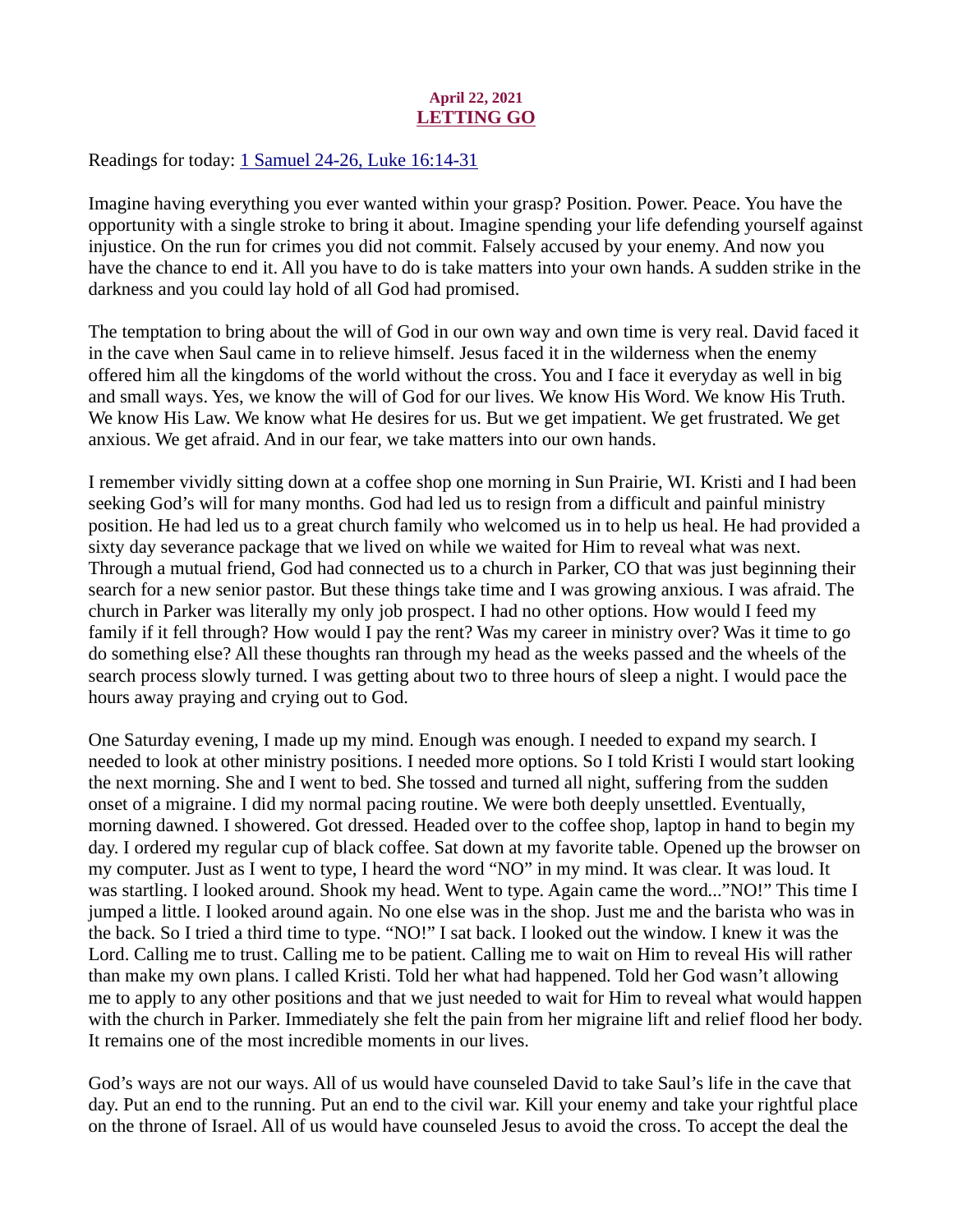devil was offering. Accomplish all the Father has sent You to do without the suffering and pain. We all compromise. We all rationalize. We all have our excuses for why we don't follow the will of God. Why we don't walk in His ways. Why we don't wait on His timing. The reality is we are always looking out for number one. We are always looking out for our own interests first before we look to the interests of others. Even God. But David was a man after God's own heart. He refused to take matters into his own hands. He refused to lift his hand against the Lord's anointed even though Saul was an evil and corrupt king. He trusted all God had promised would be fulfilled in God's time and in God's way. Just like Jesus did in the wilderness. Just like Jesus did in the Garden of Gethsemane.

Friends, take a step back. Take your hands off the wheel. Relinquish control. Let go. Trust God to fulfill His promises in His perfect timing and according to His perfect will.

Readings for tomorrow: 1 Samuel 27-29, Luke 17:1-19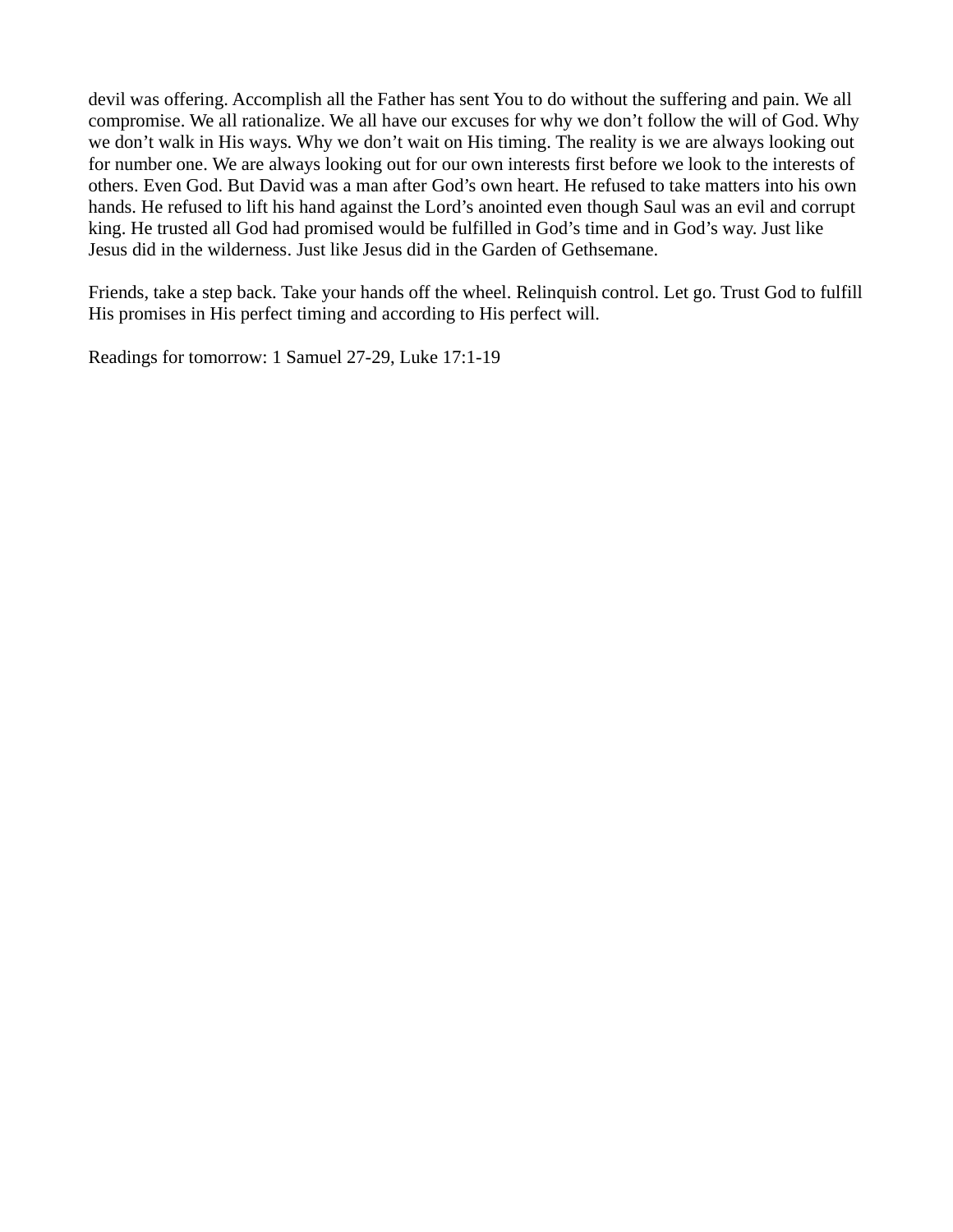#### April 23, 2021 SERVANT-MINDED

<span id="page-28-0"></span>Readings for toda[y: 1 Samuel 27-29, Luke 17:1-19](https://www.biblegateway.com/passage/?search=1+Samuel+27-29%2C+Luke+17%3A1-19&version=ESV)

I remember driving back from a weekend getaway in Boston with Kristi when it hit me. We had been married for three or four years. We had our ups and downs as we tried to figure out life together. Things got more challenging because of a heartbreaking pregnancy loss and a cross-country move. We were generally happy but I think we both felt like our relationship could be so much more. I remember looking over at Kristi as she slept in the seat next to me. I remember asking the Lord what I could do to make our marriage truly great. God gave me one word, "serve." Serve her with all your heart and with all your might. Make it your goal in life to support, encourage, and empower her to be a strong woman of faith. Don't be the stumbling block. Don't let the temptation to be selfish get a foothold. When she's hurting, drop everything to comfort her. When she's angry and lashes out, let it all go and forgive her. When she succeeds, celebrate her for all she's worth. Something changed in me that day. My attitude shifted. My perspective changed. And our marriage has only gotten better and better over the years. All because I dedicated my life to serve.

In the reading from Luke's Gospel today, Jesus is teaching His disciples a similar lesson. They are never to put a stumbling block in anyone's way. They are never to let their anger, their frustration, their selfishness, their desires tempt those around them to sin. They are to forgive easily and often. They are to serve faithfully and selflessly. I love the disciple's response…"Increase our faith!"…because it was mine that day in the car! How else could it happen? How else could I become the husband I needed to be? I'm only human after all. Of course, so were the disciples. Broken by sin just like all of us. Subject to the same temptations and pressures and anxiety that everyone else feels. They are not supermen. They have no spiritual superpowers. They do not have the strength or wisdom to be able to do what Jesus is calling them to do. So they cry out for more faith. More faith to believe. More faith to live. More faith to be the servants Jesus was calling them to be.

All of us need such faith if we are to serve. For it is only by faith that we can let go of our need for recognition. Our need to have our desires fulfilled. Our need to have our own needs met. True servantmindedness and servant-heartedness lets go of these things. The true servant understands they are simply doing their duty. Doing what's expected. They find joy in the act of service for they know they are serving a Master greater than themselves. Jesus is both Master and Servant. He came not to be served but to serve and give His life as a ransom for many. He refused to use His power and authority in demanding or coercive ways. He refused to repay evil for evil. In short, He never put a stumbling block in anyone's way. He forgave easily and often. He served faithfully and selflessly all the way to the end of His life. And He didn't need any recognition for it. He simply embraced it as His role in His Father's divine plan.

Jesus expects the same servant-mindedness from His disciples. He expects us to cultivate a servant's heart in every relationship in life. He expects us to give away our lives in service to others. And this, indeed, will take faith. More faith than we can ever muster on our own. It will take faith to work for no earthly rewards. Faith to set aside any earthly desire to be recognized for all we do. Faith to trust Jesus with all our needs. It takes faith to work for no other affirmation than to hear those words from Him at the end of our lives, "Well done, good and faithful servant, enter into the joy of your Master."

Readings for tomorrow: 1 Samuel 30-31, Luke 17:20-37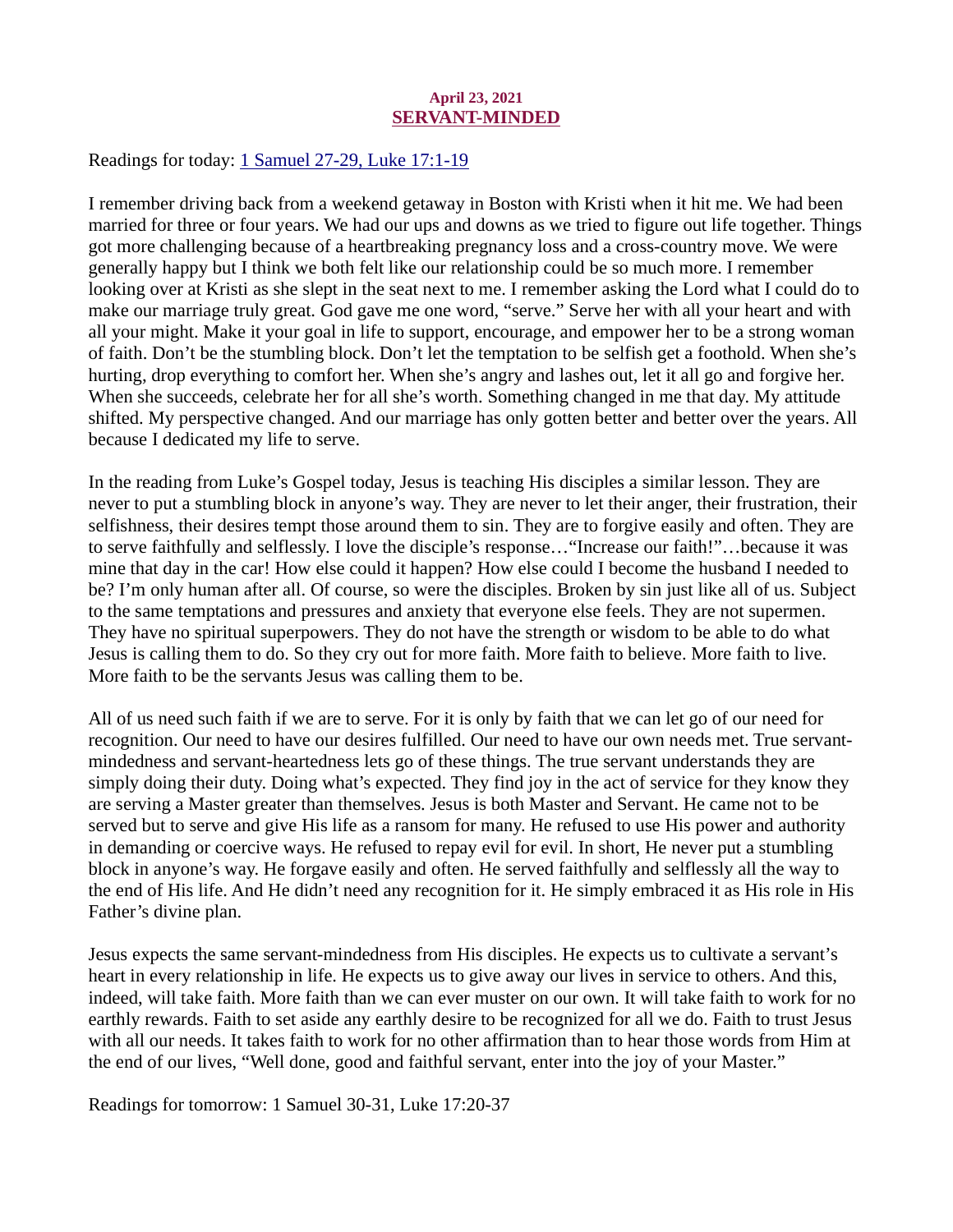# April 24, 2021 EPITAPH

<span id="page-29-0"></span>Readings for today: [1 Samuel 30-31, Luke 17:20-37](https://www.biblegateway.com/passage/?search=1+Samuel+30-31%2C+Luke+17%3A20-37&version=ESV)

My dad's family comes from a small town in western Nebraska. If you go to the cemetery there, you will find all my relatives going back several generations. Grossbachs. Reslers. Arenz's. They're all there. You'll see a headstone for my son Caleb and the plots where Kristi and I will be buried as well. It's a beautiful, peaceful place. Every time we go back to Wauneta, we make sure we go out to visit. We walk among our ancestors. We read their names. Birthdates. Deathdates. And ponder the legacy they've left for us.

In the final analysis, what message will your life send? What will be written about you after you die? What memories will your children and grandchildren hold onto? How will they speak of you? King Saul ruled Israel for a number of years. He started off well but quickly went off track. His life is one of half-measures. A part of him tries so hard to be faithful to God but a greater part keeps taking matters into his own hands. His fear gets the best of him on so many occasions. And now we read about his death. A horrible one. You can almost see him on top of Mt. Gilboa. Wounded. Pierced through by many arrows. The bodies of his sons lying on the ground around him. He's in pain. Agony. Griefstricken. Israel has fallen before the Philistines. The glory of the Lord has departed. He's watching it all come crashing down around him and in his despair, he asks his armor-bearer to finish him off before his enemies come and torture him. His armor-bearer refuses so Saul falls on his own sword.

What verdict does the Bible render about this man's life? "So Saul died for his breach of faith. He broke faith with the Lord in that he did not keep the command of the Lord, and also consulted a medium, seeking guidance. He did not seek guidance from the Lord. Therefore the Lord put him to death and turned the kingdom over to David the son of Jesse." (1 Chronicles 10:13-14) Saul's death did not come at the hands of the Philistines. Not ultimately. His fate was sealed when he broke faith with God. When he did not wait all those years ago for Samuel to come and make the right sacrifices. From that point forward, Saul was doomed to perish and every action he took to stave off his fate only served to seal it further. Seeking out the witch of Endor was simply the final straw that broke the camel's back. Saul no longer sought God. No longer pursued God. No longer loved God. And so God put him to death and gave the kingdom to David.

So back to us? What will future generations say about you when you're gone? The writers of the Chronicles were looking back at their history. They looked back at their leaders and they judged them primarily based on their fidelity to the Lord. Good leadership looked to Yahweh. Evil leadership looked to other gods. A good life was one defined by faithfulness to God. An evil life was one defined by selfishness, greed, and the worship of idols. Saul will forever be remembered by his epitaph in 1 Chronicles 10:13-14. David will forever be remembered as the "man after God's own heart." What legacy are you leaving behind?

Readings for tomorrow: None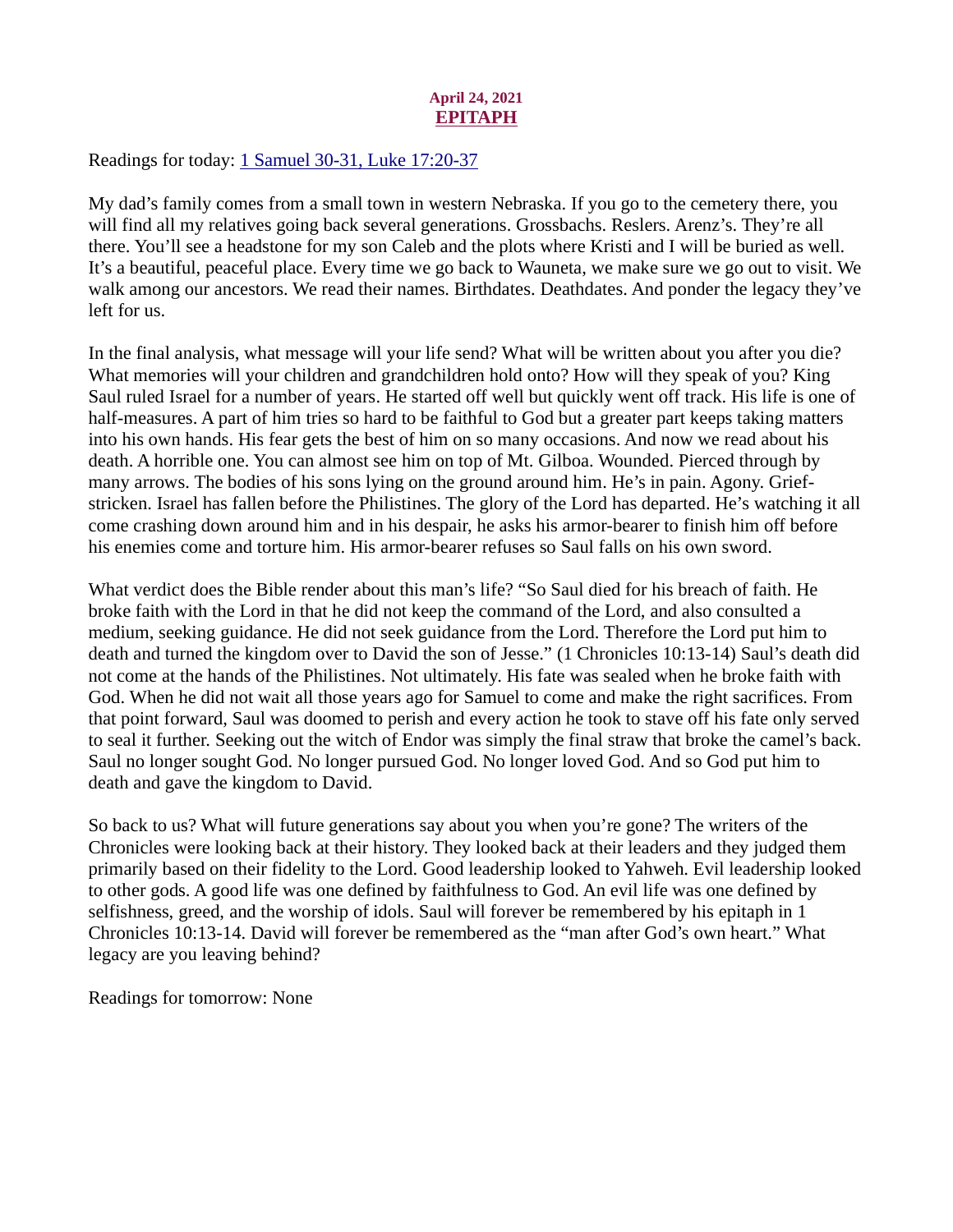#### April 26, 2021 THE SECRET TO PRAYER

<span id="page-30-0"></span>Readings for today: [2 Samuel 1-5, Luke 18:1-19:10](https://www.biblegateway.com/passage/?search=2+Samuel+1-5%2C+Luke+18%3A1-19%3A10&version=ESV)

I was recently talking to a friend about a situation they are facing in their life right now. It is hard. It is challenging. It is heartbreaking. It has to do with someone they love and the challenges they face. And my friend asked me how they should pray. You see, they are mad at God right now. Frustrated by the unjust treatment of the one they love. They want to know why God seems silent in the face of their fears. Why won't He answer the deepest cries of their hearts?

It's a common experience. As believers in Jesus Christ, we find our hearts breaking for the world around us. It is full of so much depression. So much despair. So much disease. So much injustice. Tensions are high. Divisions are many. Distrust is the rule of the day. Natural disasters like hurricanes, cyclones, drought, and famine cause terrible suffering. Violence and wars rage around the globe and often in our own backyards. Our lives are touched by tragedy. We cannot escape it. And so we pray. We come before God. We lay our burdens before Him. We cry out to Him in the midst of our grief. We beg Him to act. We rage at Him when He seems silent and distant. We wonder why He won't hear us? Why He won't answer us? Why He won't respond to ease the suffering of those we love?

In today's reading, Jesus teaches us about prayer. Three things, He says, you need when you come before God in prayer. Starting at the end of the passage and working our way back to the beginning, Jesus calls us to pray like children. "Truly, I say to you, whoever does not receive the kingdom of God like a child shall not enter it." (Luke 18:17) Children often don't have the big picture. They often can't understand the decisions of their parents. If your kids are like my kids, they often say things like, "I don't understand why things have to be this way." But as their father, I know better. I often know what they need even before they ask. I know their hearts. I know their fears. I know their struggles. I know what's good for them even if they don't know it themselves. We need to pray with the attitude and perspective of a child. Our Heavenly Father knows best. He knows what He's doing. He has a plan and it is good.

Second, we pray with humility. "But the tax collector, standing far off, would not even lift up his eyes to heaven, but beat his breast, saying, 'God, be merciful to me, a sinner!' I tell you, this man went down to his house justified, rather than the other. For everyone who exalts himself will be humbled, but the one who humbles himself will be exalted." (Luke 18:13-14) We are sinners. We are broken. Our view of the world is warped. Our understanding of life is corrupt. Our feelings cannot be trusted. We do not place our faith in our own understanding. We do not place our faith in our own pride and privilege. We do not place our faith in our own wisdom and strength. Instead, we come before God on our knees. We bow before His wisdom and understanding. In all our ways, we acknowledge His Lordship and we trust Him to make our paths straight. He is gracious. He is merciful. He is steadfast in His love and faithfulness.

Finally, we pray with persistence. "And there was a widow in that city who kept coming to him and saying, 'Give me justice against my adversary.' For a while he refused, but afterward he said to himself, 'Though I neither fear God nor respect man, yet because this widow keeps bothering me, I will give her justice, so that she will not beat me down by her continual coming." (Luke 18:3-5) God invites us not just to knock politely on the door to the throne room of heaven but to literally beat it down! We come before God continually. Constantly bringing our requests before Him. He never tires of hearing our needs. Never tires of listening to the desires of our hearts. Never falls asleep. Never gets bored. Never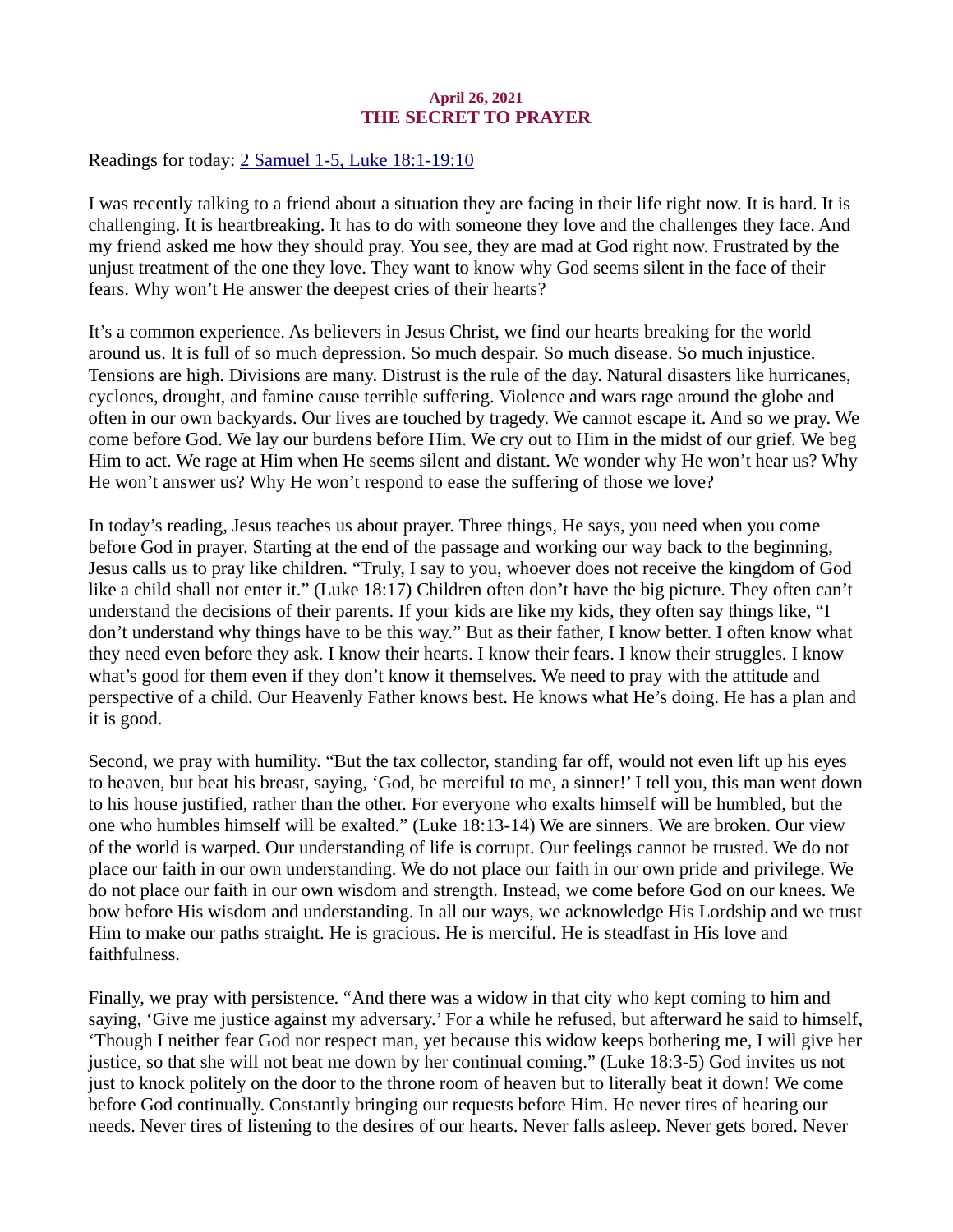takes a break. Never slams the door in our face. He simply embraces us. Pulls us into His lap. He draws near to us when we are broken hearted and crushed in spirit. He is with us in the darkest of times to bring comfort and peace. And often in the fullness of time. According to His perfect will. An answer is waiting.

I want to encourage you in prayer today, friends. Do not relent. Do not let go. Do not let up. Stay persistent. Come before your God humbly. With the faith of a child. And trust your Heavenly Father is good and has your best in mind.

Readings for tomorrow: 2 Samuel 6-8, Luke 19:11-27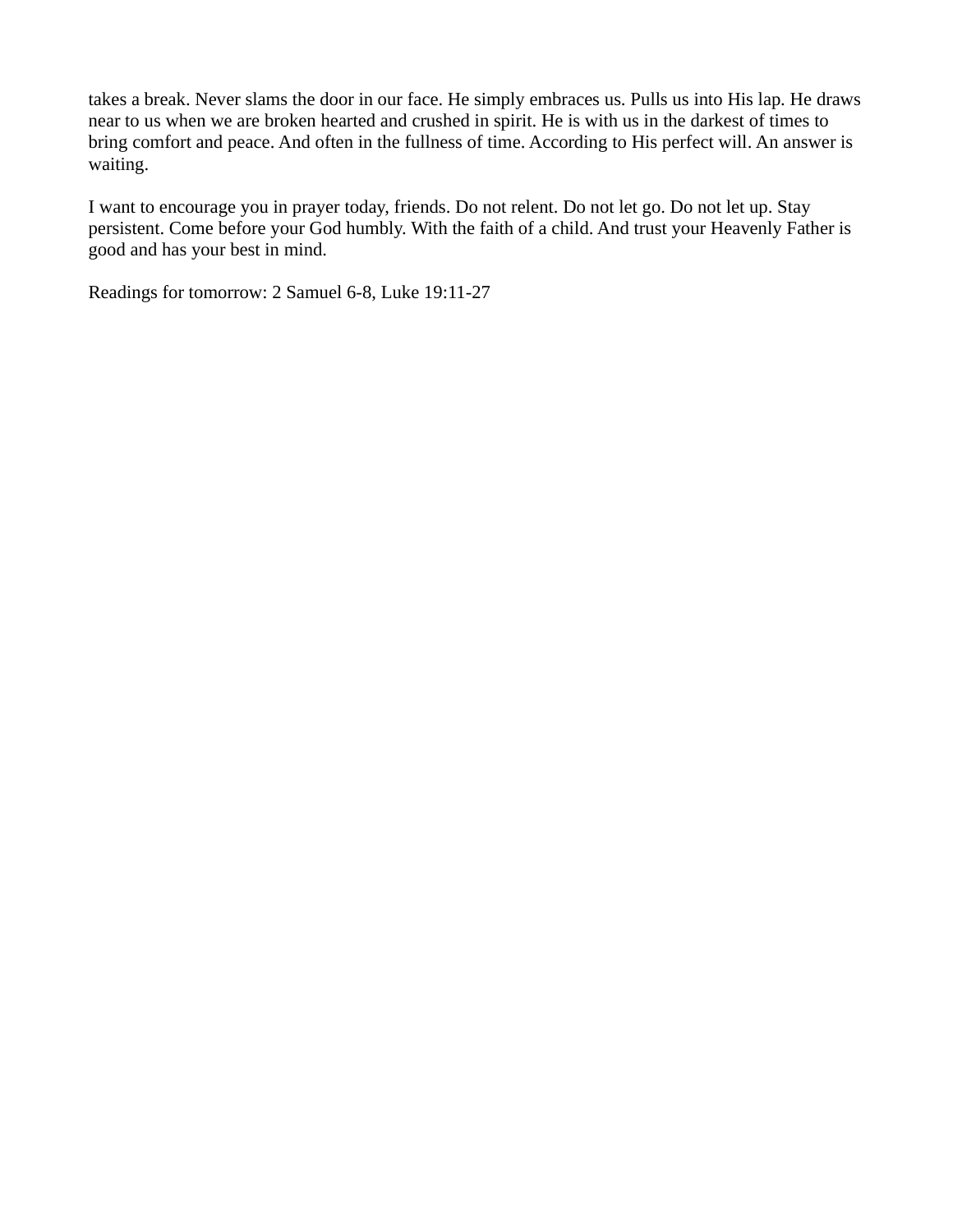# April 27, 2021 UNLESS THE LORD BUILDS THE HOUSE…

<span id="page-32-0"></span>Readings for today: [2 Samuel 6-8, Luke 19:11-27](https://www.biblegateway.com/passage/?search=2+Samuel+6-8%2C+Luke+19%3A11-27&version=ESV)

"Unless the Lord builds the house, those who build it labor in vain. Unless the Lord watches over the city, the watchman stays awake in vain." (Psalms 127:1)

One of the things I struggle with the most is my desire to be successful. To make my life count. To do something significant. To strive to be the best. These values were ingrained in me from an early age. They are not necessarily bad in and of themselves. The problem is I too often let these good things become ultimate things in my life. I start to pursue success at the expense of my relationship with God or those I love. I focus on the future rather than find contentment in the present. I covet what I don't have rather than be thankful for what I do have.

Several years ago, the Lord spoke to me during a time of prayer. It wasn't an audible voice or a lightning bolt from heaven or anything like that. It was simply an impression in my heart. A feeling in my gut. A few random thoughts in my head that suddenly coalesced into a message I needed to hear. It was a short message. Three simple words. Obscurity. Anonymity. Insignificance. I was journaling and these three words started ringing over and over again in my head. Obscurity. Anonymity. Insignificance. Over the years I've learned to pay attention to these kinds of things in my prayer time so I sat back from my keyboard and asked the Lord to give me further insight into what He was saying. God said, "I want you to labor in obscurity. Embrace anonymity. Pursue insignificance." To be honest, my first thought was, "Wait a minute! That doesn't sound right! That's not who I am! Frankly, it sounds unAmerican!" God's answer? "Exactly." :-)

"Unless the Lord builds the house, those who build it labor in vain." King David had a desire to build God a house. It was a godly desire. A good desire. One affirmed by Nathan the prophet. But it was not the Lord's will. "But that same night the word of the Lord came to Nathan, "Go and tell my servant David, 'Thus says the Lord: Would you build me a house to dwell in?...'Thus says the Lord of hosts, I took you from the pasture, from following the sheep, that you should be prince over my people Israel. And I have been with you wherever you went and have cut off all your enemies from before you. And I will make for you a great name, like the name of the great ones of the earth. And I will appoint a place for my people Israel and will plant them, so that they may dwell in their own place and be disturbed no more. And violent men shall afflict them no more, as formerly, from the time that I appointed judges over my people Israel. And I will give you rest from all your enemies. Moreover, the Lord declares to you that the Lord will make you a house. When your days are fulfilled and you lie down with your fathers, I will raise up your offspring after you, who shall come from your body, and I will establish his kingdom. He shall build a house for my name, and I will establish the throne of his kingdom forever." (2 Samuel 7:4-5, 8-13) I love how God flips the tables on David here. It is not David who will build God a house but God who will build David a house! It is not David who will make His own name great but God who will make David's name great!

Unless God builds the house. Unless God builds David's house. Unless God builds our house. We all labor in vain. This was the message God was sending me during my devotional time. I was spending so much energy working hard to be successful. To stand out among my peers. To be faithful to God. And all the while God was calling me to rest. To trust. To stand back and let Him do the "building" of my life. Let Him guide and direct my path. Let Him have the glory for the success I was seeking to achieve.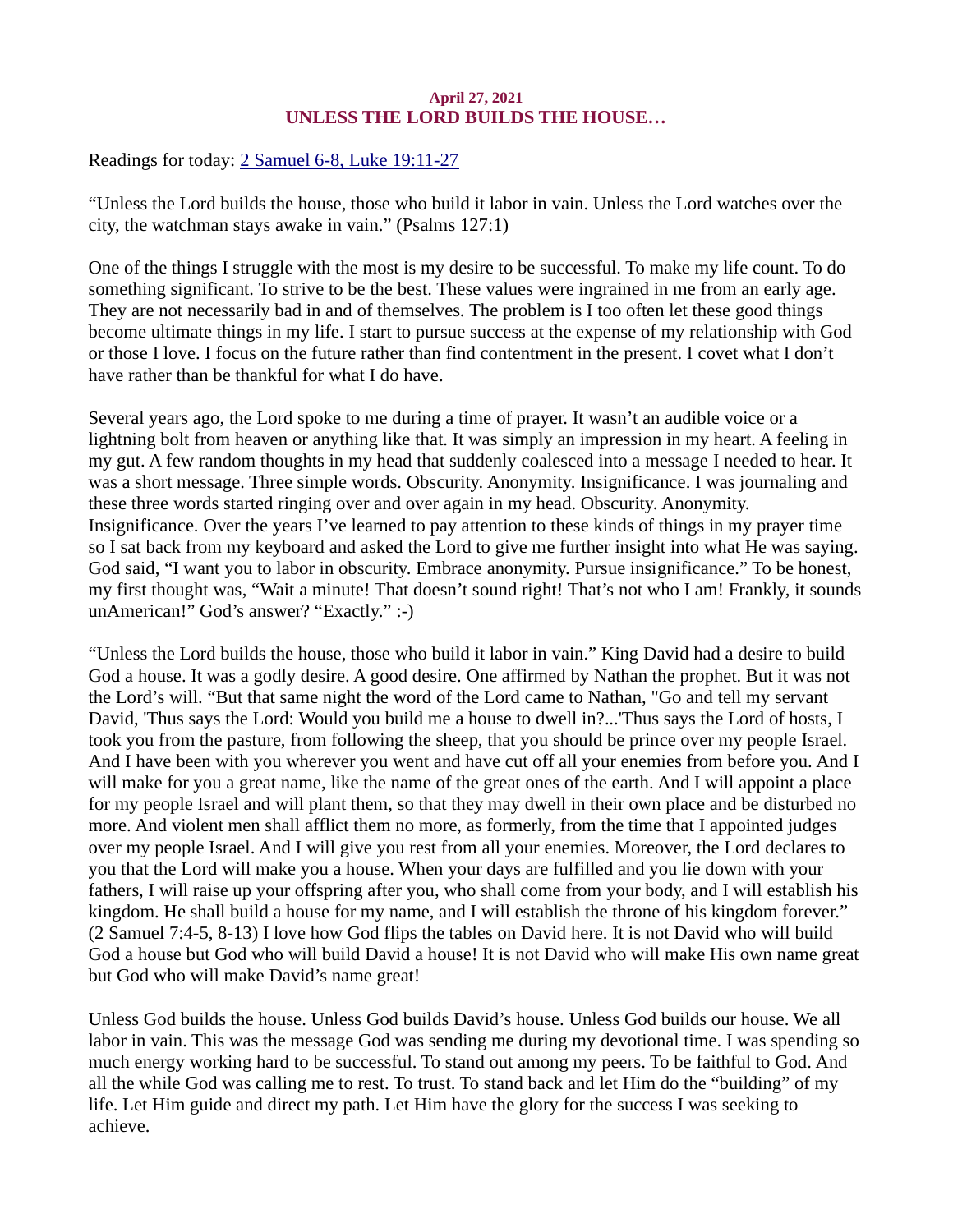Since that time, I've continued to learn. Continued to grow. Continued to grasp on ever-deepening levels the meaning of those God-given words for my life.

Obscurity - I labor in a small town overshadowed by a big city. I work in a church on the eastern edge of that town off the beaten track. The church I serve is growing but we'll never top the Outreach 100 list. We're making an impact locally and globally but no one will ever write us up in the history books. We're just an ordinary group of people seeking to serve God and love each other well.

Anonymity - I am released from the pressure to perform. To succceed. To self-promote. No one knows my name. This work isn't about me. I love the fact that I don't always have to be up front. Don't always have to preach. Don't always have to be in charge. I am simply one of God's many servants at my church.

Insignificance - I am deeply aware of how truly insignificant my contributions to the Kingdom of God are in the grand scheme of things. The reality is I will be completely forgotten within a generation or so of my death. My own family won't remember who I was or what I did. All my accomplishments and achievements will quickly turn to dust. And that's okay. Because my significance is not found in what I do but in who God is and I am content simply to serve Him in whatever way He sees fit.

Unless the Lord builds the house, those who build it labor in vain. Where do you need to step back and let God build in your life? In what areas do you need to hand over the tools, stop working so hard, and let God take over? Whose blueprint are you operating from? Yours or God's?

Readings for tomorrow: 2 Samuel 9-11, Luke 19:28-48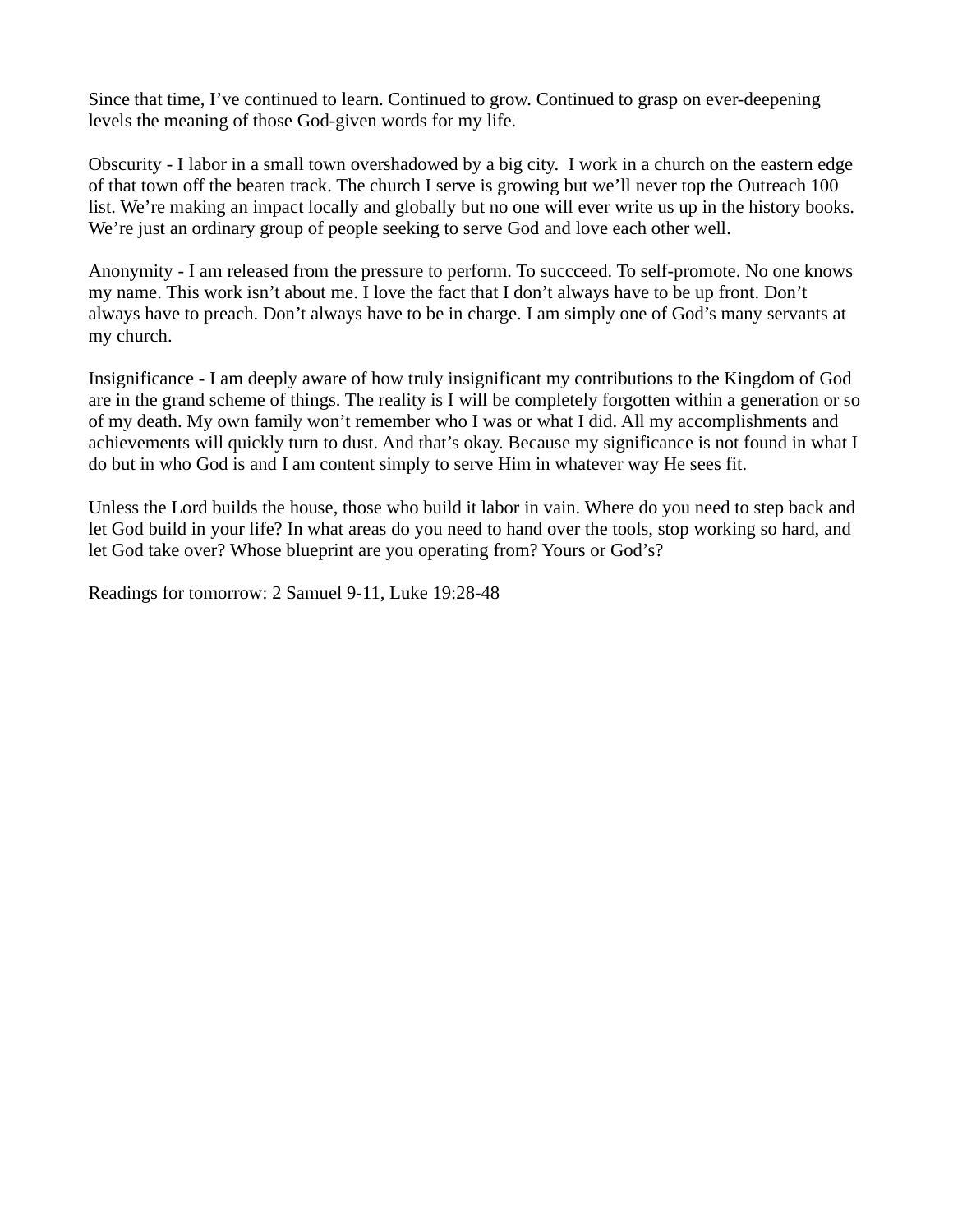# April 28, 2021 AMAZING GRACE

<span id="page-34-0"></span>Readings for today[: 2 Samuel 9-11, Luke 19:28-48](https://www.biblegateway.com/passage/?search=2+Samuel+9-11%2C+Luke+19%3A28-48&version=ESV)

There's a famous story told about John Knox, the founder of Presbyterianism in Scotland. He had a nightmare as he lay dying. When he awoke, he told all his friends that he had just been tempted to believe he had earned heaven through the faithfulness of his life and ministry. But he quickly followed that up with these words, "Blessed be God who enabled me to quench the fiery dart, by suggesting to me such passages of Scripture as these; "What hast thou that thou didst not receive?" (1 Cor. 4:7) "By the grace of God I am what I am." (1 Cor. 15:10a) "Not I but the grace of God which was with me." (1 Cor. 15:10b)

It is so easy to think we deserve God's grace. It's so easy to believe we've done enough. We're good enough. We're strong enough. We've worked hard enough. Yes, most of know the dictionary definition of grace - "unmerited favor" - but if we're honest, deep down we like to think we deserve it. If you don't believe me, take a moment and consider how much we tend to take God's grace for granted. How little we value our time with Him. How easy it is for us to prioritize other things. Think about how hard it is for us to forgive those who hurt us. Reconcile broken relationships. Extend grace to others. Think about how easy it is for us to play the critic. To assume the worst rather than the best of others. Become angry or dismissive toward those with whom we disagree politically, socially, or spiritually. Yes, grace is a hard concept for us to grasp much less live out on a daily basis.

In today's reading, we come face to face with a marvelous example of grace in the story of David and Mephibosheth. David is now king. He has the nation firmly united behind him. He is winning battle after battle. Expanding their territory. Gaining tribute. Philistines. Moabites. Syrians. Edomites. All fall before him. Most ancient near east kings, in their efforts to consolidate power, would seek out the last surviving members of the former royal family and have them put to death. After all, you do not want to give any of your enemies a potential rival to rally behind. Not David. David remembers his covenant with Jonathan. David remembers his promise to Saul. He seeks out the last surviving members of Saul's family in order to honor them. Bless them. Extend grace to them.

Enter Mephibosheth. Crippled. Weak. Broken. Living in abject poverty - Lo-debar literally means "no pasture" - where he has fled to hide. For years, he has eked out an existence hoping to escape the notice of the new king. He knows what would likely happen should he be found out. But now he's been betrayed. His location is known. The king's soldiers show up to bring him before David. One can imagine his fear. One can imagine all the nightmare scenarios running through his head. He comes before David and bows his face to the floor at his feet. He begs for mercy though he knows he doesn't deserve it. And what's David's response? Grace.

Friends, we are Mephibosheth. We are crippled. Weak. Broken. We too live in abject spiritual poverty. We too have fled to hide from the King. Many of us have lived this way for years. Putting our heads down and barely eking out an existence. Enslaved to our sin, we tried as best we could to escape God's notice. But the Holy Spirit sees all and knows all. He found us out! He sought us out! He brought us before the King of Kings and Lord of Lords! Perhaps you remember the day that happened? The first day you actually humbled yourself before Jesus? I remember it well. I remember the exact spot I was standing on the campus of the University of Colorado in Boulder. I remember feeling the full weight of my sin for the first time. I remember the sense of despair I felt at the way my life was going. I remember how unworthy I felt before the Lord as I prayed to accept Him into my life. And what I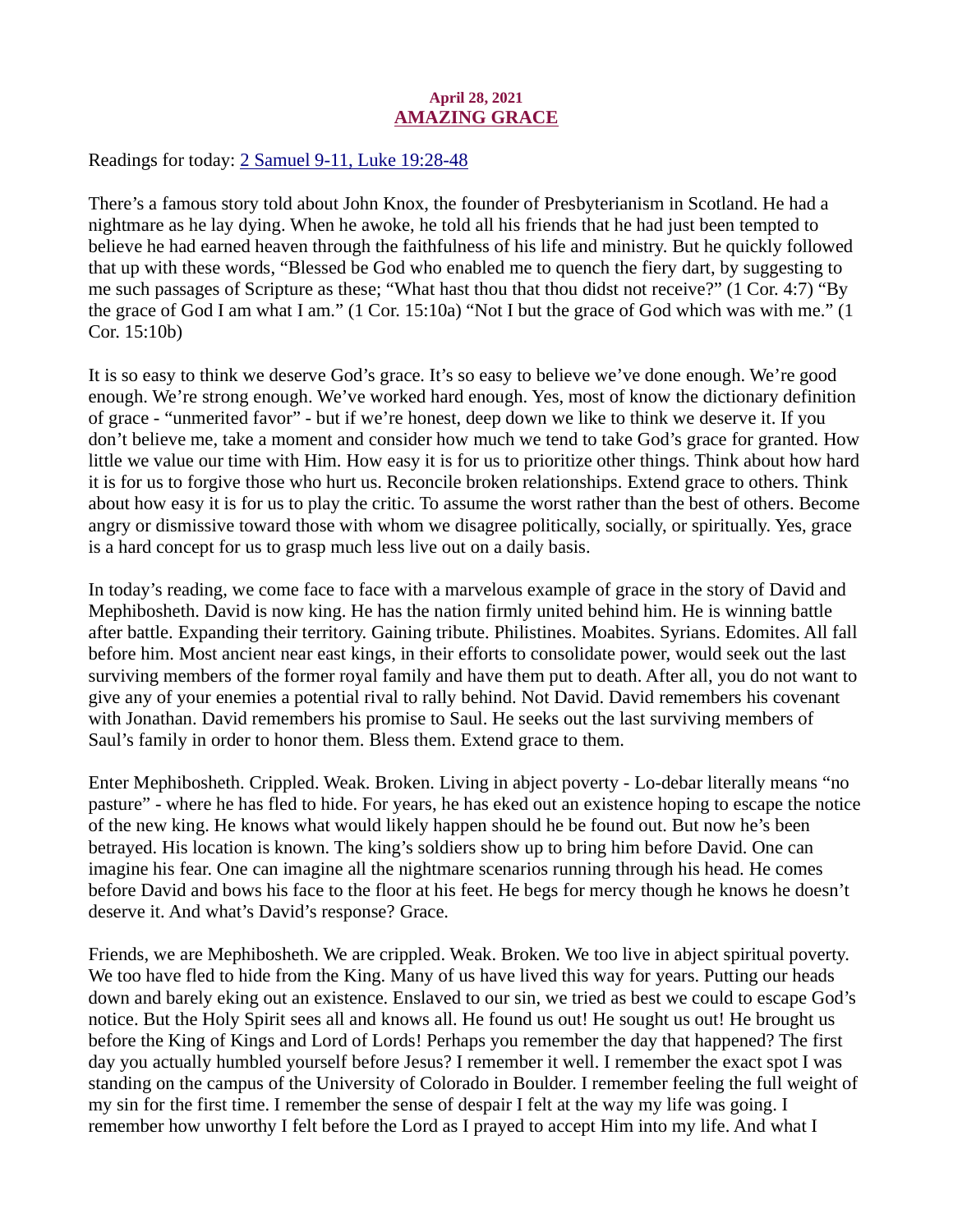remember most of all is feeling utterly overwhelmed as His grace washed over me. For the first time in my life, I knew things would be okay. I knew I was loved with an everlasting love. I knew I was not alone. My heart, once so dry and empty, was immediately filled with joy and peace. It was amazing.

Friends, grace has nothing to do with us. Nothing to do with what we've done. Nothing to do with how good we think ourselves to be. It has everything to do with God. By showering us with grace, God is being faithful to Himself. Faithful to the covenant promises He has made. Grace takes the wounded, crippled, and broken and sets a place for them at God's table. Grace seeks out the spiritually disabled, those lost and wandering in darkness, enslaved to sin, dead in their trespasses and presents them before God. Grace goes to the most barren places, rescues the spiritually poor, and brings them to a place of plenty, where we are fed with the richest of fare. Most of all, grace takes those orphaned by sin and adopts them into God's own family!

Now here's what we most often miss about grace. It doesn't take away our brokenness. Mephibosheth remained crippled for the rest of his life. In the same way, we too remain crippled by our sinful nature. Why does God allow this? Again, the answer is grace. As Mephibosheth limped around the palace, leaning on his crutches, he was reminded over and over again of the amazing grace of the king. As you and I continue our struggle with sin. Tempted. Afflicted. Oppressed. We are being reminded over and over again of the amazing grace of our own King. That takes a wretch like me. Once lost. Now found. Once blind but now can see.

Readings for tomorrow: 2 Samuel 12-14, Luke 20:1-26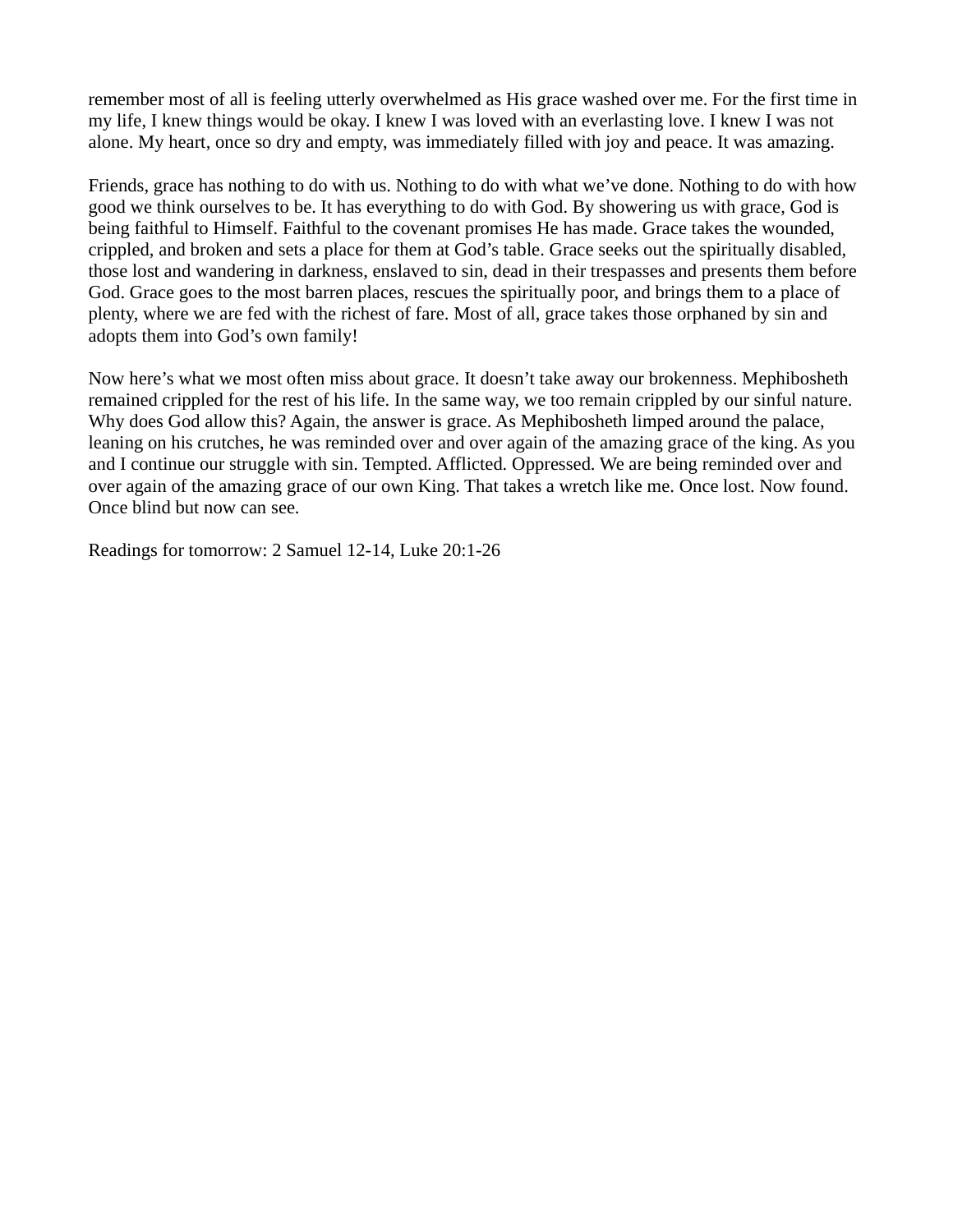#### April 29, 2021 **HYPOCRISY**

<span id="page-36-0"></span>Readings for today[: 2 Samuel 12-14, Luke 20:1-26](https://www.biblegateway.com/passage/?search=2+Samuel+12-14%2C+Luke+20%3A1-26&version=ESV)

Hypocrisy killed my grandmother. Her life was one for the history books. Literally. Widowed at a very young age with three young children, she moved them all from a small farming town in western Nebraska to Switzerland to live for two years. She traveled all over Europe during that time. Her kids learned multiple languages as well as how to ski in the Alps. When they came back home, she settled back in. Ran the family farm. Eventually remarried and added three more kids to the mix. One of them died at age 18. She lost her second husband during open heart surgery. Once the kids were out of the house, she pursued her nurses' license. Studied a foreign language herself. She literally never stopped moving. However, the grief in her life eventually caught up to her and she looked for a way to ease her pain and guilt. Tragically, she got caught up in a cult. They convinced her to give them her land and her wealth. They convinced her to move to California. Her relationships with her children became strained. Right before the end of her life, the cult leader died. His successors publicly repented of their ways. They let all their followers know they intentionally been deceitful. My grandmother's heart broke. She realized what she had done. She had acted against some of her most deeply held convictions. She literally spent hours writing in every book she owned, "Esther is a hypocrite." I remember talking to her towards the end of her life, attempting to win her back to Christ. She and I talked about forgiveness. We talked about unconditional love. We talked about God dying for all our sin and guilt and shame. We talked about the power of the Holy Spirit to renew and cleanse and make us whole again. I still remember the day she called the house. I picked up the phone. All she said was, "Doug, you're right." (She had significant dementia by this point.) And then she hung up. It was the last time I spoke to her. I will remain forever grateful to the Lord for those final words because I know she had finally let go of the shame she felt over her hypocrisy and accepted the grace of God into her life.

Hypocrisy always leads to death. For David, it led to the tragic death of his infant child. It led the death of the peace and prosperity and unity of his reign. David was nothing before he met God. He was a shepherd in a field of a small backwater town that barely appeared on a map. Everything David achieved was because of God. Everything David now owned came from God's own hand. All his victories. All his success. All his wealth and power and privilege. All of it came from God. But it wasn't enough. David betrayed his deepest convictions when he raped Bathsheba. He compounded his crimes when he ordered the murder of Uriah. He sealed his fate when he attempted to cover up his sin. So God sends him a prophet. Nathan confronts David. Forces him to face the consequences of his hypocrisy. Thankfully, David repents. "For thus says the Lord…you did it secretly, but I will do this thing before all Israel and before the sun.'" David said to Nathan, "I have sinned against the Lord." And Nathan said to David, "The Lord also has put away your sin; you shall not die." (2 Samuel 12:12- 13) But it is too late for his household. He has sown the wind and will reap the whirlwind. Civil war. Exile. The death of so many of his children.

Hypocrisy is the reason our nation is dying. I forced myself to watch all the speeches last night from both parties. Once again, I was bitterly disappointed. It's astounding to me how many of our political leaders twist one another's words to further their own agendas. They refuse to share any credit. They assume the absolute worst of those on the other side of the aisle. They do not act in good faith. In some cases, they simply outright lie. And the lack of integrity is tragically bipartisan. As such, they betray the very oaths they took when they raised their right hand and promised to do what is best for our country.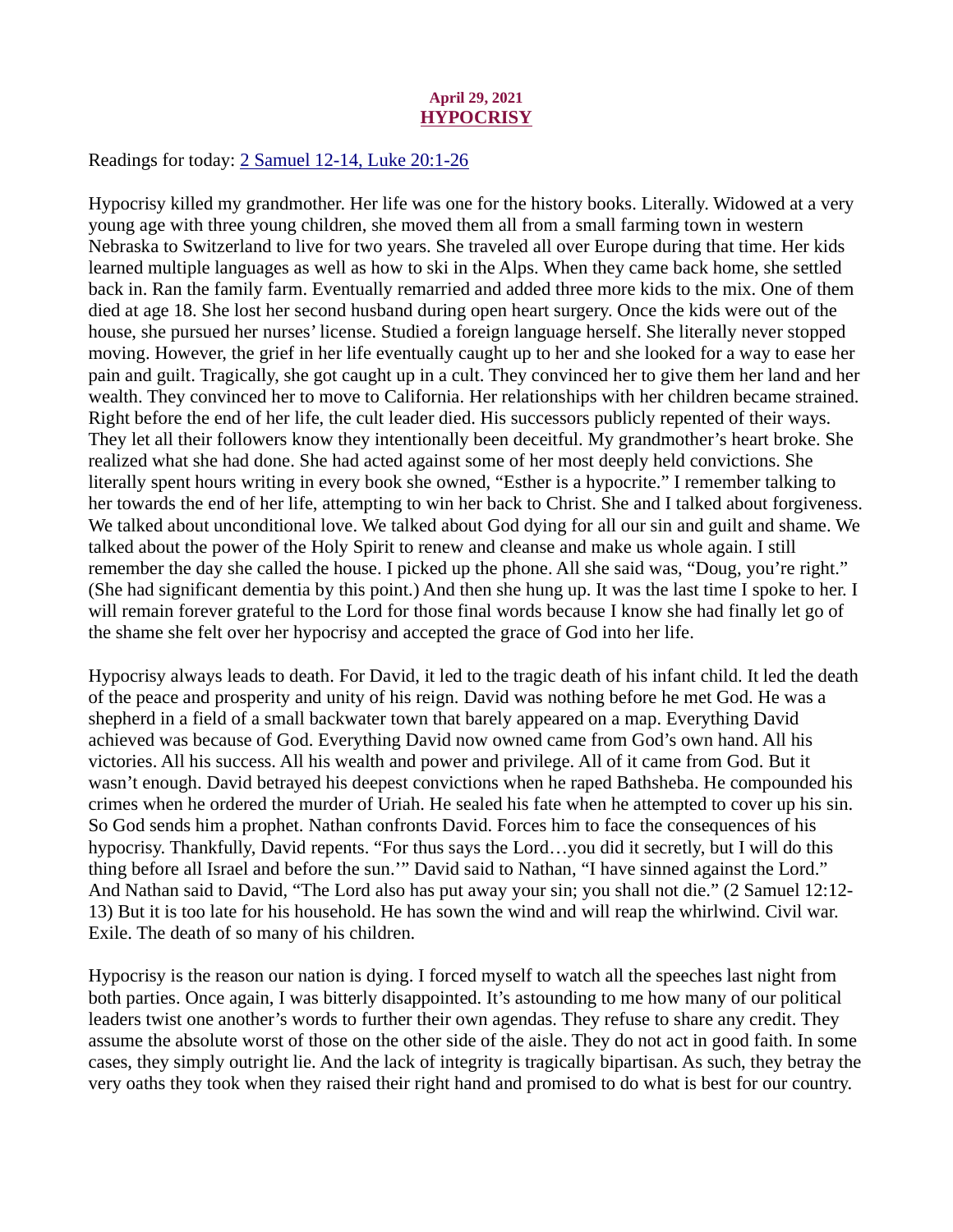Hypocrisy is the reason the church in America is dying. Far too many priests and pastors abuse their positions of spiritual authority in all sorts of ways. The widespread scandal of sexual abuse of the most vulnerable in congregations is horrifying. The spiritual abuse of the people they serve is more subtle but just as destructive. The lure of celebrity is seemingly too hard to resist. The opportunity to leverage one's position to accumulate great wealth and power and cultural influence is too tempting for many. Add to that an inability to humbly confront our own sinful legacies of pride and hate and is it any wonder so many are leaving the faith?

Hypocrisy is the reason I am dying on some level. Every time I betray my own deeply held convictions, I reminded of how easy it is for me to play the hypocrite. Every time I fail to serve my wife. Fail to honor my children. Fail to listen to those who are hurting in my own congregation. Every time I fail to assume the best of my critics. Fail to love those who are hard for me to love. Fail to pray for my enemies. I too am "that man" that Nathan talks about. And I would be lost indeed without my Savior Jesus Christ. He alone is faithful. He alone is steadfast. He alone is true. He is my Rock and my Redeemer. And His grace is enough. It was enough for my grandmother. It was enough for King David. It is enough for you. It is enough for me. It is enough for the church. It is enough for our nation. It is even enough for the world. Thanks be to God.

Readings for tomorrow: 2 Samuel 15-16, Luke 20:27-47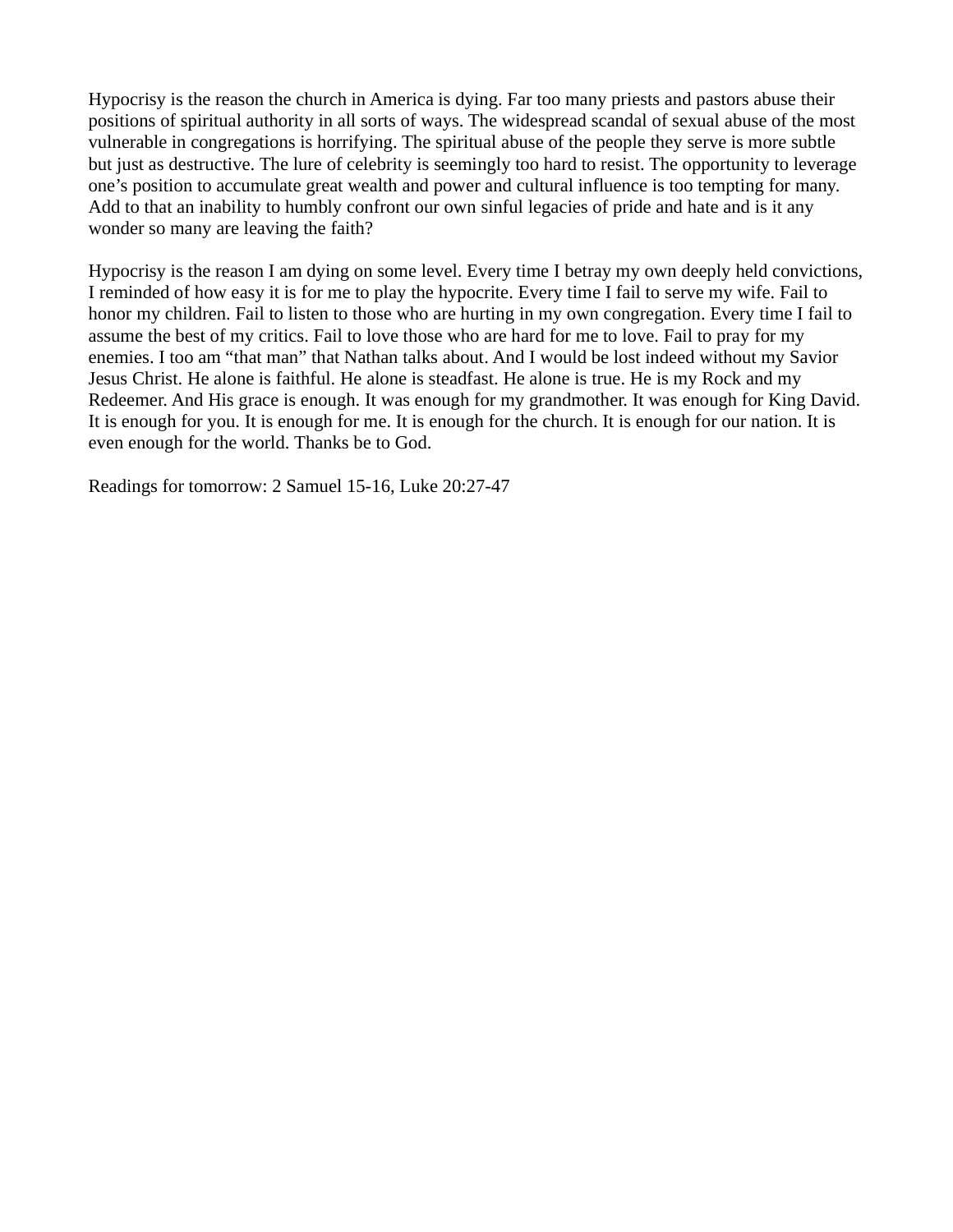# April 30, 2021 THE TRAGEDY OF UNFORGIVENESS

<span id="page-38-0"></span>Readings for toda[y: 2 Samuel 15-16, Luke 20:27-47](https://www.biblegateway.com/passage/?search=2+Samuel+15-16%2C+Luke+20%3A27-47&version=ESV)

There are consequences when we fail to forgive from the heart. Consequences when we fail to reconcile. Consequences when we fail to follow God's will and seek to restore broken relationships. The impact of those consequences tend to be commensurate with the authority and power and influence we wield. So a parent who refuses to take this step with their child can impact future generations. An employer who refuses to take this step with employees can cost a company. A pastor who refuses to take this step with her/his congregation can disrupt a congregation.

David was a king. A man who held the power of life and death in his hands. A man whose authority was supreme and final. The impact of his decisions impacted not just him or his household but a nation. This is true not only in the Absalom narrative but also at other times in David's life. There is a ripple effect to the decisions he makes. When he makes good and godly decisions, the nation is blessed. When he makes poor and ungodly decisions, the nation is cursed. As we read yesterday, David's refusal to execute justice when his daughter Tamar was raped creates a crisis in his family that eventually spreads to the nation. Absalom takes matters into his own hands leading to his exile. David brings him back but refuses to forgive him from the heart and restore him to his place. In his isolation, Absalom's bitterness grows and it leads him to conspire to steal the kingdom. David seems blissfully unaware as Absalom executes his carefully laid plans. He's almost caught completely by surprise when the news finally comes and he has to flee for his life. The ripples grow as allegiances shift and new alliances are formed. Ahithophel sides with Absalom. Hushai with David. Joab goes with David so Absalom makes Amasa his new general. Abiathar and Zadok stay in Jerusalem as priests but remain loyal to David. Shimei curses David. Ziba makes his move to take over what's left of the household of Saul. Everyone, it seems, is looking out for themselves. Such is the chaos that happens when forgiveness and reconciliation are ignored. It leads to all kinds of brokenness, suffering, and pain.

We've all probably had this experience. A friend says something or does something that hurts us. We refuse to forgive. Now the rest of our friends are forced to choose sides. A marriage breaks up. Divorce papers are signed. Once again, friends and family feel forced to take sides. A business deal goes south. Partners split up. Lawyers are called to divide up the assets. Clients and customers are pressured to shift their loyalties. Seasons of ministry come to an end. Pastors are let go. Forced out in some cases. Congregations split. Such experiences are painful and never easy. Too many of us take the path of least resistance which is avoidance. Abandoning the relationships we once enjoyed because forgiveness is too hard. Reconciliation too much. The way of Jesus too difficult.

And yet, Jesus' words continue to haunt us…"Forgive us our sins, as we forgive those who sin against us...For if you forgive others their trespasses, your heavenly Father will also forgive you, but if you do not forgive others their trespasses, neither will your Father forgive your trespasses." (Matthew 6:12, 14- 15) "Then Peter came up and said to him, "Lord, how often will my brother sin against me, and I forgive him? As many as seven times?" Jesus said to him, "I do not say to you seven times, but seventy-seven times." (Matthew 18:21-22) "And whenever you stand praying, forgive, if you have anything against anyone, so that your Father also who is in heaven may forgive you your trespasses." (Mark 11:25)

Friends, forgiveness and reconciliation are ESSENTIAL to the Christian life. Coming to terms with our brothers and sisters is REQUIRED by Jesus if we are to call ourselves His disciples. We are not given